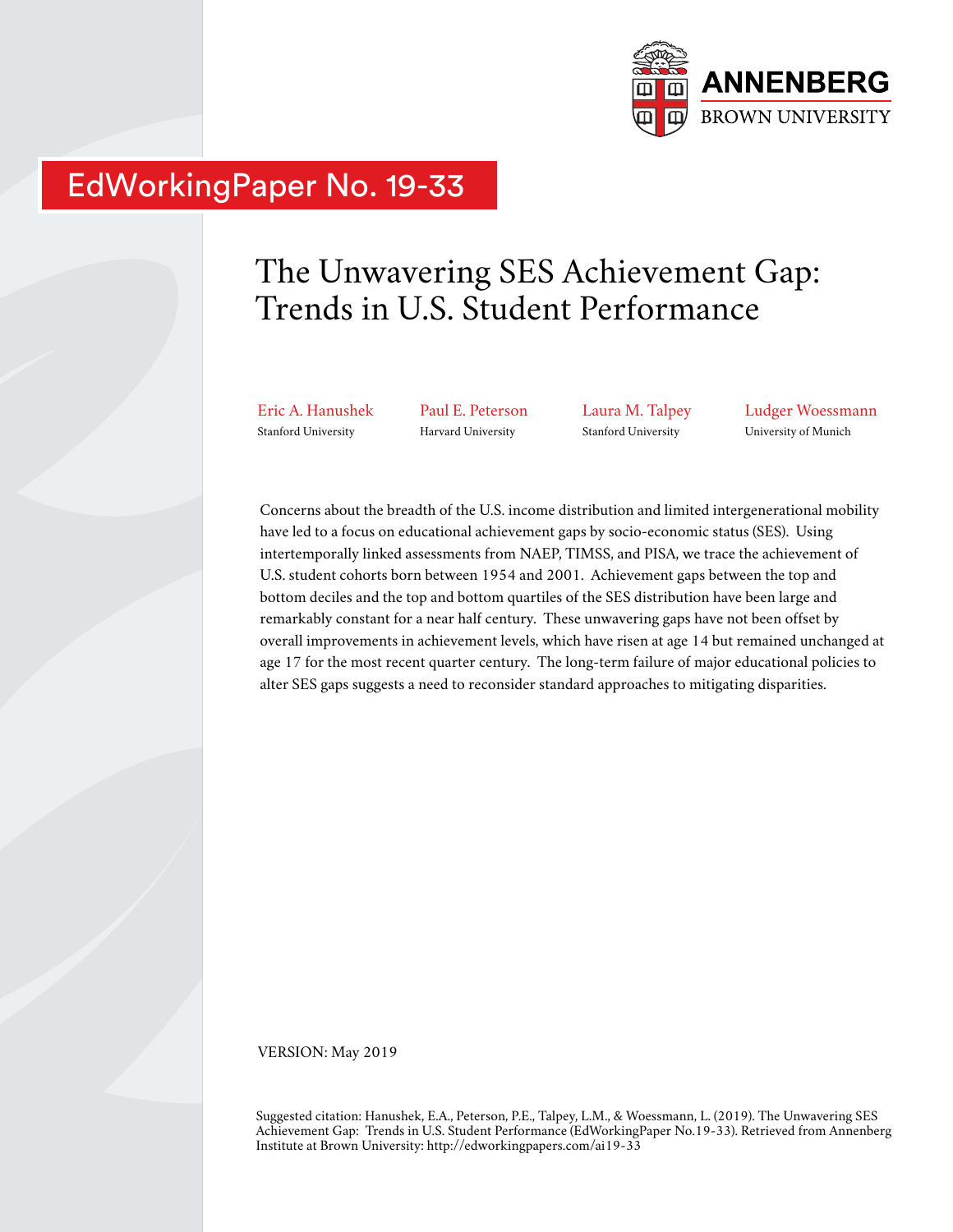# **The Unwavering SES Achievement Gap: Trends in U.S. Student Performance**

Eric A. Hanushek, Paul E. Peterson, Laura M. Talpey, Ludger Woessmann<sup>t</sup>

March 12, 2019

#### **Abstract**

Concerns about the breadth of the U.S. income distribution and limited intergenerational mobility have led to a focus on educational achievement gaps by socio-economic status (SES). Using intertemporally linked assessments from NAEP, TIMSS, and PISA, we trace the achievement of U.S. student cohorts born between 1954 and 2001. Achievement gaps between the top and bottom deciles and the top and bottom quartiles of the SES distribution have been large and remarkably constant for a near half century. These unwavering gaps have not been offset by overall improvements in achievement levels, which have risen at age 14 but remained unchanged at age 17 for the most recent quarter century. The long-term failure of major educational policies to alter SES gaps suggests a need to reconsider standard approaches to mitigating disparities.

l

<span id="page-1-0"></span><sup>&</sup>lt;sup>†</sup> Hanushek: Hoover Institution/Stanford University, NBER, and CESifo; [hanushek@stanford.edu.](mailto:hanushek@stanford.edu) Peterson: Harvard University and Hoover Institution/Stanford University; [ppeterso@gov.harvard.edu.](mailto:ppeterso@gov.harvard.edu) Talpey: Hoover Institution/Stanford University; Imtalpey@stanford.edu. Woessmann: University of Munich, ifo Institute, and CESifo; [woessmann@ifo.de.](mailto:woessmann@ifo.de)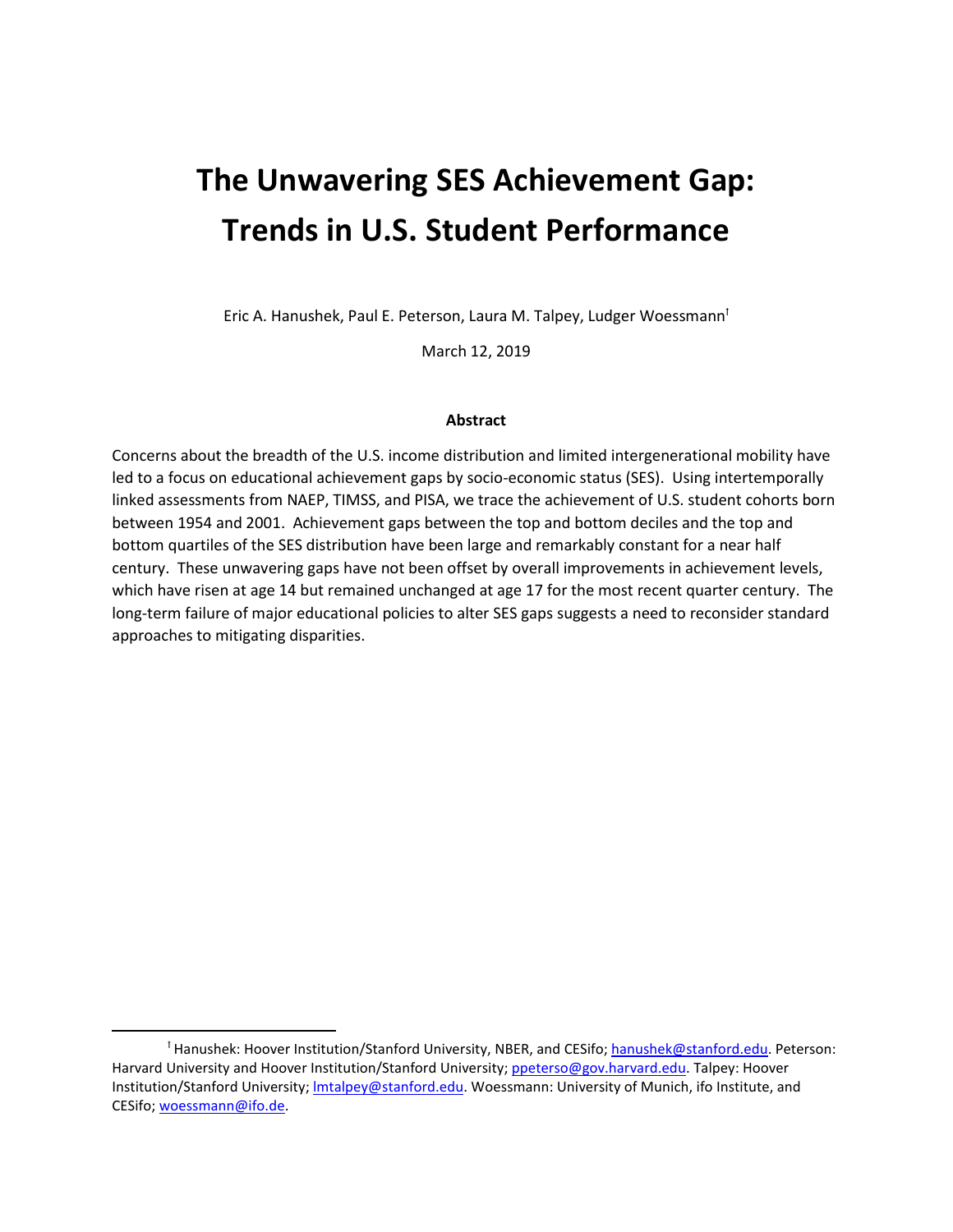The increasing disparity in household income and wealth within the United States over the past half century (Krueger (2003); Autor (2014); Saez and Zucman (2016); Alvaredo et al. (2017)) has amplified concerns about the dependency of achievement on a student's socio-economic status (SES). Disparate student outcomes may spell limited intergenerational mobility in the  $21^{st}$  Century. Given the topic's importance, surprisingly little research attention has been given to trends in SES-achievement gaps over the past half century. We draw upon data from four intertemporally linked assessments of student performance administered to representative samples of U.S. students over nearly five decades. Contrary to recent perceptions, we find little change in the SES-achievement relationship across the past fifty years. These gaps occur within the context of stagnant levels of achievement overall, as the steady average gains in student performance registered by age 14 do not lead to gains at age 17 in the most recent quarter century. Our results cast doubt on claims that achievement inequalities are on the rise, but they also suggest a need to reconsider policies and practices pursued in order to ameliorate the SESachievement connection.

Influential studies have concluded that the broadening dispersion in household income is widening skill gaps between students from advantaged and disadvantaged backgrounds. In *Coming Apart,* Charles Murray (2012) argues that "the United States is stuck with a large and growing lower class that is able to care for itself only sporadically and inconsistently…. [Meanwhile,], the new upper class has continued to prosper as the dollar value of the talents they [sic] bring to the economy has continued to grow." Robert Putnam (2015) says in *Our Kids* that "rich Americans and poor Americans are living, learning, and raising children in increasingly separate and unequal worlds." Richard Rothstein (2004) writes: "Incomes have become more unequally distributed in the United States in the last generation, and this inequality contributes to the academic achievement gap."

The analysts have good reason to express such concerns. The acquisition of cognitive skills early in life is critical for the accumulation of human capital and the amelioration of economic and social inequalities (Friedman (2003); Magnuson and Waldfogel (2008)). Indeed, the U.S. rewards cognitive skills more than almost all other developed countries, which also implies that the U.S. heavily punishes the lack of skills (Hanushek, Schwerdt, Wiederhold, and Woessmann (2015, 2017)). Accordingly, policy makers have long searched for tools that will help schools break the linkage between students' learning and their SES background (Ladd (1996); Carneiro and Heckman (2003); Krueger (2003); Magnuson and Waldfogel (2008)). If the tools applied thus far have been unable to lessen the relationship between SES and achievement, policy makers need to consider alternatives.

The public is accustomed to regular reports of changes in student achievement after release of data from major assessments. However, reporters and analysts typically mention only the most recent changes in achievement levels and gaps (see, for example, Zernicke (2016); Camera (2018)). That focus on the immediate past ignores most of the near fifty-years' worth of data on U.S. student performance in math and reading that has accumulated.

To broaden the perspective, we make use of data from four well-documented and intertemporally linked surveys of achievement in math, reading, and science administered to representative samples of cohorts of U.S. adolescent students who were born between 1954 and 2001. The surveys also provide information on students' SES background.

We find that SES-achievement gaps in the 1950s birth cohorts are very large—hovering around one standard deviation (s.d.) between those in the top and bottom deciles of the SES distribution (90-10 gap)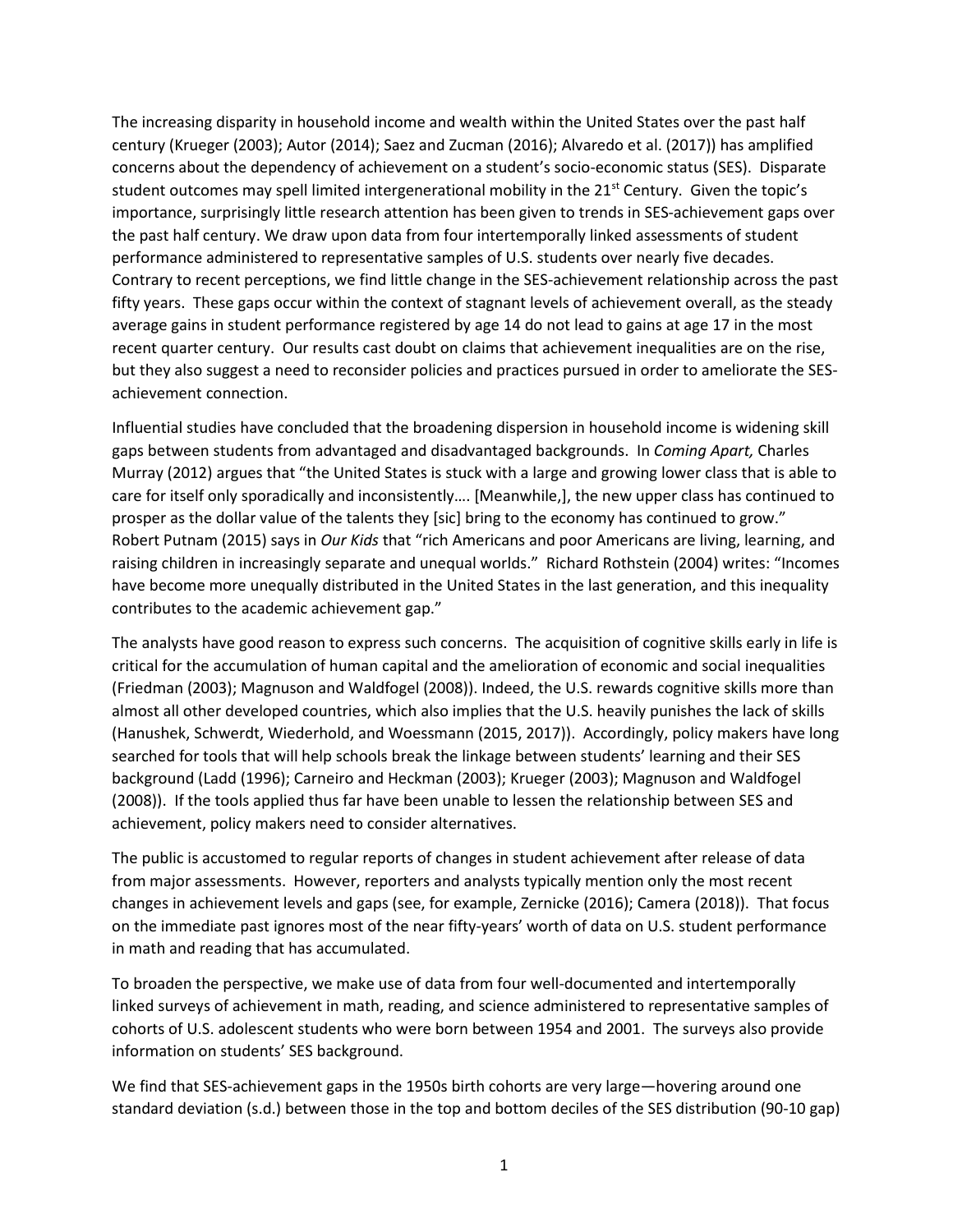and around 0.8 s.d. for the top and bottom quartiles (75-25 gap). Importantly, these gaps have not increased over time. Instead, they have remained essentially unchanged. That is, students from the most disadvantaged backgrounds have seen trends in achievement similar to those from the most advantaged backgrounds. In terms of learning, students at the 10<sup>th</sup> SES percentile remain some three to four years behind those in the  $90<sup>th</sup>$  percentile.

Concern about these gaps would be lessened if all achievement were rising, i.e., if a rising tide was lifting all boats. Test scores for young adolescents (age 13-15) improved consistently over the past fifty years with gains in mean student performance of close to 0.5 s.d. for young adolescents, or roughly 0.1 s.d. per decade. But test scores for older adolescents (age 17) have not kept up. Older adolescents experienced gains in the first half of the period (by 0.1 s.d., or 0.04 s.d. per decade), but in the past twenty-five years their scores have plateaued, suggesting that achievement improvements made by young adolescents are not lasting through their high school years. In other words, the tide does not reach students at the time when they move into college and careers.

This paper has six sections. The first reviews the literature on achievement gaps. The second describes our data, and the third provides our methodological approach. The fourth displays trends in student achievement gaps and levels over the past half century. The fifth considers changes in family and school factors that may have affected the trends. The final section concludes.

# **1. Relevant Research Literature**

Although family background effects on student achievement are well-documented, few studies track changes in the impacts of demographic variables on student performance over time. This lack of longitudinal analysis is partly a function of persistent measurement issues.

## **1.1 The SES-Achievement Connection**

The strong relationship between SES and achievement has long been known (Neff (1938)). Coleman et al. (1966), in their seminal study of *Equality of Educational Opportunity,* found parental education, income, and race to be strongly associated with student achievement, while they concluded school factors to be of much less significance. In a secondary analysis of these data, Smith (1972) also found family background to be the most important determinant of achievement. Subsequent research has confirmed these early findings (Burtless (1996); Mayer (1997); Jencks and Phillips (1998); Magnuson and Waldfogel (2008); Duncan and Murnane (2011); Duncan, Morris, and Rodrigues (2011); Dahl and Lochner (2012); Egalite (2016)).

As discussed elsewhere, many factors connect SES and achievement (Cheng and Peterson (2018)). A few examples illustrate—but certainly do not exhaust—the many possible mechanisms at work. Children exposed to lower SES environments are at greater risk of traumatic stress and other medical problems that can affect brain development (Nelson and Sheridan (2011)). College educated mothers speak more frequently with their infants, use a larger vocabulary when communicating with their toddlers (Hart and Risley (1995, 2003)), and are more likely to use parenting practices that respect the autonomy of a growing child (Hoff (2003); Guryan, Hurst, and Kearney (2008)). College-educated and higher-income families have access to more enriched schooling environments (Altonji and Mansfield (2011)) and are less likely to live in extremely impoverished communities burdened with high violent crime rates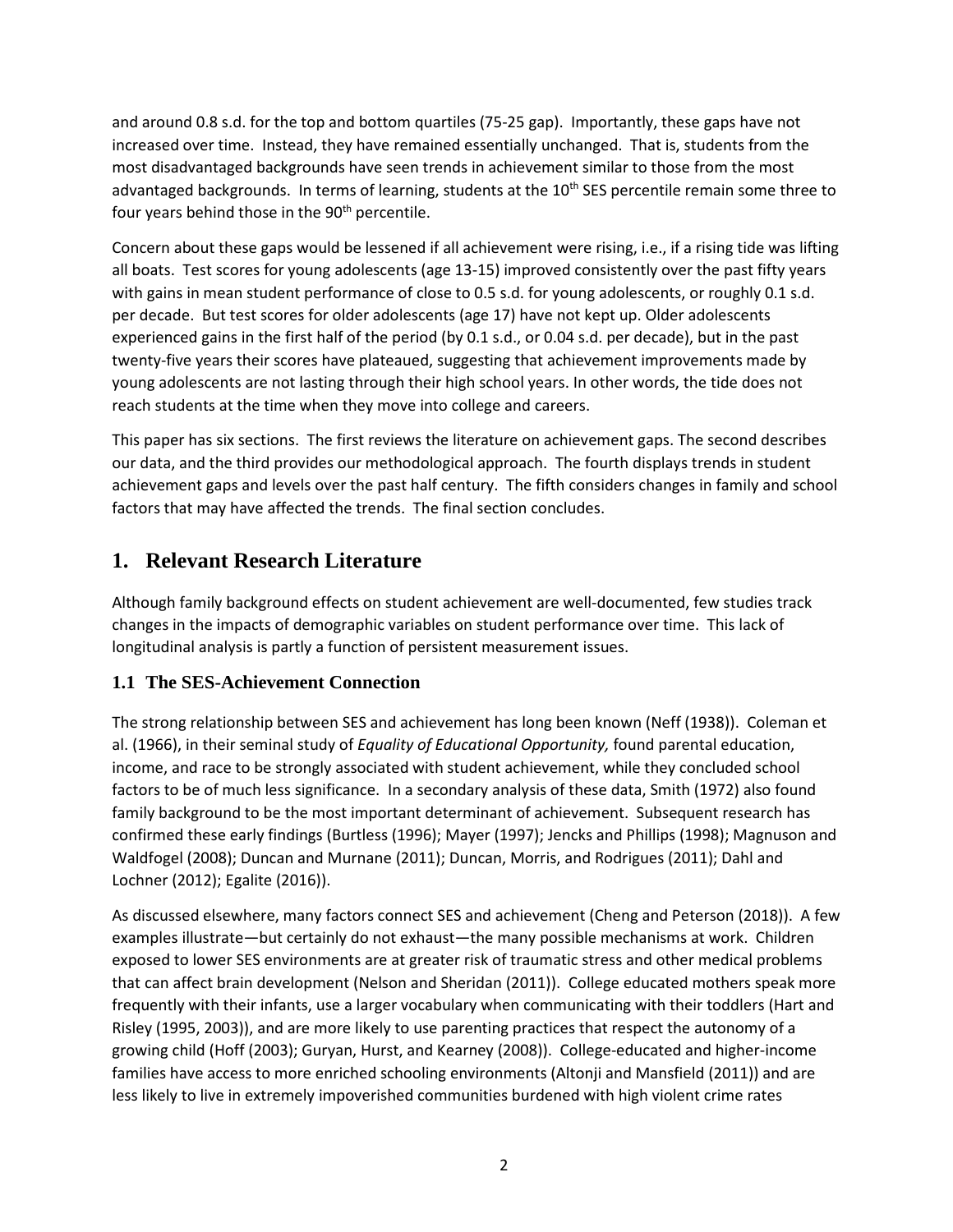(Burdick-Will et al. (2011)). All these and other childhood or adolescent experiences contribute to profound SES disparities in academic achievement (Kao and Tienda (1998); Perna (2006); Goyette (2008); Jacob and Linkow (2011)).

In empirical analyses, chosen measures of SES are ordinarily based upon data availability rather than conceptual justification. In large-scale assessments of student achievement, data collection procedures usually ignore family-related factors shown to be of importance for student achievement such as parentchild interactions, child upbringing approaches, or general physical and nutritional conditions (see, for example, Gould, Simhon, and Weinberg (2019)). Rather, the general approach is to look for more readily available indicators of persistent cultural and economic differences across families as proxies for the educational input of families. The standard list includes parental education, occupation, earned income, and various items in the home. Age of mother at child's birth, family structure, and a child's number of siblings are also used as indicators of family educational inputs. These measures tend to be highly correlated, making their separate impacts on learning, and their relative importance, difficult to disentangle.

While family income might be thought of as a good summary measure of SES, obtaining data on this from large-scale surveys is problematic. Survey data linked to assessments often come from the students themselves, and students generally have imperfect knowledge of their parents' earned income. For that reason, large-scale assessments that gather information directly from students seek to ascertain economic well-being by asking questions about consumption items, such as the number of durable and educational items present in the home. As compared to household earned income, students are intuitively better informed about whether a durable good (e.g., a dishwasher, computer, or a separate bedroom for themselves) is available in their home (Kayser and Summers (1973); Astone and McLanahan ([1](#page-4-0)991), 313).<sup>1</sup> An analysis by Fetters, Stowe, and Owings (1984) shows that studentreported indicators of parental education tend to be reliable but determined that "family income … was a matter of speculation for many students and thus inaccurately reported" (Kaufman and Rasinski (1991), 2). Consumption indicators may also be useful for estimating the resources of low-income families who supplement earnings with transfer payments, such as food stamps, medical services, housing assistance, and welfare benefits (Slesnick (1993)).

In sum, a child's SES background has been estimated by a variety of measures. The items used depend on alternatives available in the data, but when gathering data directly from students, stable measures such as education and durable goods in the home are generally preferred to annual earnings.

## **1.2 Changes in the SES-Achievement Connection**

A number of scholars have looked at achievement gaps over time. Most studies have traced changes in the size of the black-white test-score gap, but two have explored the evolution of achievement gaps by non-racial SES indicators.

<span id="page-4-0"></span><sup>&</sup>lt;sup>1</sup> Kayser and Summers (1973) write in their abstract: "In this study, the reliability and validity of student reports of parental SES characteristics was investigated. Using panel data for student reports and independent surveys of both mothers and fathers, it was found that student reports were relatively stable over time and were more reliably measured for parental education than for either father's income or occupation. The validities of the reports were, for all but income reports, moderate. The validity of income reports was very low."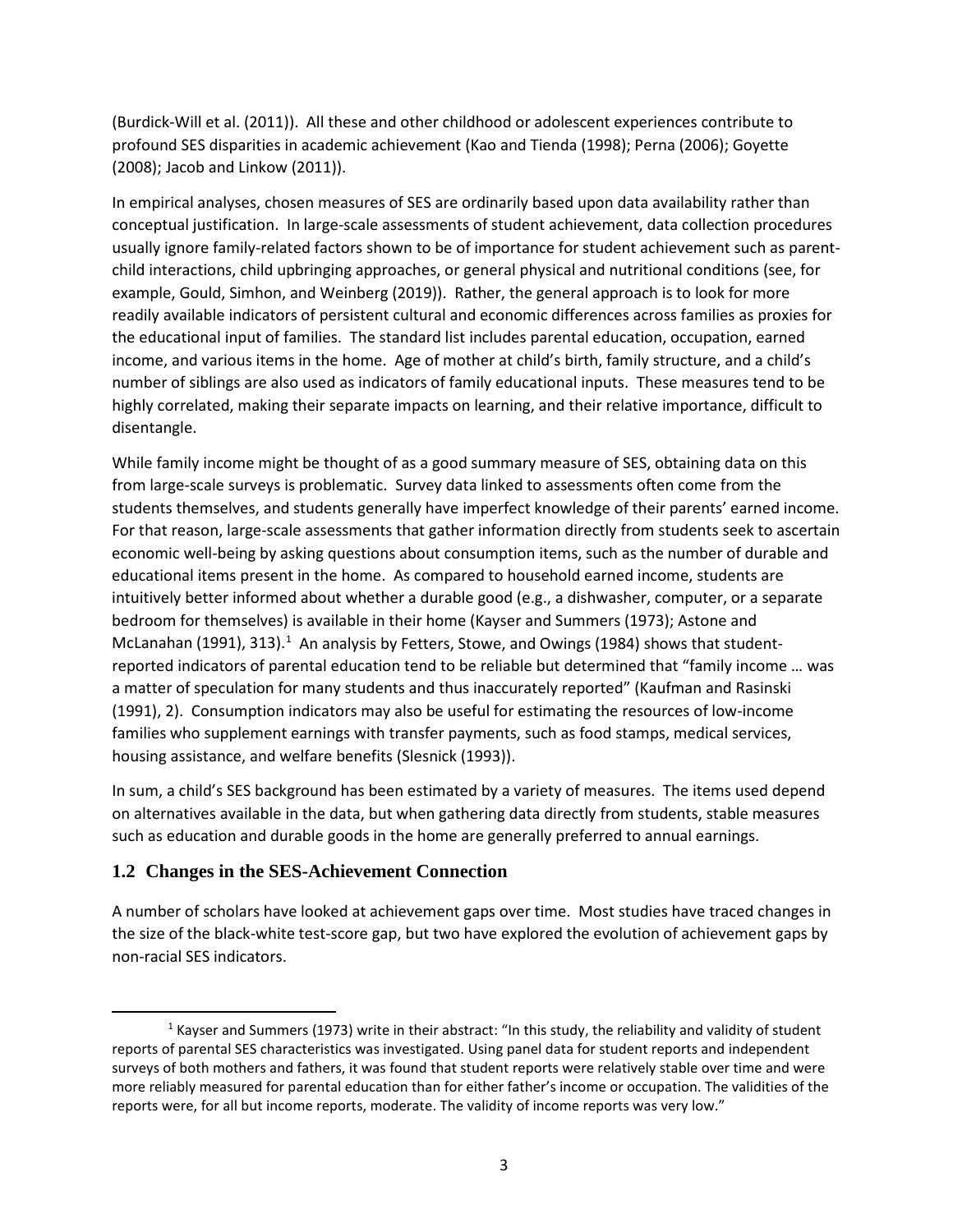*Trends in the black-white gap.* Changes in the black-white test-score gap in the United States have been estimated by Grissmer, Kirby, Berends, and Williamson (1994), Grissmer, Flanagan, and Williamson (1998), and Magnuson and Waldfogel (2008). All three rely upon the Long-Term Trend (LTT) version of the National Assessment of Educational Progress (NAEP) to trace changes in the gap for students at ages 9, 13, and 17 between 1971 and the time their studies were completed. All three studies identify a substantial closing of the racial test-score gap for cohorts born between 1954 and 1972. Had the early gains registered by 17-year-olds continued at the same pace in subsequent decades, the black-white test gap would have disappeared for children born in the twenty-first century. But as Magnuson and Waldfogel (2008) put it, "steady gains" occurring among those born just after mid-century "stalled" among cohorts born toward the end of the century, leading to revised projections that it could take more than a century to close the racial gap if progress continues at its more recent pace (Hanushek (2016b)). Reardon (2011) confirms these conclusions.

Since the SES backgrounds of black and white students differ markedly (Magnuson and Waldfogel (2008)), changes in the black-white test-score gap may provide a partial window on trends in the SESachievement gap. But the correlation between race and SES is declining (Wilson (1987, 2011, 2012)), and since black students constitute only around 16 percent of the school-age population (Rivkin (2016)), this gap cannot provide a complete picture of the SES-achievement gap. It is entirely possible that the mean performance of black and white students could be converging even while SES disparities remain unchanged or increase in magnitude.

*Trends in the SES-achievement connection.* We are aware of only two studies that provide information on trends in the SES achievement gap.<sup>[2](#page-5-0)</sup> The first of these, by Hedges and Nowell (1998), simply reports observed changes in an Appendix (Table 5B-3, 178). The authors regress student performance on a number of background characteristics, as reported by six nationally representative surveys administered to students between 1965 and 1992. Among the variables included in the regression, the coefficient for parental education is the largest, and it changes little over time. The correlation between achievement and family income in the six surveys is more modest and declines over time.

In a second investigation, Reardon (2011) draws upon data from 12 surveys to estimate gaps in math and reading performances of students at the  $90<sup>th</sup>$  and the 10<sup>th</sup> percentile of the household income distribution. In contrast to Hedges and Nowell's results, he finds that the "income achievement gaps among children born in 2001 are roughly 75 percent larger than the estimated gaps among children born in the early 1940s" (p. 95). After 1974, those at the income median were falling further behind those at the 90<sup>th</sup> percentile. Looking deeper, Reardon (2011) concludes: "The 90/50 gap appears to have grown faster than the 50/10 gap during the 1970s and 1980s" (p. 103). The Reardon study and its conclusions have been widely quoted both by academics and in the general media (e.g., Edsell (2012); Taverise (2012); Weissmann (2012); Maxie (2012); Duncan and Murnane (2014); Putnam (2015); Jackson, Johnson, and Persico (2016)), and the idea that income-achievement gaps have dramatically increased over the past half century may be said to be the contemporary conventional wisdom.

 $\overline{a}$ 

<span id="page-5-0"></span> $<sup>2</sup>$  In a somewhat related analysis, Bertrand and Kamenica (2018) consider whether cultural differences</sup> defined by income, education, gender, race, and political ideology have widened over time, and they find little evidence of growing cultural divides.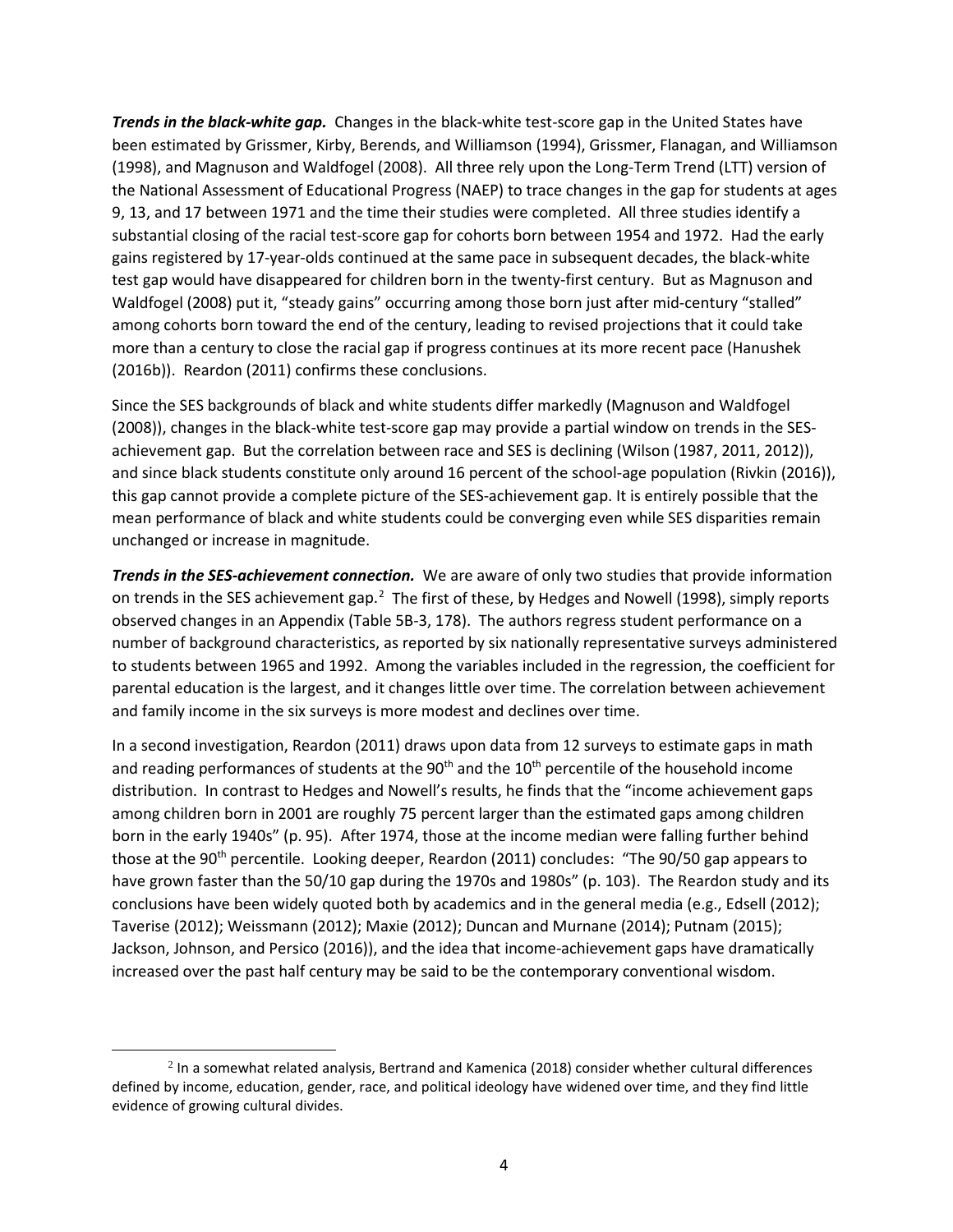Differences between the findings reported in the two studies may be due to the focus of the first study on overall correlations between SES and mean achievement, while the latter study concentrates on disparities between the extremes of the income distribution. Differences could also reflect the fact that Reardon's analysis makes use of twice as many surveys as the earlier study, including data on more recent cohorts.

We, however, explore a third possibility—the inherent methodological limitations common to both studies. They each estimate trends from data collected by different surveys that are not intertemporally linked but instead are administered to students of varying ages using disparate instruments to estimate achievement levels and SES characteristics. As Eric Nielsen (2015) says, when "data sources have income and achievement measures that do not map easily across surveys, they add an additional layer of complexity and uncertainty to the analysis." It is this uncertainty that we seek to mitigate by relying upon intertemporally linked surveys that allow for consistent measures of both student achievement and SES.

# **2. Sources of Data**

Four surveys use consistent data collection procedures to trace the achievement of representative samples of U.S. adolescents over time. Their tests are designed to be comparable over time by employing psychometric linkage based on using test items that are repeated across test waves. All of them administer low-stakes tests: No consequences to any person or entity are attached to student performances, and results are not identified by name for any school, school district, teacher, or student. All four surveys collect information about the cultural and economic resources of the students' families using student reports of parents' education and of a wide variety of durable material and educational possessions in the home. In addition, parental occupation is available in one survey, and student eligibility for free and reduced lunch is available from administrative records in two of the surveys. Appendix A provides more complete descriptions of the four surveys summarized here.

## **National Assessment of Educational Progress – Long-Term Trend (LTT-NAEP)**

LTT-NAEP tracks performances of adolescent students in math and reading at ages 13 and 17 beginning with the birth cohort born in 1954 who became 17 years of age in 1971.<sup>3</sup> As indicated by its name, this version of the NAEP, often called the "nation's report card," has been developed with the explicit intention of providing reliable measures of student performance over test waves. It is the only source of information for student cohorts born between 1954 and 1976. The U.S. Department of Education suspended administration of the LTT-NAEP in 2014. In a typical year, approximately 17,000 students participate in the administration of the LTT-NAEP.

<span id="page-6-0"></span><sup>&</sup>lt;sup>3</sup> LTT-NAEP also tests 9-year-olds, but we do not include these data in our analyses in order to maintain a high level of comparability over time as well as to focus on the academic preparation of students as they approach the stage where they need to be career or college ready. For a description of NAEP, see National Center for Education Statistics (2013). In math, the first test is 1973. While we have mean achievement in that year that can be used to analyze trends in achievement levels, we do not have access to the individual student data – making it impossible to calculate the SES gaps for 1973. Thus, the achievement gap analysis is based upon two fewer observations than the level analysis.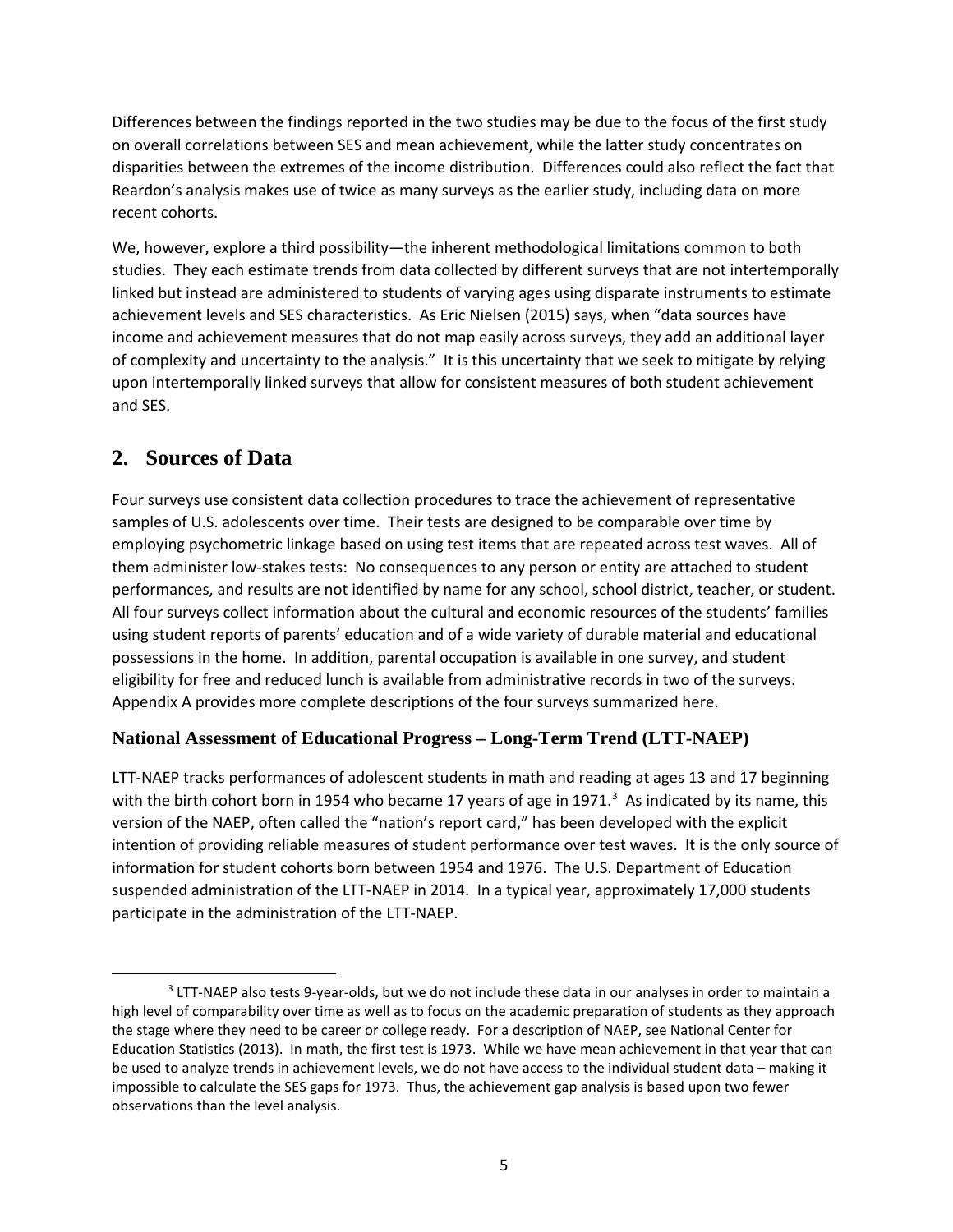### **Main National Assessment of Educational Progress (Main-NAEP)**

Main-NAEP administers tests of math and reading aligned to the curriculum in grade 8.<sup>[4](#page-7-0)</sup> Begun in 1992 with new administrations of the survey every two to four years, it is designed to provide results for representative samples of students in the United States as a whole and for each participating state.<sup>[5](#page-7-1)</sup> Main-NAEP maintains a reputation for reliability and validity similar to LTT-NAEP, and it was thought to track trends over time accurately enough that the LTT-NAEP no longer needed to be administered until 2024. For each administration of the test, the Main-NAEP sample is over 150,000 observations; the large sample is necessary in order to have representative samples for each state.

#### **Programme for International Student Assessment (PISA)**

PISA, administered by the Organization for Economic Co-operation and Development (OECD), began in 2000. It was originally designed to provide comparisons among OECD countries, but it has since been expanded to many other jurisdictions. PISA administers assessments in math, reading, and science to representative samples of 15-year-old students every three years. PISA assessments are designed to measure practical applications of knowledge. The United States sample includes over 5,000 students for each administration of the test. The U.S. has participated in every wave of the test, though results are not available for reading for the 1991 birth cohort.

#### **Trends in International Mathematics and Science Survey (TIMSS)**

TIMSS, administered by the International Association for the Evaluation of Educational Achievement (IEA), is the current version of an international survey that originated as an exploratory mathematics study conducted in the 19[6](#page-7-2)0s in 12 countries.<sup>6</sup> The tests are designed to be curriculum-based and are developed by an IEA-directed international committee. Early IEA tests were not linked over time, but beginning with the cohort born in 1981 (tested in 1995) the TIMSS tests have been designed to generate scores that are comparable over time. We use the TIMSS 8<sup>th</sup> grade math and science tests beginning with this cohort. The U. S. sample includes approximately 10,000 observations for each administration of the test.

The test years for each of the separate assessments are found in Appendix Table A.1.

# **3. Methodological Approach**

To estimate SES-achievement trends, we aggregate achievement and family background data from the four intertemporally linked surveys and construct an SES index similar to the one used by PISA.

<span id="page-7-0"></span> <sup>4</sup> Main-NAEP also tests students in grade 4 and periodically covers a wide variety of other subject areas, none of which are used here. Main-NAEP science is excluded because 8<sup>th</sup> grade tests were only administered in 2000 and 2005.

<span id="page-7-2"></span><span id="page-7-1"></span><sup>5</sup> Initially 41 states voluntarily participated in the state-representative testing, but the national test results used here are always representative of the U.S. student population. After the introduction of the No Child Left Behind Act of 2001, all states were required to participate in the state-representative tests.

 $6$  For the history of international testing, see Hanushek and Woessmann (2011).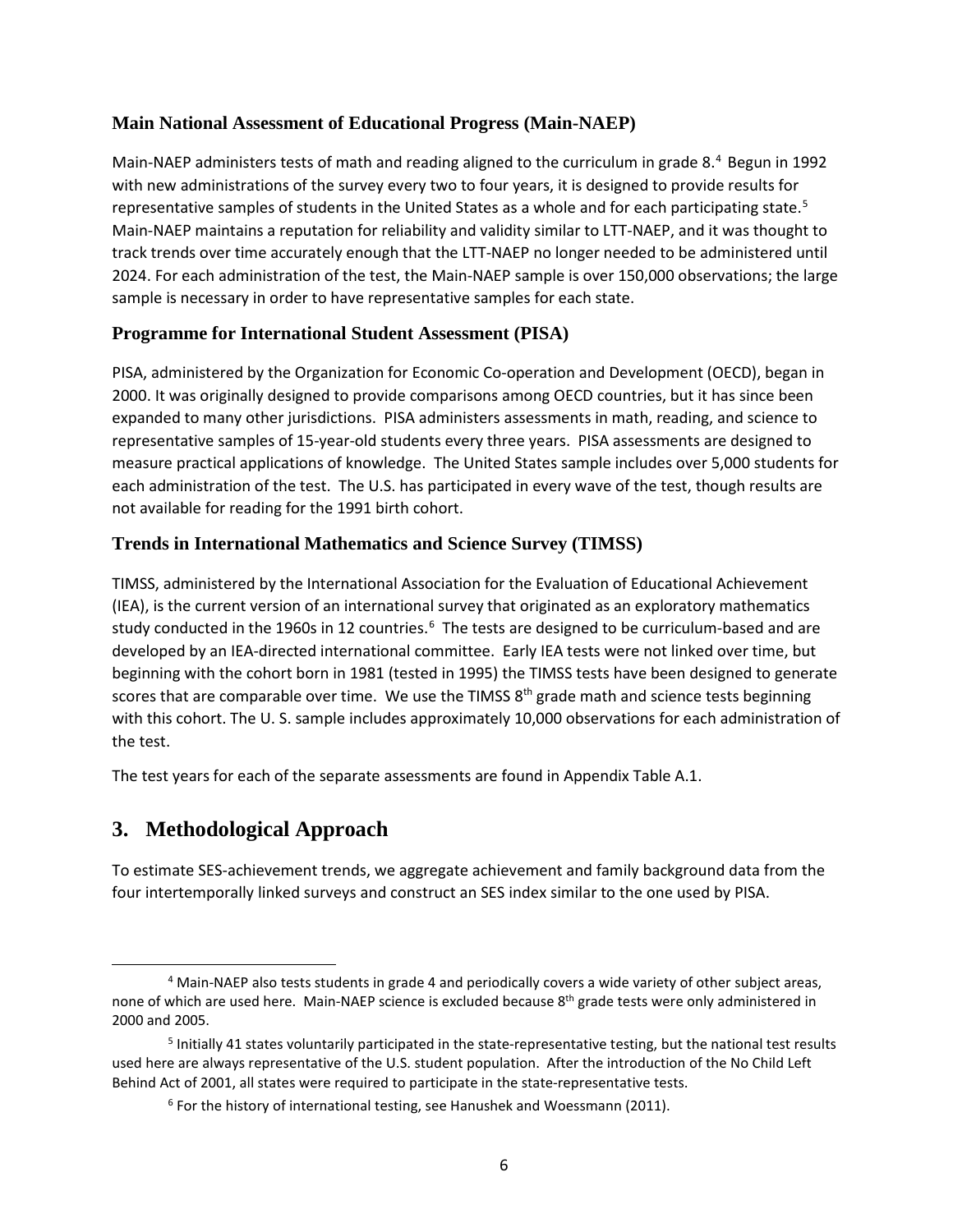# **3.1 Aggregating Data Sets**

We compile an aggregate distribution of achievement from student-level microdata available for each subject, testing age, and birth cohort for a fifty-year period. With the exception of 17-year-olds in the LTT-NAEP data, all tests are administered to students between the ages of 13 and 15. The first test was administered by LTT-NAEP in reading to a cohort of students born in 1954; the last test was administered to students born in 2001. Across this near half-century span, achievement data are available for 2,737,583 students from 46 tests in math, 40 in reading, and 12 in science. Table 1 gives for each survey the number of assessments, the subject matter, the age or grade level at which students are tested, the birth cohorts that are surveyed, and the number of observations. Our main sample contains 98 separate test-subject-age/grade-year observations.

The Main-NAEP and TIMSS tests are grade based, while the LTT-NAEP and PISA tests are administered to younger students at slightly different ages. For expositional simplicity, we convert grades to age groups by the modal attendance patterns and refer to all younger students as age 14, the modal age.

To equate results across tests, we calculate achievement means and achievement gaps between groups in s.d. for each subject, testing age, and birth-year cohort. We estimate trends in mean performance over time by calculating the distance (in s.d.) of the mean of the distribution for each test, subject, and cohort observation from the mean score in 2000 (or the closest test year), which is normalized to zero in this base year.<sup>[7](#page-8-0)</sup>

## **3.2 Constructing the SES Index**

We concentrate on two SES-achievement disparities: 1) the difference in achievement between the highest and lowest deciles of the SES distribution (90-10 gap) and 2) the difference between the highest and lowest quartiles (75-25 gap). To do so requires a continuous measure of SES that depicts the full distribution of the population, rather than dividing it into a limited number of categories such as level of degree attainment of parents. Given the inaccuracy of student reports of parental income (and the ensuing lack of such data in large-scale assessments), we construct an index of SES based on studentreported indicators of parental education and home possessions. But we also must take into account changes in the informational content of the indicators over time.

We construct an SES index similar to the one used by PISA (OECD (2017a)), which draws the first principal component from a factor analysis of student-provided data on parental education, parental occupation, and home possessions. We follow PISA by extracting a principal component separately for each test administration, because we aim to observe the percentile distribution of SES in each given year and because the measured home possessions vary over time as does their utility for characterizing SES differences (for details, see Appendix B). We depart from PISA by excluding occupational prestige from our SES index because data on parental occupations are not available from NAEP or TIMSS surveys. Exclusion of the occupational prestige indicator affects the SES index only slightly, because that variable, which estimates occupational prestige by the average education and income of individuals in each occupation, is largely redundant after inclusion of the education and possession variables. The SES index

<span id="page-8-0"></span> $7$  The base year for all test-subject series is either 1998, 1999, or 2000 with the modal date being 2000.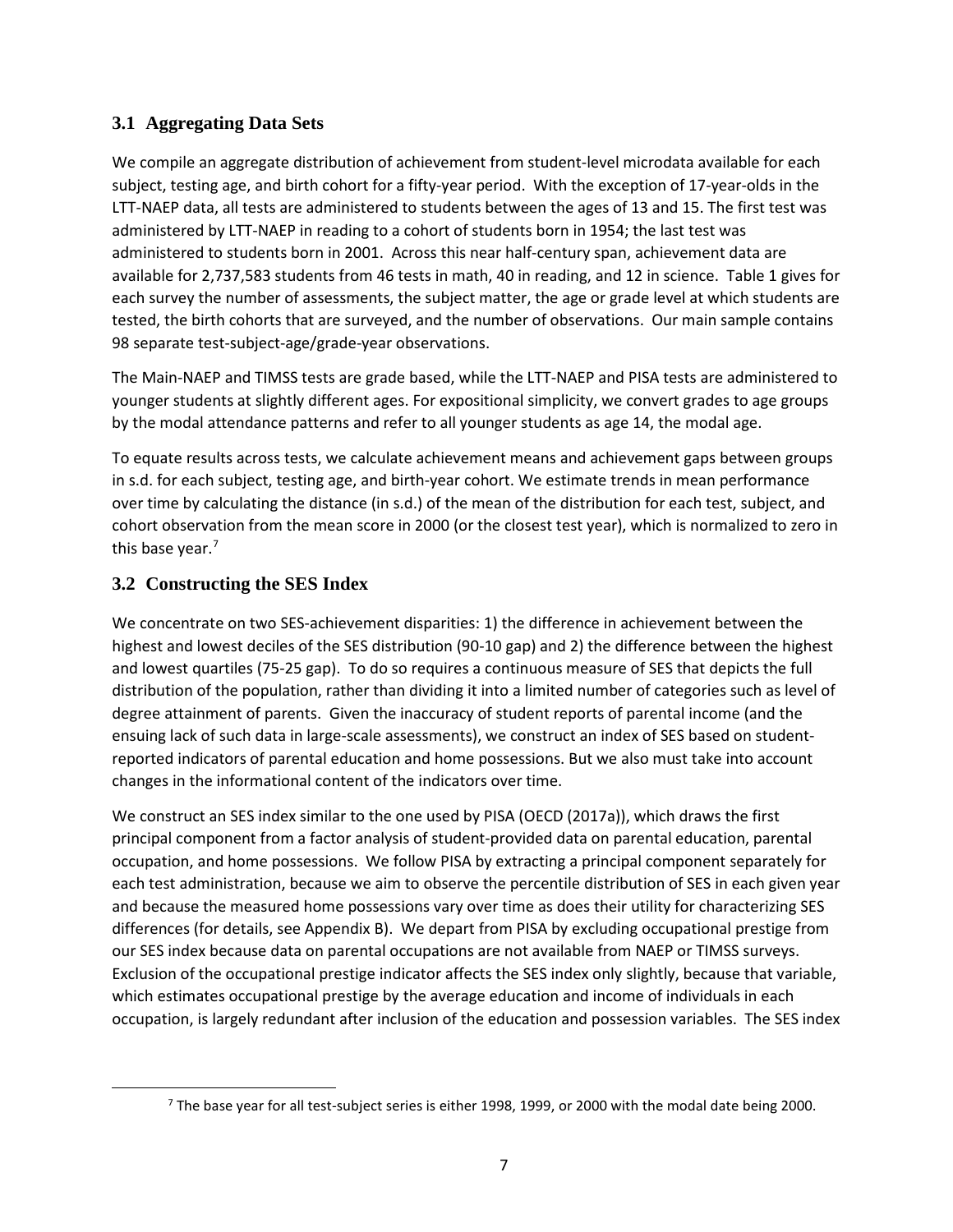used here is highly correlated with the PISA index, and the two indices reveal essentially the same trend line in the SES-achievement connection over the period tracked by PISA (Appendix Figure B.2).

Estimating SES by a family's permanent income is conceptually an alternative, but that is not possible from data available in these assessments. Nor is it clear that this is a superior measure of educational inputs of the family. Nonetheless, to judge how our SES indicator correlates with permanent family income, we estimate the correlation between our SES indicator for 1988 and earnings indicators obtained from two waves of a panel survey administered as part of the 1998 Education Longitudinal Study (ELS). Using the average of the two waves as a measure of permanent income, the correlation between individual-level permanent income and our SES indicator is 0.66 (for details, see Appendix B).

#### **3.3 Estimating Trends in Achievement Gaps and Levels**

The separate assessments, while internally consistent over time, vary from each other in a variety of details, including relationship to the curriculum, testing philosophy, and sampling frames. We assume that each test is a valid measure of knowledge in each domain even though they vary in content. Differences among tests may also be a function of normal sampling error. To identify the aggregate trend in gaps and levels across birth cohorts, the estimation combines results from all assessments but include indicators for subject, age group, and administrative entity.

For the trends in performance levels, we calculate the mean performance,  $\bar{O}^t_{isa}$ , by subject *s*, testing age *a*, and birth cohort *t* for each survey *i*. We extract the performance trend with a quadratic function of birth year:

$$
\overline{O}_{isa}^t = \alpha_0 + \alpha_1 t + \alpha_2 t^2 + \delta_i + \gamma_s + \lambda_a + \varepsilon_{isat}
$$
\n(1)

where  $\delta_i$ ,  $\gamma_s$ , and  $\lambda_a$  are fixed effects for assessment type, subject, and age; *t* is birth year; and  $\varepsilon$  is a random error. The  $\alpha'$ *s* describe the trend in achievement.

We use the same analytic approach to estimate trends in disparities in student performance for two groups, *j* and *k*, where the gap at any time *t* is  $\Delta^t_{ik}$ . Specifically, we estimate:

$$
\Delta_{jk}^{t} = \overline{O}_{lsgj}^{t} - \overline{O}_{lsgk}^{t} = \beta_0 + \beta_1 t + \beta_2 t^2 + \delta_i + \gamma_s + \lambda_a + \mu_{isat}
$$
\n(2)

In our main analysis, we estimate these disparity trends for two specific types of gaps:

- 1. The unconditional gaps between students at different points on the achievement distribution: We show changes in the inter-quartile range as well as the difference between those performing at the 90<sup>th</sup> and  $10^{th}$  percentiles of the achievement distribution.
- 2. Disparities by SES background: We consider the achievement gap between those in the top and bottom deciles of the SES index distribution and those in the top and bottom quartiles of the distribution.<sup>[8](#page-9-0)</sup> For expositional purposes, we refer to these as the 90-10 and 75-25 SES gaps.

<span id="page-9-0"></span> $8$  Note that the gaps for the SES distributions are calculated as the average score for those above the 90<sup>th</sup> SES percentile and the average score for those below the  $10<sup>th</sup>$  percentile (and similarly for quartiles). While we can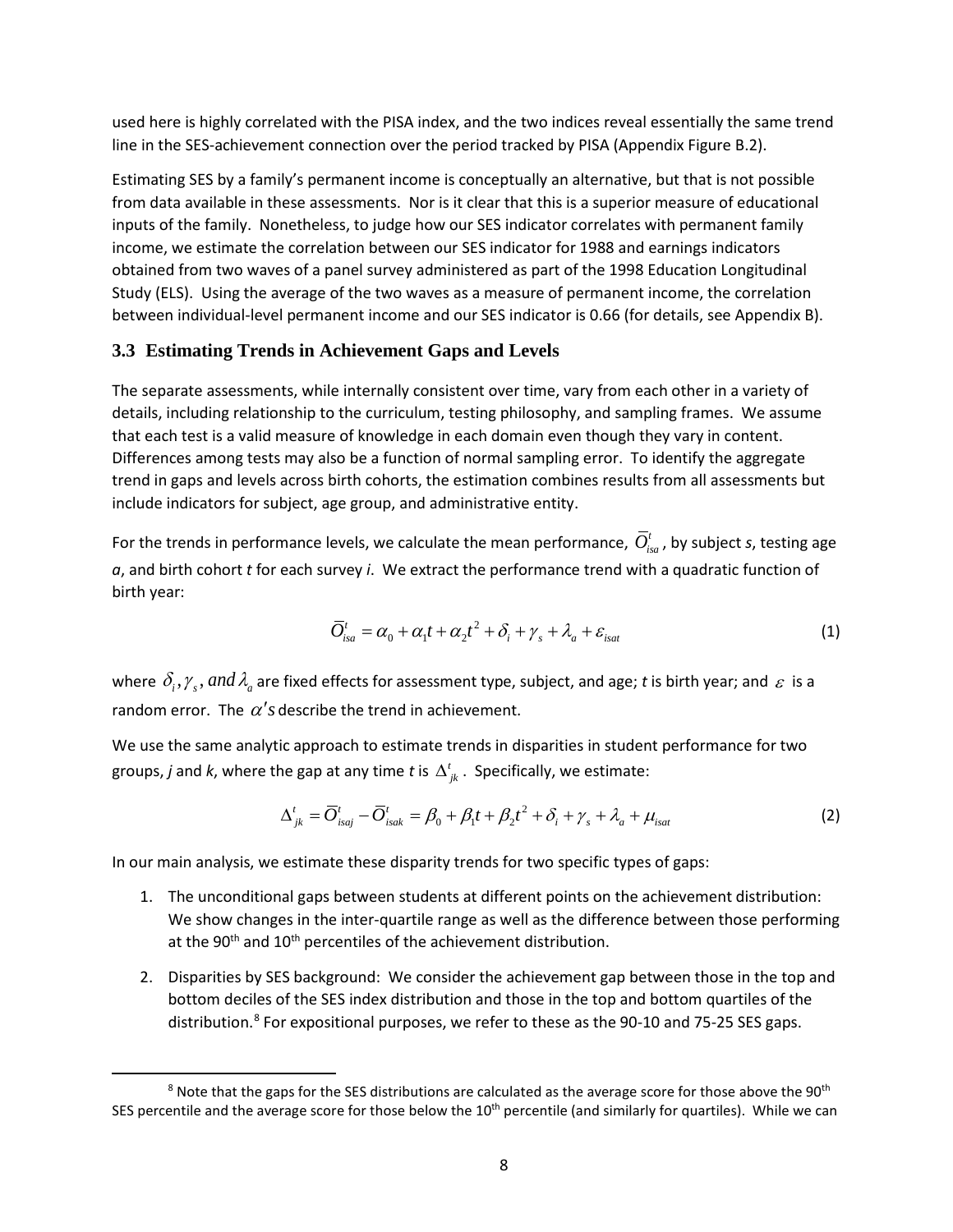We supplement these main analyses with two additional analyses:

3. As a robustness check, we estimate gaps in performances between those eligible and not eligible for free and reduced-price lunch.

Students who come from households at or below 130% of the poverty line are eligible for free lunch (who we refer to as extremely poor), while those from households between 130% and 185% of the poverty line are eligible for participation in the reduced-price lunch program (who we refer to as poor). Information on student achievement by eligibility for these federal programs is available for cohorts born as early as 1982. The variable is generated administratively from student records. We compare those eligible for subsidized lunch to those not eligible.

The variable of free or reduced-price lunch eligibility has important limitations. First, it is dichotomous, dividing the distribution at a point near its mean, so it does not allow for estimation near the extremes of the continuum. Second, the share of the population who participate in the free lunch program increases over time for a combination of reasons that include administrative changes in the programmatic rules that allowed new eligibility certification and allowed entire schools to participate in the program. For example, comparing academic year 1999 and 2015, the percentage of children below 200 percent of poverty was virtually identical (39 percent), but the percentage in the free and reduced price lunch program increased from 37% to 52% (Chingos (2016); Greenberg (2018)). For these reasons, we regard this variable as only a crude SES indicator that is best used as a robustness check.

4. To allow for comparisons between SES-achievement and race-achievement gaps, we also estimate the black-white test-score gap with NAEP data.

In terms of racial differences, both the LTT-NAEP and Main-NAEP use school-district administrative data to classify students by their racial and ethnic background. PISA does not collect race information in a comparable form, and TIMSS, which collects information on race from student questionnaires, does so for only a subset of its survey administrations. We do not track disparities for other ethnic groups. Continuous immigration has substantially altered the composition of Asian and Hispanic populations over the past 50 years, complicating comparisons of test performance for these groups over time. However, we do estimate the SES-achievement gap separately for white students.

# **4. Trends in Achievement Gaps**

l

Our results indicate that achievement gaps have been wide and persistent for the last half century. We begin with the aggregate trend in the SES-achievement gap for all students in all subjects and then explore heterogeneities by subject, ethnic group, and an alternative measure of income. The persistent gaps observed might be less disconcerting if achievement levels were rising for everybody, making the economic future better across the SES spectrum. But while we find steady achievement gains across

calculate the precise 90<sup>th</sup> and 10<sup>th</sup> percentile values for the distribution of our SES index, this does not correspond to a specific individual or specific test score. Thus, we average test scores across all students in the relevant tails of the SES distribution. For the unconditional gaps, the  $90<sup>th</sup>$  and  $10<sup>th</sup>$  percentiles are specific scores in the achievement distribution, and we use these values to calculate gaps and not the average performance in the tails.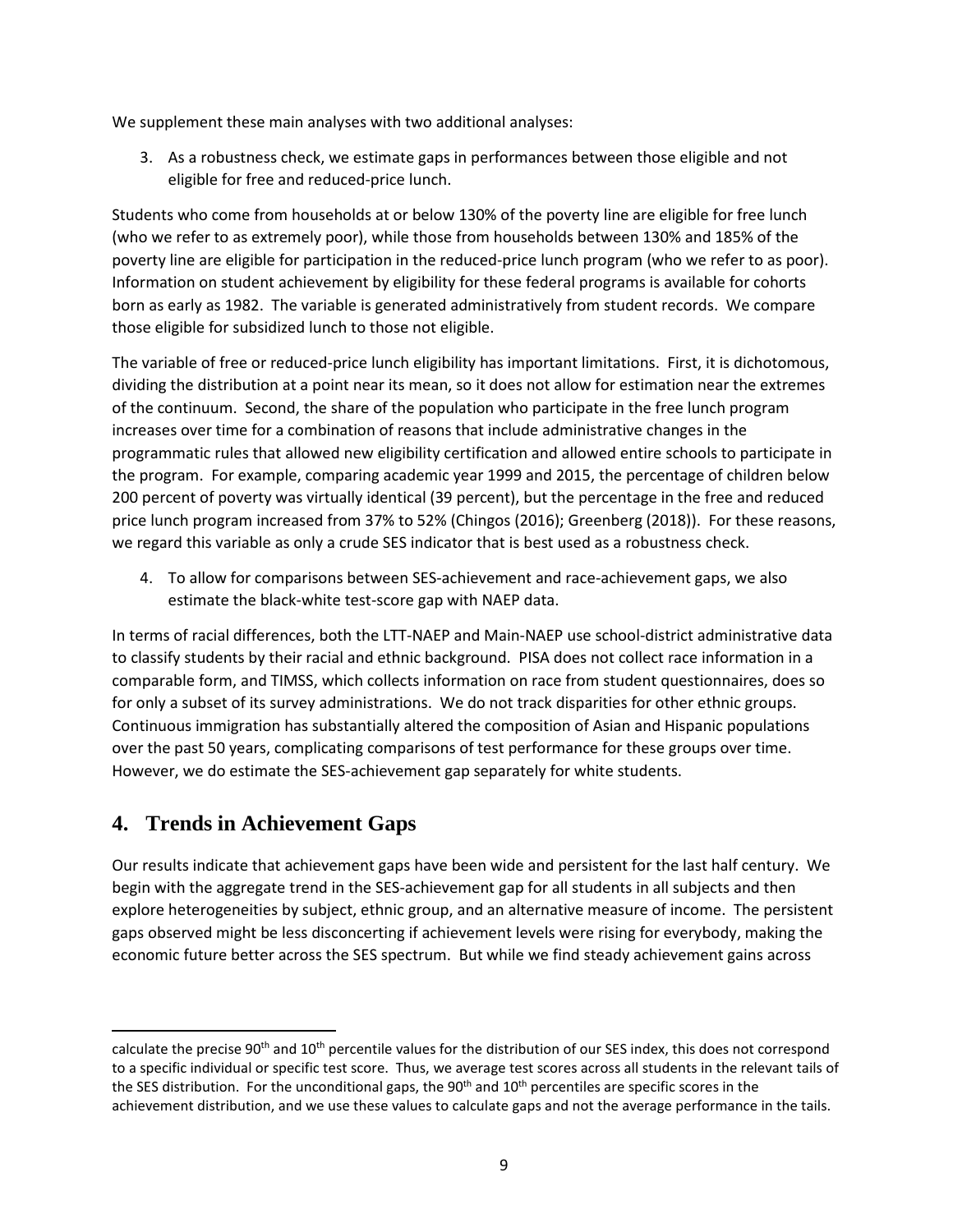cohorts for younger students, these gains do not carry forward to age 17, the time when students are leaving the secondary schooling system.

# **4.1 Unconditional Achievement Disparities**

We begin by estimating changes in the overall distribution of achievement. At the top of Figure 1, we plot the unconditional gaps measured in initial standard deviations for the 90-10 and the 75-25 gaps over the past half century. The nonlinear trend estimates are based on Equation (2) where trends are extracted by taking a quadratic function of the birth year. The gap between those at the 90<sup>th</sup> and 10<sup>th</sup> percentile of the achievement distribution among those born in 1[9](#page-11-0)54 is close to 2.4 s.d.<sup>9</sup> Over the next fifty years, this gap (measured in units of the initial s.d.'s) closes slightly to 2.16 s.d., indicating some shrinkage in the overall variance of achievement.

The unconditional 75-25 gap, or inter-quartile range, in the achievement distribution is, by definition, smaller than the 90-10 gap. For students born in 1954 it is 1.3 s.d. Over the next fifty years, the interquartile range declines modestly by 0.15 s.d. In sum, the overall distribution of achievement, while narrowing a little, has shown only limited change. Students at the bottom of the achievement distribution have seen the same (or slightly more favorable) change in achievement as those at the top.

Looking at results by subject, in math both the 90-10 gap and the 75-25 gap close somewhat over the first half of the observation period but remain mostly flat at the end of the period (not shown). Gaps in reading are even more constant, with a very slight tendency to increase initially and a slightly smaller tendency to fall over the second half of the observation period (not shown). We also find no difference by age group (not shown).

# **4.2 Achievement Disparities by SES**

The pattern of the trends in SES-achievement gaps in Figure 1 is startling: The connection between SES and achievement hardly wavers over this half century. In the 1954 birth cohort, the achievement gap between the average of those in the top and bottom deciles of the SES distribution stood at slightly less than 1.2 s.d.<sup>10</sup> For those born in 2001, the gap is slightly less—about 1.05 s.d. That is, the most disadvantaged students in terms of SES background have seen essentially the same change in achievement as the most advantaged students.

The gap between students in the top and bottom quartiles of the SES distribution was about 0.9 s.d. for the 1954 birth cohort. As the trend line in Figure 1 indicates, this gap declines to barely below 0.8 s.d. for the cohort born in 2001.

Trends are quite similar for math and reading separately. The gap in math achievement, particularly for the 90-10 comparison, shows a little movement over the period—narrowing in the early years but returning to a position below the initial level in recent decades (Figure 2a). The 75-25 math gap narrows slightly over time. In reading, the pattern appears essentially flat for the entire period (Figure 2b).

<span id="page-11-0"></span> <sup>9</sup> If measured performances were normally distributed, the 90-10 gap would be 2.56 s.d., but the test score distribution is obviously truncated at the extremes.

<span id="page-11-1"></span><sup>&</sup>lt;sup>10</sup> As noted above, the unconditional gaps and SES gaps are calculated differently, with the 90-10 SES gaps indicating differences between the average students in the top and bottom ten percent of the SES distribution.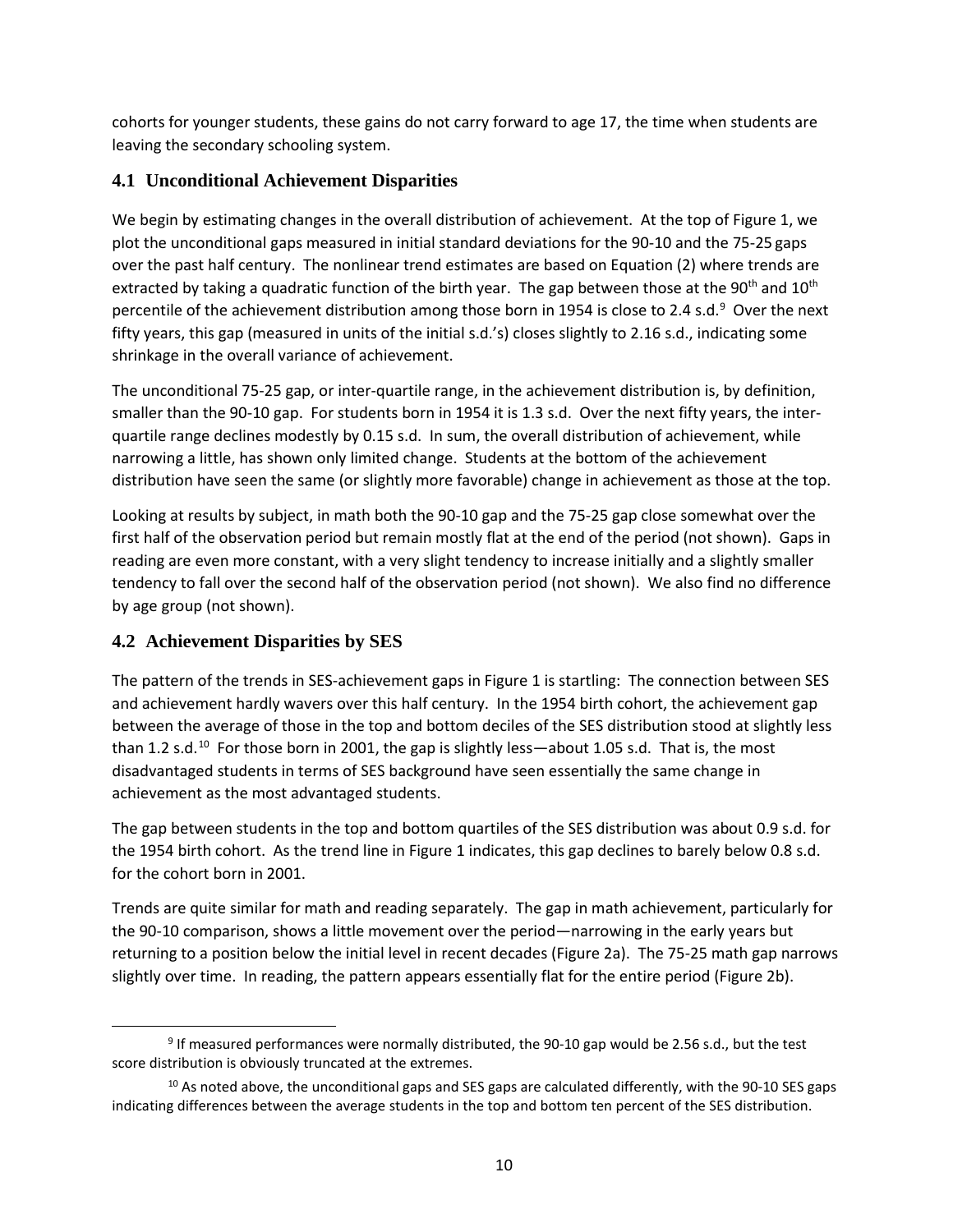Figures in Appendix C display plots of unconditional gaps and SES gaps for each of the individual assessments. Generally speaking, the trend lines for gaps within each assessment resemble those for the aggregate trend lines reported above. The plots for the LTT-NAEP 13-year-old and 17-year-old scores resemble one another, and both show very little fluctuation over time (Appendix Figure C.1). The Main-NAEP math assessments (Appendix Figure C.2A) and the TIMSS assessments (Appendix Figure C.3) show slight increases in the 90-10 SES gaps but not in the 75-25 SES gaps. On the other side, the PISA math, reading, and science assessments (Appendix Figure C.4) all show some narrowing of the SES gaps for the 1985 birth cohorts and later. Overall, the four underlying assessments produce patterns of the SES gaps that are all similar—and yield the unwavering trends of Figure 1. $^{11}$  $^{11}$  $^{11}$ 

Our findings confirm Reardon's (2011) identification of large gaps in academic performance between students at the extremes of the SES distribution,<sup>[12](#page-12-1)</sup> but we are unable to replicate his finding that achievement differentials have risen by as much as 75 percent over the past fifty years. His results may be a function of a reliance upon cross-sectional studies that use disparate methods for collecting both income and achievement information. Whatever the reason, the size and trends estimated there differ markedly from the trend in SES-achievement gaps estimated from intertemporally linked surveys administered consistently over time.

In sum, any increase in the disparities in wealth, earnings, and income that may have occurred over the past half century do not translate into an increased connection between students' family backgrounds and their achievement levels in adolescence. Instead, all the trend lines in SES-achievement disparities are basically unchanged with no indication of any long-term upward trajectory.

# **4.3 Additional Analyses of Achievement Disparities**

These findings are confirmed by estimations based on student eligibility for free and reduced-price lunch, on racial groups, and on data adjusted for changes in the ethnic composition of the population.

*Eligibility for free and reduced-price lunch program.* As a robustness check, we estimate the gap between students who are eligible and those who are not eligible for participation in the federal free lunch program at school.<sup>13</sup> As can be seen in Figure 3, the gap between the extremely poor students and other students in the 1982 birth cohort is a sizeable 0.71 s.d. When the extremely poor are combined with the poor, the gap for this cohort is nearly as large – still 0.64 s.d. Over the next twenty years, the gap between the extremely poor and students from families above the eligibility line narrows

<span id="page-12-0"></span><sup>&</sup>lt;sup>11</sup> Note that LTT-NAEP for 13-year-olds, Main-NAEP, and TIMSS show some increase in the 90-10 SES gap since the mid-1970s, while PISA shows steady declines since the 1985 birth cohort (the first observed). As a sensitivity analysis, we drop the PISA tests from the trend estimation. As shown in Appendix Figure D.1, this produces somewhat more bow in the trend line of the 90-10 SES gap (but not the 75-25 SES gap). For the equivalent of Figure 1 without PISA, the 90-10 gap starts at 1.25 s.d., falls to 0.95 s.d. for the 1980 birth cohort, and rises back to 1.16 s.d. for the 2001 birth cohort. We do not see a reason, however, why the PISA data should be less valid than the other data.

<span id="page-12-1"></span> $12$  From the figures in Reardon (2011), we estimate an average 90-10 income gap of close to one s.d., virtually the same as the average 1.03 s.d. gap that we identify for the 90-10 SES disparity.

<span id="page-12-2"></span><sup>&</sup>lt;sup>13</sup> The analysis of free and reduced-price lunch eligibility relates solely to assessments from Main-NAEP, the only survey to include such information.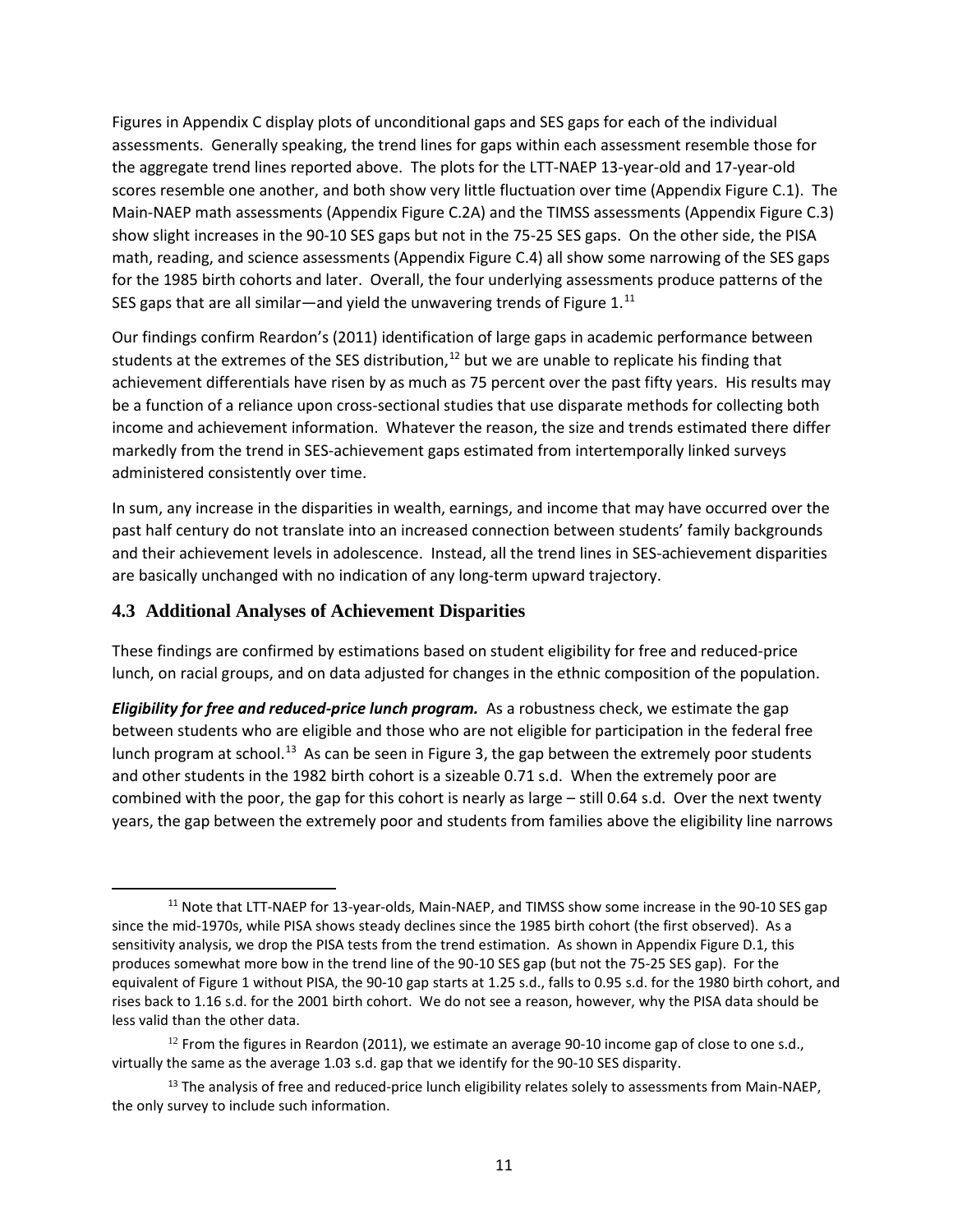by 0.06 s.d. and the gap between ineligible students and all those eligible for participation in the program narrows by 0.01 s.d.

Just like the results based on the SES index, this measure of the earnings-achievement gap reveals only miniscule change over the course of two decades. These results are entirely consistent with the trends for both the 75-25 and the 90-10 SES-achievement gaps reported above.

Achievement by racial group. To facilitate a comparison of trends in the SES-achievement and raceachievement gaps, we also report the black-white test-score gap in Figure 3. Our results confirm – and update to a more recent period – what other scholars have shown. The black-white gap declines from about 1.3 s.d. for the 1954 cohort to about 0.8 s.d. for those born thirty years later – a closing of greater than 0.1 s.d. per decade. But the gains do not continue to accumulate after that point. This stalled progress pointed out by Magnuson and Waldfogel (2008) is consistent with the evidence in Reardon (2011) that shows a decline of about 0.5 standard deviations in the black-white test-score gap in reading for cohorts born between 1950 and 1980 and a slower subsequent rate of change.

Clearly, efforts to close the racial achievement gap in the United States have been more successful than endeavors to close the SES-achievement divide, at least until about 20 years ago. For the past two decades of student cohorts, both the race-achievement gap and the SES-achievement gap have remained essentially flat.

*Ethnic composition.* Some have hypothesized that the lack of success in diminishing the size of the SES gap is due to changes in the racial and ethnic composition of the school population, as the ethnic makeup of the U.S. population has changed dramatically over the past half century. In 1980, the population age 5-17 was 74.6 percent white, 14.5 percent black, 8.5 percent Hispanic, and 2.5 percent other. In 2011, the corresponding figures were 54.2 percent white, 14.0 percent black, 22.8 percent Hispanic, and 8.9 percent other.<sup>[14](#page-13-0)</sup>

To see whether trends in achievement gaps are driven by shifts in ethnic composition, we estimate the SES-achievement gap just for white students (Figure 4). As expected, the unconditional 90-10 and 75-25 gaps are slightly smaller than in the full population. The gaps have declined slightly over the first half of the observation period and flattened out since.

Turning to the SES divide, the substantively meaningful 90-10 SES-achievement gap for the white cohort born in 1954 was 0.97 s.d. By the middle of the period, the divide had declined by about 0.3 s.d., but it then rose by a commensurate amount so that 90-10 SES gap for the 2001 white birth cohort is just 0.1 s.d. smaller than the gap for the 1954 cohort.

The 75-25 SES-achievement gap among whites stood at about 0.8 s.d. for the 1954 birth cohort. It eased by about 0.25 s.d. toward the middle of the period only to return to just under its original level by the end. In other words, the minor fluctuations for whites parallel the minimal ones observed for all students (Figure 1), supporting the conclusion that changes in the ethnic composition of student cohorts do not account for the unwavering SES-achievement gap.

<span id="page-13-0"></span><sup>&</sup>lt;sup>14</sup> The large jump in the "other" category includes a substantial jump in the Asian population (to 4.4 percent) and the addition of 4.6 percent identified as two or more races—a category that was not reported in 1980 (U.S. Department of Education (2013), Table 20).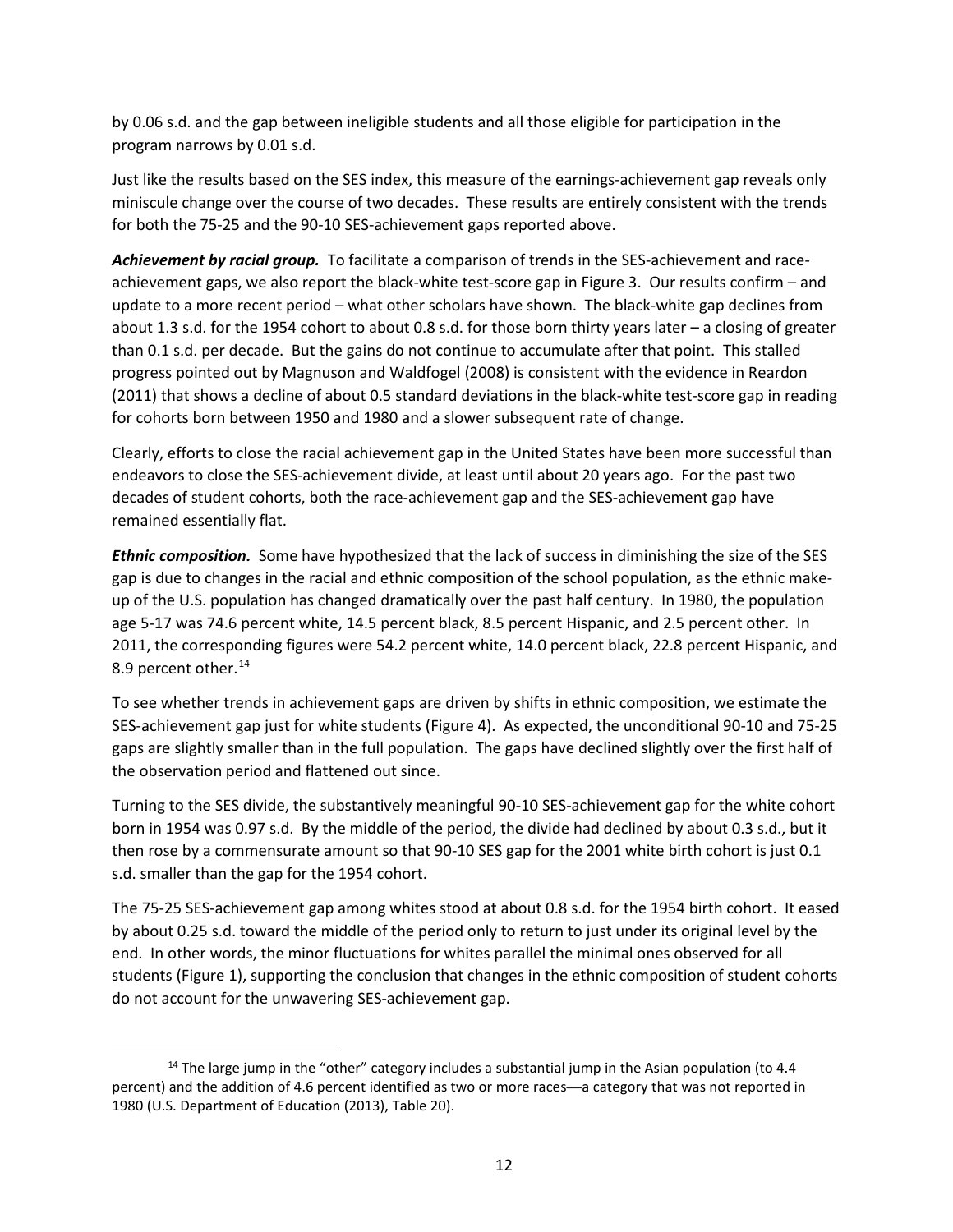#### **4.4 Achievement Levels**

The disappointing lack of improvement in the distributional patterns might be less of a concern if they were offset by improvements in the overall level of achievement. Using the time series data on student outcomes, we can directly evaluate whether there are any gains in student achievement and, importantly, whether they persist until the completion of secondary schooling.

Figure 5 shows a significant upward trend in the overall mean achievement level of adolescent students of approximately 0.3 s.d. over the course of the last half century, or approximately 0.06 s.d. per decade. The nonlinear trend estimates based on Equation (1) are again extracted by taking a quadratic function of the birth year. Importantly, the gains are concentrated on the performances of adolescents who are age 14 or less, where an overall increase of about 0.46 s.d. is observed, approximately 0.09 s.d. per decade. By contrast, gains among students at the age of 17 are only about 0.1 s.d., and no gains are observed for older students after the 1970 birth cohort. The rising tide of student achievement does not extend to students on the cusp of moving into careers and college.

The average improvement seen in test performance among those at age 14 (LTT-NAEP, Main-NAEP, and TIMSS) are larger than those registered in the PISA tests, which are administered at age 15 (not shown).<sup>[15](#page-14-0)</sup> This may be due to differences in test design or it may suggest that the aggregate score fade out begins in the early years of high school.<sup>[16](#page-14-1)</sup>

Nonetheless, it is natural to expect gains realized by ages 13 to 15 to remain intact or even grow by age 17. We return to this puzzle below, although we have no easy answer for this break in learning gains.

There are significant heterogeneities in the trends in achievement level by subject. Mean achievement gains by cohorts are largely concentrated in mathematics. Younger adolescents register a math improvement of 0.9 s.d., while the older ones show an overall shift upward of 0.2 s.d. (Figure 6a). Reading gains are smaller. The trend among older adolescents shows no improvement, while the trend among younger adolescents amounts to only 0.23 s.d. over the half century (Figure 6b).<sup>17</sup> These subject differences are consistent with a general finding that schools and teachers appear to have a significantly stronger impact on math than on reading, something generally attributed to lesser parental influence on math learning (e.g., Hanushek and Rivkin (2010)).

<span id="page-14-0"></span><sup>&</sup>lt;sup>15</sup> The performance levels of 17-year-old students are not significantly affected by changes in ethnic composition discussed earlier. To see this, it is possible to estimate the LTT-NAEP scores for 2012 if the population had the same ethnic distribution as in 1980. In particular, we can weight the 2012 math and reading scores of white, black, Hispanic, and other groups by the 1980 population distribution of these groups. The estimated 2012 math score for 17-year-olds is 309 versus the actual score of 306, or a difference of 0.08 s.d. over the entire period. For reading, the estimated score with 1980 weights is 289 versus the actual score of 287, or a difference of 0.07 s.d. over the time period.

<span id="page-14-1"></span> $16$  Two-thirds of PISA students are in grade 10 with the remainder roughly evenly divided between grades 9 and 11.

<span id="page-14-2"></span><sup>&</sup>lt;sup>17</sup> We do not analyze science separately because the number of science observations is limited and the period is shorter than for the other two subjects.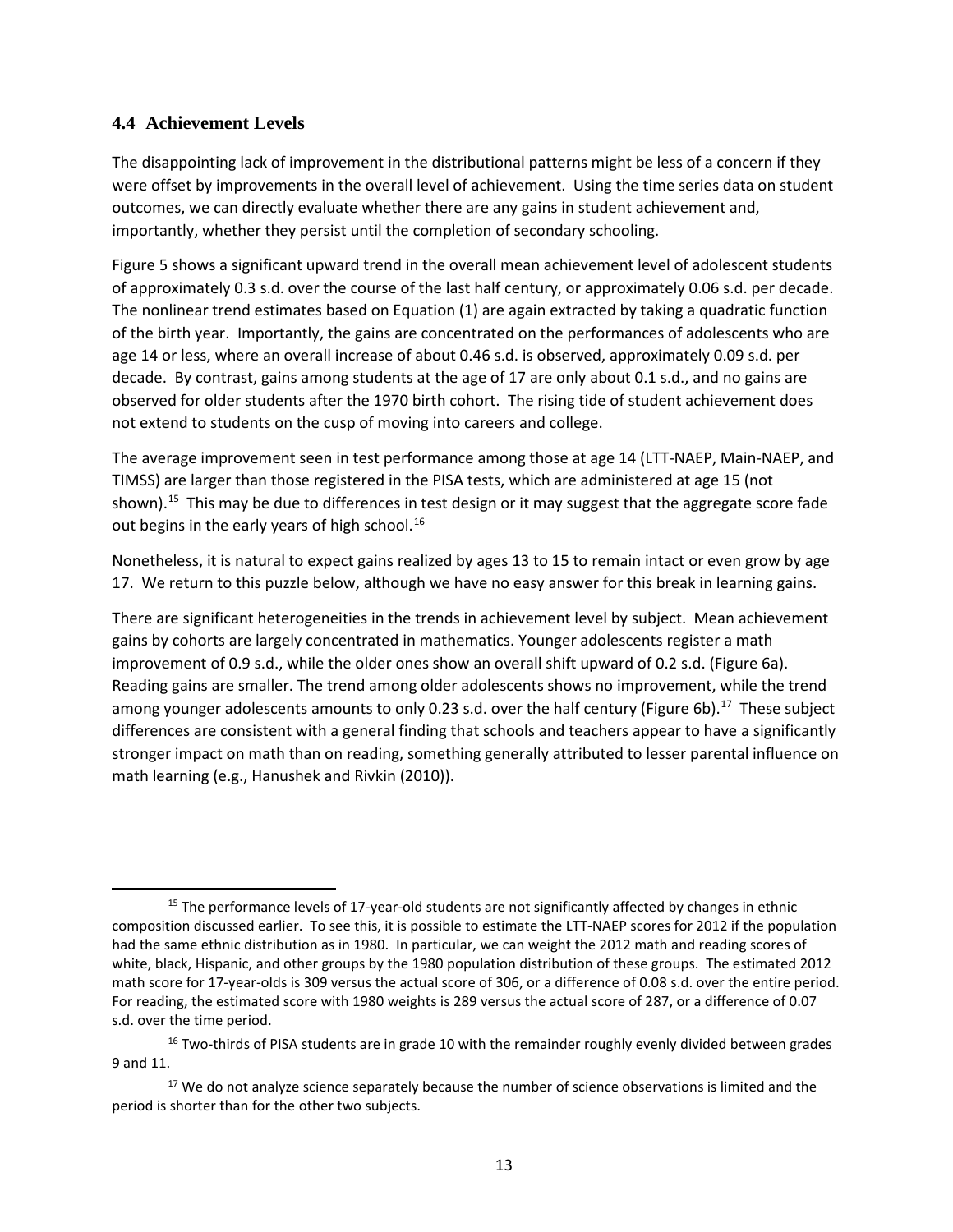Importantly, the trends in achievement gaps considered earlier are essentially the same for both the younger and older students (not shown). In both cases, we detect very little temporal change in achievement gaps.

### **4.5 Summary of Results**

Performance disparities are both large and extraordinarily persistent. The SES-achievement gap within the United States has remained essentially as large as in 1966 when James Coleman wrote his report on *Equality of Educational Opportunity* and the United States launched a national "war on poverty" in which compensatory education was the centerpiece. In terms of learning, students at the 90<sup>th</sup> percentile of the SES distribution are three to four years ahead of those at the 10<sup>th</sup> percentile by 8<sup>th</sup> grade. These SES-achievement gaps are amazingly large and unwavering.

Nor does this constancy reflect broad success where all SES groups have benefitted from improved outcomes over time. Students in their early adolescent years show achievement gains over the past half century. Students appear better prepared for entry into high school than they were five decades earlier. The gain is about 0.46 s.d. or about 0.09 s.d. per decade. The achievement gains of young U.S. adolescents are comparable to average gains in other countries that have tracked student progress over time. Between 1995 and 2009, the PISA and TIMSS test score performances of elementary students and young adolescents in 47 countries improved in math, reading and science by 0.12 s.d. per decade (Hanushek, Peterson, and Woessmann (2012)), somewhat larger than the 0.08 s.d. gains per decade over the near 50-year period reported above.

But these gains lead to a puzzle: Over the past quarter century, achievement gains apparent among students at age 14 disappear by the age of 17. As students reach the point of entering college or the labor market, advances in performance are no longer seen.

# **5. Discussion**

Despite the paucity of trend studies, static consideration of achievement gaps and gains has long been a topic for systematic research and policy discussion. A simple educational production function model underlies much of the public and academic discourse, namely:

$$
achievement = family inputs + schools + other
$$
\n(3)

Our aggregate trend data cannot of course identify the causal effect of each component of this relationship, but it is possible to see if performance trends are consistent with either demographic changes or policy shifts, or both. To generate hypotheses for future research, we therefore summarize major changes in family inputs and school policies to see whether one or another (or both) might plausibly account for the trends.

A substantial body of existing research on student achievement attempts to parse components of schools  $(S_1, S_2, S_3, ...)$  that are causally related to student outcomes, and some, albeit fewer, pursue estimates of the impacts of family components ( $F_1, F_2, F_3, \ldots$ ). From these studies, one can at times obtain credibly estimated relationships for individual factors under specific circumstances – generally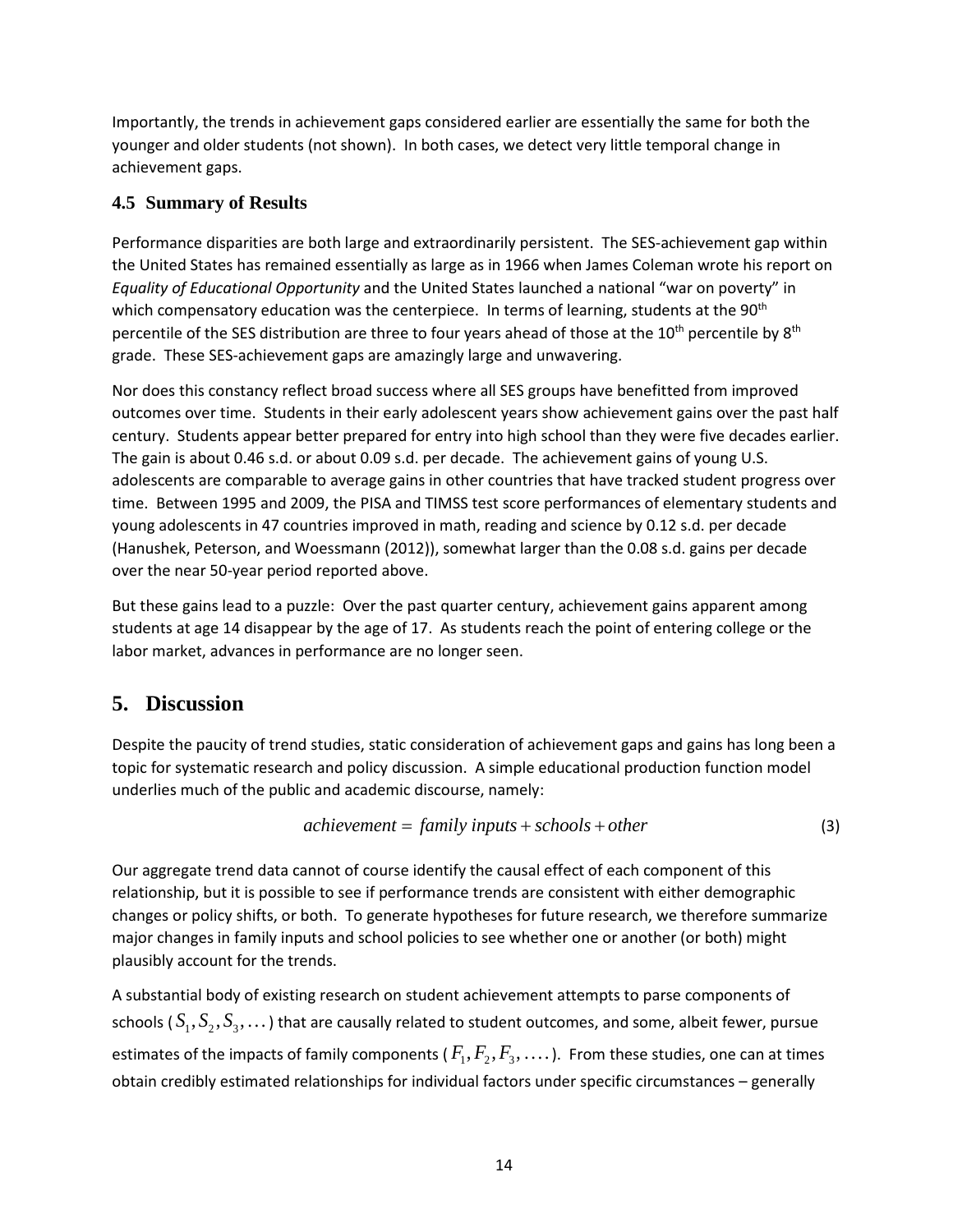from micro-level studies of student achievement. However, there are few if any attempts to consider the aggregate impacts of these demographic shifts and policy thrusts.

#### **5.1 Assessing Trends in Achievement Levels**

To open further inquiry into this topic, we discuss here what can be learned from the demographic changes and policy innovations that have taken place over the past half century. Conceptually, we difference Equation 1 between two time points ( $t_0^+$  and  $t_1^+$ ) and write a linear version in terms of one family or school input factor  $(X_i)$ :

$$
\overline{O}_{isa}^{t_1} - \overline{O}_{isa}^{t_0} = \alpha_{X_l} (X_l^{t_1} - X_l^{t_0}) + \eta_{isa}
$$
\n(4)

As we have discussed, Figure 5 shows gains in average achievement for 14-year-olds but not for 17-yearolds.<sup>18</sup> We do not have a full set of impact parameters ( $\alpha_{X_i}$ ), so it is not possible to solve for the relative impact of various demographic and school factors. Nonetheless, many presume that the gains for young adolescents are plausibly a function of positive changes in family demographic characteristics known to be correlated with educational performance, such as parental education, household income, family size, and age of mother at child's birth (Hoxby (2003); Magnuson and Waldfogel (2008)).

Grissmer, Kirby, Berends, and Williamson (1994) correlate shifts in a battery of demographic factors with changes in student performance on the LTT-NAEP between 1970 and 1990. Their estimate (p. 92) shows that changes in family background characteristics can account for all of the math gains in student achievement among students at age 13 and 17. Changes in family background actually over-predict reading gains. Similarly, Duncan, Kalil, and Ziol-Guest (2017), drawing upon longitudinal data available from the Panel Survey of Income Dynamics (PSID), identify income, education, number of siblings, and age of the mother as positive factors affecting years of education and college completion rates. According to this analysis shifts in family background factors can account for all the gains in student performances among young adults over the past half century.<sup>[19](#page-16-1)</sup> That the gains in the United States are comparable to the average gains registered on international tests elsewhere in the industrialized world adds weight to this interpretation (Hanushek, Peterson, and Woessmann (2012)).

The puzzling disappearance of achievement gains by age 17 that has occurred over the past quarter century makes the trends more difficult to interpret. It cannot easily be attributed to family background factors, because one assumes that family cultural and economic resources to be no less important for the performances of older students than they are for those in eighth grade.

While this difference between trends for younger and older students has been noted previously, no satisfactory explanations have been found (Krueger (1998); Hanushek (1998)). Blagg and Chingos (2016) consider four potential reasons for the fade out but reject each. The decline does not appear to be due to increases in the share of the cohort in school at age 17, because trends in performance are uncorrelated with trends in graduation rates. Nor do they attribute it to changes in ethnicity and other

 $18$  Note that the PISA observations for 15-year-olds are included in the 14-year-old plot.

<span id="page-16-1"></span><span id="page-16-0"></span> $19$  Note, however, that neither of these analyses includes any measures of schools, so that the demographic factors implicitly include correlated differences in school quality.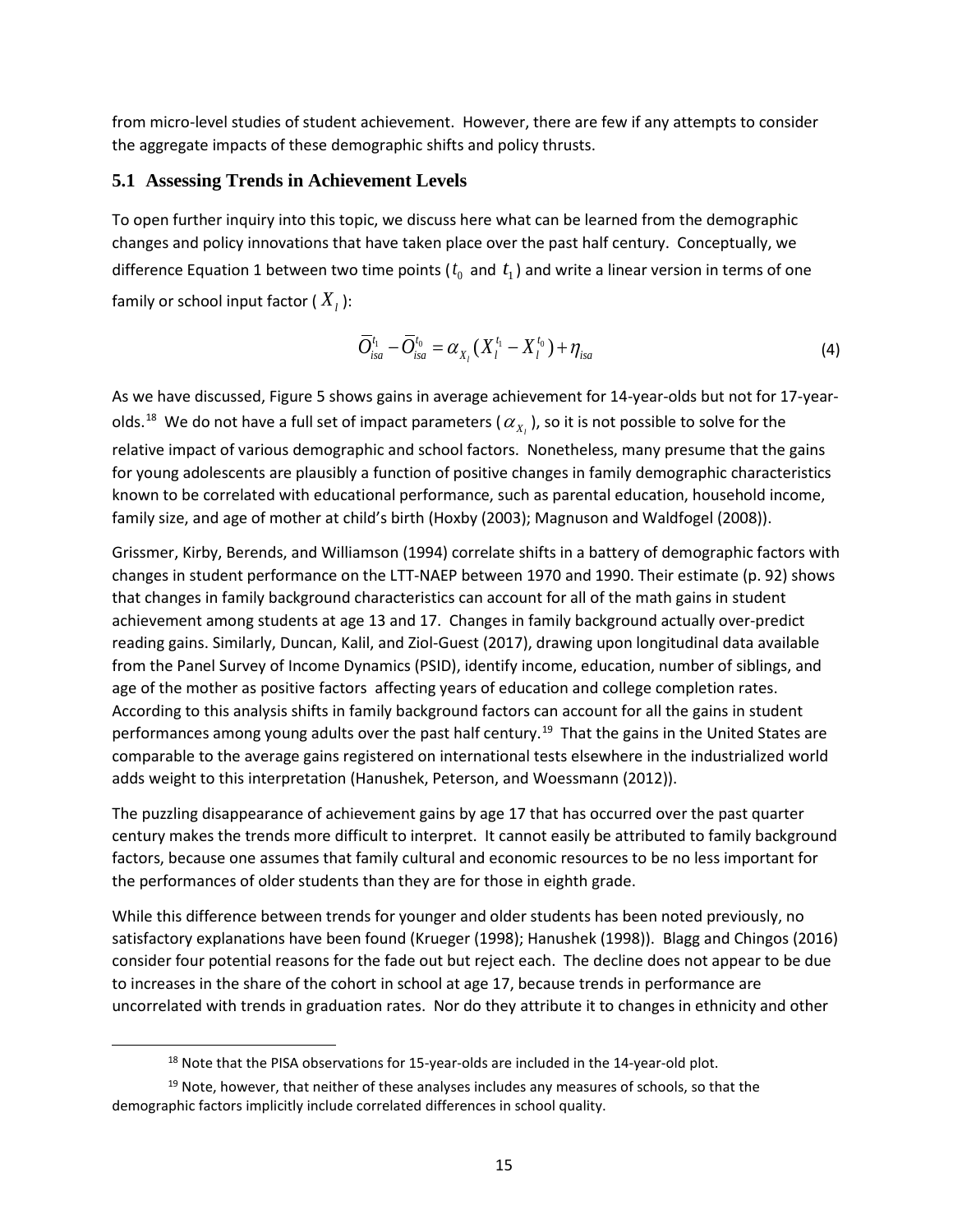family background characteristics, because the differential trends persist even when adjusted for demographic changes. Nor do they think it could be a function of a decoupling of the LTT-NAEP from the high-school curriculum, as fade out is also apparent on the Main-NAEP, which has been designed to test performance on material that is part of the curriculum.<sup>[20](#page-17-0)</sup> Nor does it seem to be a function of changes in "senioritis," the propensity of 17-year-olds to take tests less seriously than younger students, as they find no change over time in the number of unanswered questions and other indicators of disengagement.

We offer two hypotheses for the perplexing discrepancy between achievement trends for younger and older students. First, the changes in factors likely to affect teacher quality (discussed further below) may be more unfavorable for instruction at the upper secondary level than at the elementary and middle school levels. Teacher salaries have become more compressed (Hoxby and Leigh (2004)), a likely indication that secondary teacher salaries have declined relative to those earned by elementary teachers. Second, policy initiatives have focused primarily on elementary and middle school. School accountability under No Child Left Behind, for example, required testing each year in grades three through eight but only required one examination in high school. Nonetheless, given available evidence, it is difficult to assess the relative importance of each factor.

#### **5.2 Assessing Trends in Achievement Gaps**

When we turn to the story on achievement gaps, we find an even larger puzzle. In terms of changing achievement disparities across SES groups, the key is the relative inputs received by SES group. We define  $\mathcal{X}_{X_ijk}'$  as the difference in input  $X_i$  received by group *j* relative to group *k* in year *t*. Then, parallel to the level patterns, the trend in achievement gaps for *j* relative to *k* is simply a function of the change in relative resources of the two groups:

$$
\Delta_{jk}^{t_1} - \Delta_{jk}^{t_0} = \beta_{X_i} (\lambda_{X_i jk}^{t_1} - \lambda_{X_i jk}^{t_0}) + \omega_{ias}
$$
\n(5)

where  $X_i$  is the given school or family input. If we knew the  $\beta_X$ , say from appropriate micro-studies, we could assess the importance of changes in various school inputs.

When we look at the patterns of SES achievement gaps, however, we see that in general there is not a time trend:

$$
\Delta_{jk}^{t_1} - \Delta_{jk}^{t_0} = 0 \tag{6}
$$

Interpreting the pattern in the SES-achievement gap is challenging when no clear trend—either upward or downward—is detected. But, as Jencks and Phillips (1998), p. 27, observe in their classic collection on the black-white test score gap, "we have to explain stability as well as change."

<span id="page-17-0"></span><sup>&</sup>lt;sup>20</sup> Note that 17-year-old assessments are found only in the LTT-NAEP sample, and these assessments are designed to test a consistent body of material over time.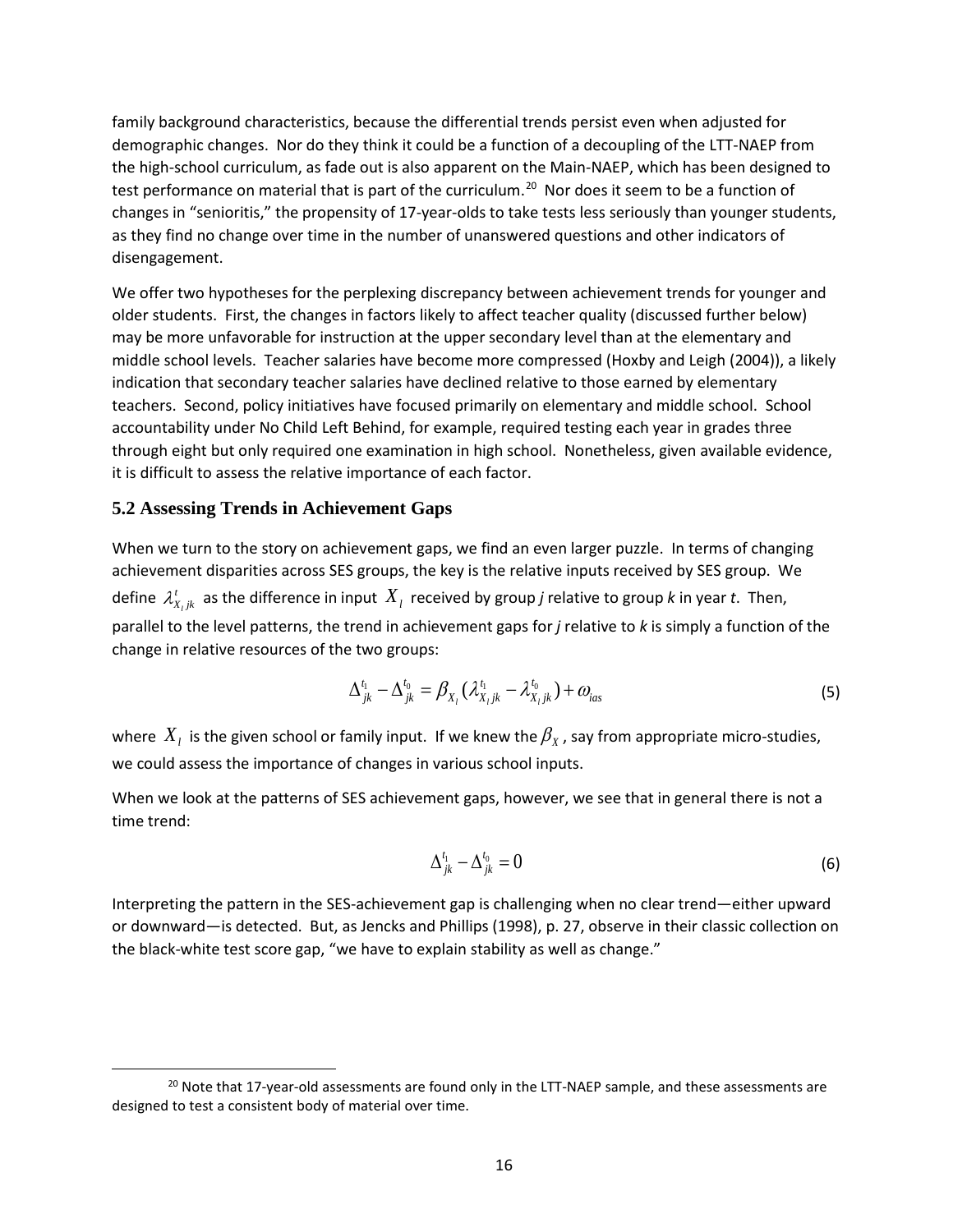We can consider this as a general problem of reverse engineering in the policy space. In particular, we do not have reliable estimates for the  $\beta_x$  that apply to most major policy initiatives (as discussed below), but from Equations 5 and 6 we know that

$$
0 = \beta_{X_i} (\lambda_{X_i jk}^{t_1} - \lambda_{X_i jk}^{t_0}) + \omega_{ias}
$$
 (7)

Two hypotheses are worthy of consideration. The first is the simple null hypothesis, which attributes the lack of any trend to the absence of a significant causal factor that might have closed or widened the gap, i.e.,  $\beta_x = 0$ , along with the expected value of the error term being zero,  $E(\omega_{i\alpha}) = 0$ . An alternative to the null hypothesis is one that identifies equally powerful but opposing forces which cancel one another out, i.e.,  $E(\omega_{i\alpha s}) \neq 0$  because of one or more other correlated factors. For example, changes in society may have aggravated achievement inequalities, while schools have offset their impact. Or vice versa.

Reardon (2011) attributes the rising achievement gap he observes to the widening differential in household income. It is also possible that SES differences in the age of the mother at the birth of the child that have opened up in the past fifty years enter negatively (Duncan, Kalil, and Ziol-Guest (2017)). And, the incidence of single-parent households is concentrated at the lower end of the SES spectrum. But all these negative factors could be offset by other, countervailing demographic changes. Most importantly, SES differences in parental education have narrowed. So have SES differences in the number of siblings in the household. Both factors have been identified as among the most important determinants of student achievement. The balance between these countervailing factors may well have left the achievement gap pretty much at the same level today as it was for cohorts born in the 1950s.

As for schools, following the null hypothesis, one might conclude that little of significance for achievement has changed. The organization of the country's K-12 education system is much the same in the 21<sup>st</sup> Century as it was in the middle of the 20<sup>th</sup> Century. Schools are still operated by relatively autonomous school districts under the control of (mainly) elected school boards. The length of the school year has not changed. Teacher recruitment policies remain substantially the same, and teachers are still compensated according to a standardized salary schedule that rewards experience and academic credentials, not classroom effectiveness.

Yet there have been a set of major policies designed to close achievement gaps. Since 1960 – the year the earliest cohort entered school – a variety of significant policy changes have been adopted as a way of meeting the needs of disadvantaged students; i.e.,  $(\lambda^{t_2}_{S_ljk}-\lambda^{t_1}_{S_ljk})$   $>$   $0$  :

- The 1954 Supreme Court decision in *Brown v. Board of Education* led to substantial school desegregation particularly in the South (Welch and Light (1987); Rivkin and Welch (2006); Rivkin (2016)).
- With the advent of the war on poverty, the Title I of the Education and Secondary Education Act (ESEA) of 1965 directed federal compensatory education resources to school districts with disproportionately large shares of low-income students, though a portion might have been offset by reduced state and local funding (Cross (2014)).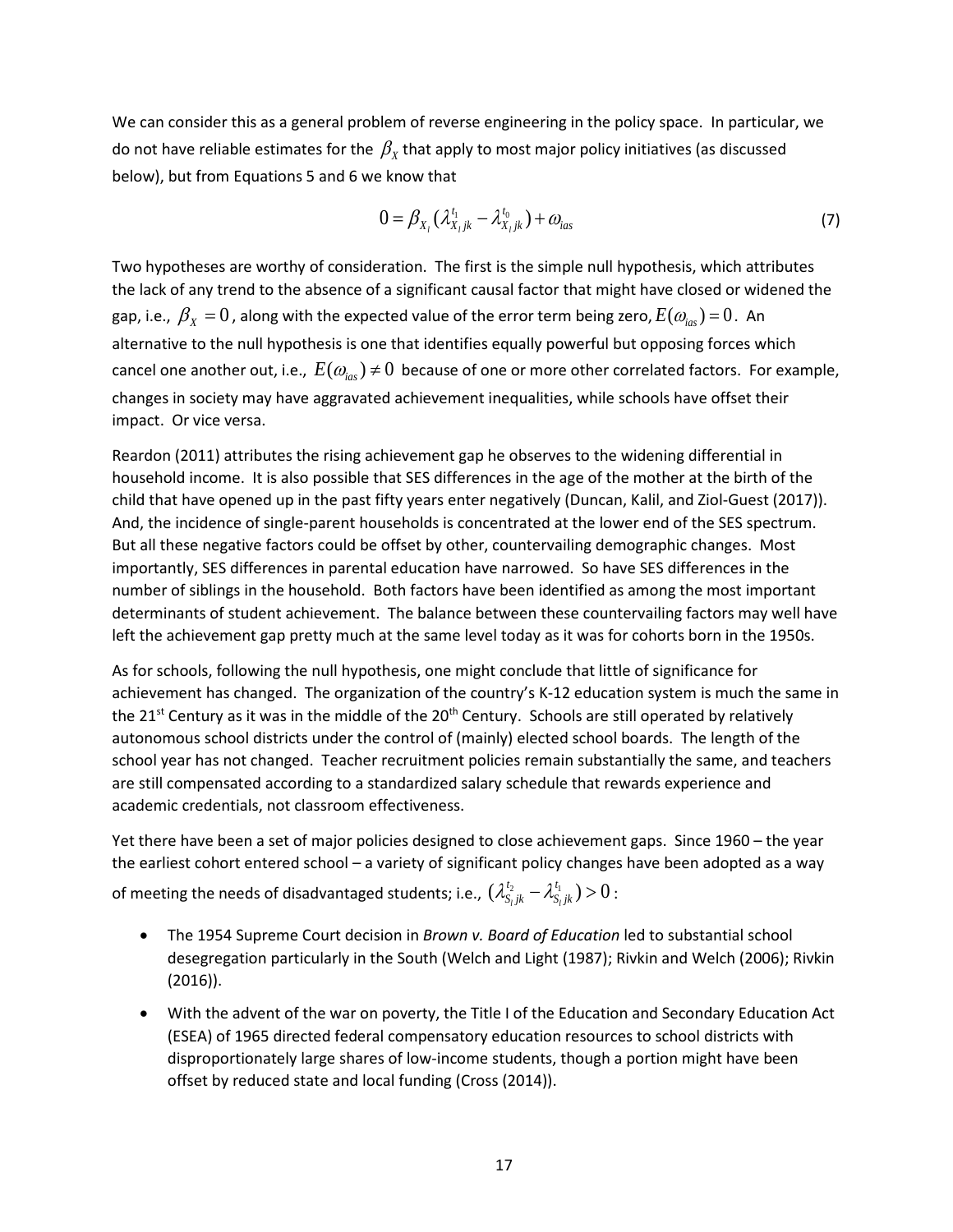- In 1974, the Education for All Handicapped Children Act, later renamed the Individuals with Disabilities Education Act, authorized grants to school districts with accompanying restrictions that assured the provision of educational and other services to those with disabilities, a group disproportionately comprised of students from low-income families (Morgan, Farkas, Hillemeier, and Maczuga (2017)).
- States systematically changed their funding of local schools, often in response to court orders requiring greater fiscal equality among school districts. (For a history and discussion of school finance litigation, see Peterson and West (2007) and Hanushek and Lindseth (2009); see also Jackson, Johnson, and Persico (2016) and Lafortune, Rothstein, and Schanzenbach (2018).) These changes led to more funding equality between districts serving the most disadvantaged and those serving the least disadvantaged.
- The federal Head Start program and expanded state programming provided new opportunities for early childhood education for low-income families (Friedman-Krauss et al. (2018)).
- Accountability for student performance was introduced, first by individual states and then nationally with the enactment in 2002 of the No Child Left Behind Act. The law's accountability requirements were disproportionately directed toward schools serving low-income students (Hanushek and Raymond (2005); Peterson (2010); Figlio and Loeb (2011)).

Of these items, school desegregation is noteworthy for its bivariate credibility. In the aftermath of *Brown*, it took considerable time before schools were substantially desegregated, but by the 1970s and 1980s there was noticeable desegregation of schools, which is also the time when the black-white test score gap closes. After 1980, the rate of desegregation slows to a near stop, and so does the closing of the black-white gap (Figure 3). Micro-studies generally find that school desegregation boosts black achievement, though the evidence is mixed.<sup>[21](#page-19-0)</sup>

However, it is not clear whether school desegregation mitigated SES-achievement disparities. The achievement gains from desegregation may have been disproportionately concentrated on black students from high SES families. If so, its contribution to the closing of the SES gap remain uncertain.

Other changes in school policy may have had positive effects on low-SES students. Overall school funding increased dramatically on a per pupil basis, quadrupling in real dollars between 1960 and 2015. A large portion of this spending increase went toward reductions in pupil-teacher ratios (see Hanushek and Rivkin (1997)). While we do not have clear evidence as to whether these policies disproportionately affected low-SES students, a large share of the monies was directed toward central-city school districts.

Alternatively, programs that advantage neither group may affect achievement gaps if the  $\beta_{\rm s}$  differ across the groups. Jackson, Johnson, and Persico (2016) find that resource increments have larger impacts on the performances of disadvantaged students, implying that the increases in overall funding induced by court orders have led to a significant reduction in achievement gaps. However, they express doubt as to whether their results generalize to most spending increases.

<span id="page-19-0"></span> $21$  There is substantial causal evidence from micro-studies that indicates a positive impact on black achievement with desegregation (see Hanushek, Kain, and Rivkin (2009)), but there is earlier mixed evidence (Schofield (1995)).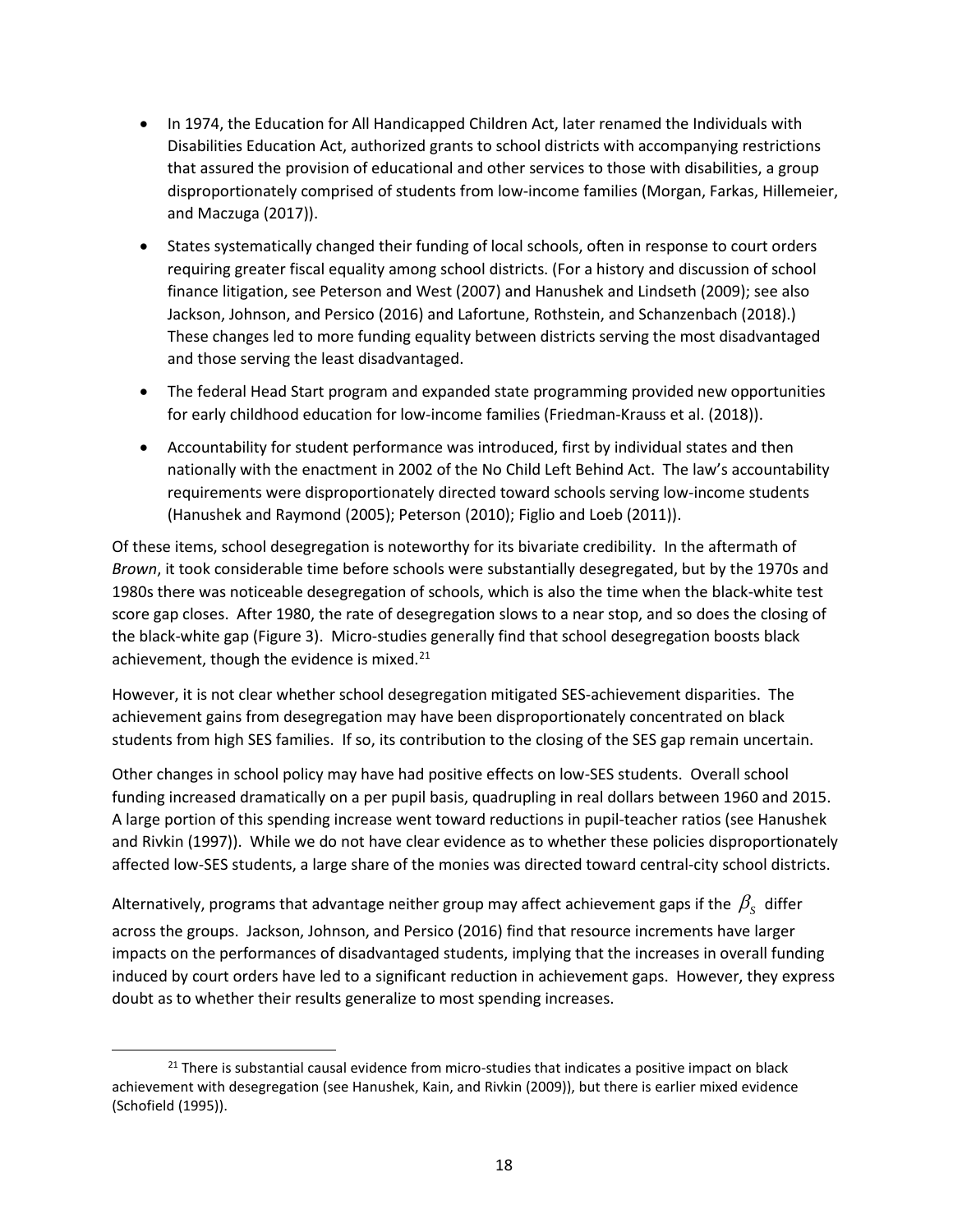It is nonetheless more likely that the unwavering gap is due to counter-vailing forces within the educational system that are offsetting one another. Most significantly, the quality of the teaching force—a centrally important school input affecting student achievement—may well have declined over the course of the past several decades.<sup>22</sup> Women have greater access to opportunities outside the field of teaching (Eide, Goldhaber, and Brewer (2004); Corcoran, Evans, and Schwab (2004a, 2004b); Bacolod (2007)). Teacher performance on standardized tests and indicators of teacher selectivity have slipped (Corcoran, Evans, and Schwab (2004a); Bacolod (2007)). Teacher salaries have declined relative to those earned by other four-year college degree holders (Corcoran, Evans, and Schwab (2004a); Hoxby and Leigh (2004); Hanushek (2016a)), and salary levels for teachers are currently low relative to comparable workers in other occupations (Hanushek, Piopiunik, and Wiederhold (forthcoming)).

These changes affecting the quality of the teaching force are likely to have had a disproportionately adverse effect on disadvantaged students. More experienced teachers have acquired seniority rights, and new entrants into the labor force are assigned to more disadvantaged students (Hanushek, Kain, and Rivkin (2004); Loeb, Kalogrides, and Béteille (2012); Kalogrides, Loeb, and Béteille (2013)).

The flat pattern of achievement gaps suggests that the combined positive impact of all of the major policies has not been sufficient to offset any decline in teacher quality.

## **5.3 Summary**

The SES-achievement gap may persist because changes within families and within schools have largely offset one another. When it comes to family background, reduced disparities in family education and family size could have been counterbalanced by rising gaps in family structure, age of the mother, and household income. When it comes to schools, compensatory education policies at both pre-school and K-12 levels may have been offset by an inability to prevent rising gaps in teacher quality across the SES spectrum.

Without adequate estimates of the causal impact of the various changing inputs, it is not possible to reach firm conclusions about impacts and offsets of existing demographic patterns and policy initiatives. But the overall patterns of performance give little confidence that current policies are having much overall influence on improving social outcomes in terms of the level or distribution of achievement.

# **6. Conclusions**

Two startling results emerge from this analysis of long-term trends in student achievement gaps and levels across the SES distribution. First, gaps in achievement between low and high SES groups are mostly unchanged over the past half century. Second, while gains in the level of achievement are steady and significant at the 8<sup>th</sup> grade level, they have not translated into gains at the end of high school. Thus, the continuing unequal opportunities of the haves and the have nots are not compensated for by enhanced overall opportunities.

Because cognitive skills as measured by standard achievement tests are a strong predictor of future income and economic well-being, the unwavering achievement gaps across the SES spectrum do not

<span id="page-20-0"></span><sup>&</sup>lt;sup>22</sup> For discussions of the measurement of teacher quality and its importance in school performance, see Hanushek and Rivkin (2006) and Chetty, Friedman, and Rockoff (2013).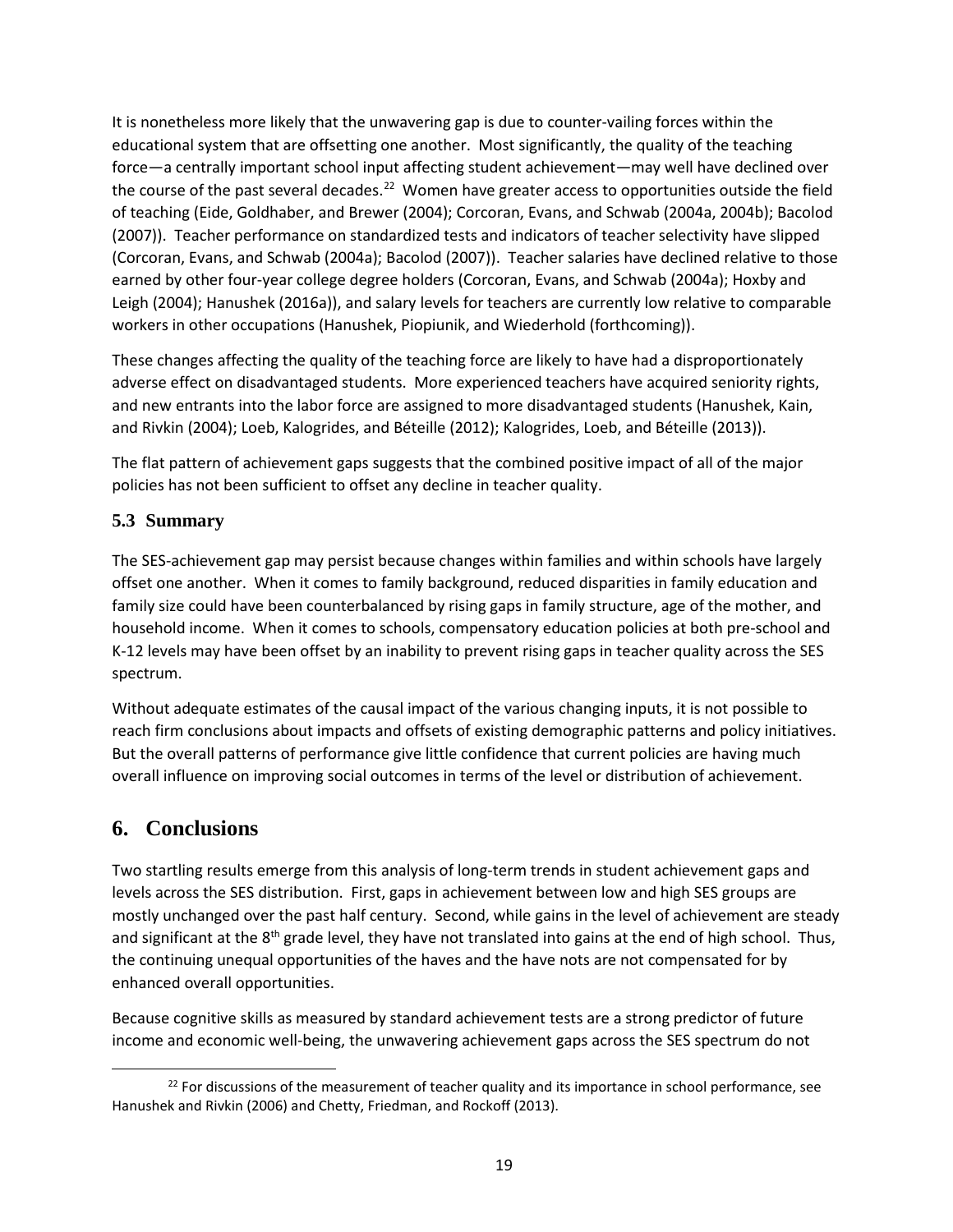bode well for improvements in intergeneration mobility in the future. Perhaps more disturbingly, the U.S. has introduced and expanded a set of programs designed to lessen achievement gaps through improving the education of disadvantaged students, but they individually and collectively appear able to do little to close gaps beyond offsetting the probable decline in teacher quality in schools serving lower SES students. These unwavering gaps suggest reconsidering existing policy thrusts.

Two areas for further policy exploration seem especially critical. First, researchers have uniformly found that teacher effectiveness is a predominant factor affecting school quality. While there has been considerable public discussion of teacher evaluations and programs aimed at teacher effectiveness, few programs and policies at scale directly focus on enhancing this resource, particularly for disadvantaged students. Second, the trend line for those in their final year of high school is much less favorable than for students at an earlier age. Yet most policy interventions have left high schools essentially untouched.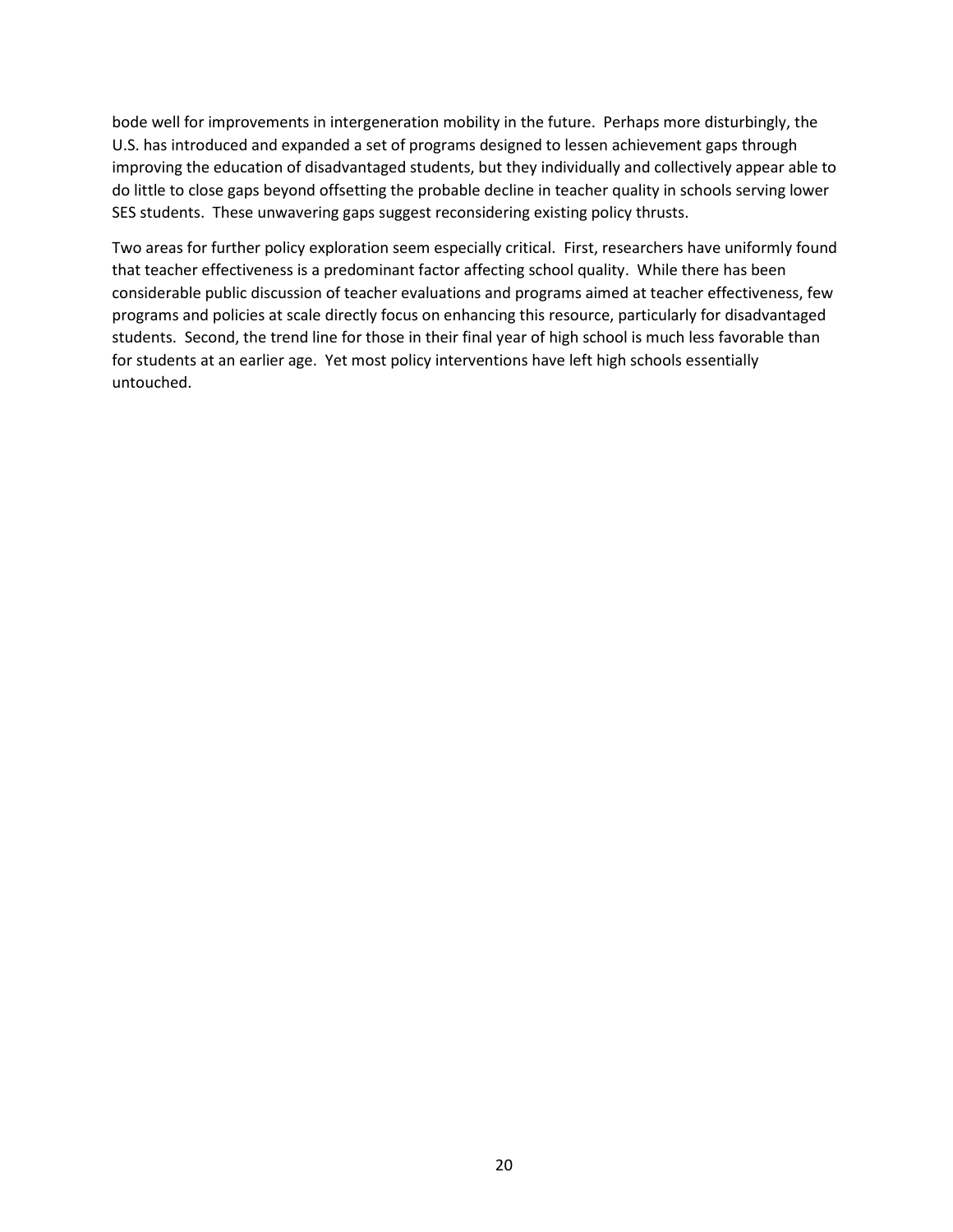# **References**

- Altonji, Joseph G., and Richard K. Mansfield. 2011. The role of family, school, and community characteristics in inequality in education and labor-market outcomes. In *Whither Opportunity? Rising Inequality and the Uncertain Life Chances of Low-Income Children*, edited by Richard J. Murnane and Greg J. Duncan. New York: Russell Sage Foundation Press: 339-358.
- Alvaredo, Facundo, Lucas Chanel, Thomas Piketty, Emmanuel Saez, and Gabriel Zucman, eds. 2017. *World Inequality Report 2018*. Paris: World Inequality Lab.
- Astone, Nan Marie, and Sara S. McLanahan. 1991. "Family Structure, Parental Practices and High School Completion." *American Sociological Review* 56, no. 3 (June): 309-320.
- Autor, David H. 2014. "Skills, education, and the rise of earnings inequality among the "other 99 percent"." *Science* 344, no. 843 (May 23): 843-851.
- Bacolod, Marigee P. 2007. "Do Alternative Opportunities Matter? The Role of Female Labor Markets in the Decline of Teacher Quality." *Review of Economics and Statistics* 89, no. 4 (November): 737- 751.
- Bertrand, Marianne, and Emir Kamenica. 2018. "Coming Apart? Cultural Distances in the United States Over Time." Becker Friedman Institute for Research in Economics Working Paper No. 2018-47. Chicago: (July 5).
- Blagg, Kristin, and Matthew M. Chingos. 2016. *Varsity Blues: Are High School Students Being Left Behind?* Washington, DC: Urban Institute (May).
- Burdick-Will, Julia, Jens Ludwig, Stephen W. Raudenbush, Robert J. Sampson, Lisa Sanbonmatsu, and Patrick Sharkey. 2011. "Converging Evidence for Neighborhood Effects on Children's Test Scores: An Experimental, Quasi-Experimental, and Observational Comparison." In *Whither Opportunity?*, edited by Greg J. Duncan and Richard J. Murnane: Russell Sage Foundation: 255-276.
- Burtless, Gary, ed. 1996. *Does money matter? The effect of school resources on student achievement and adult success*. Washington, DC: Brookings.
- Camera, Lauren. 2018. NAEP Shows Little to No Gains in Math, Reading for U.S. Students: Latest NAEP scores show growing gap between those at the top and bottom of the achievement spectrum. *U.S. News and World Report*, April 10.
- Carneiro, Pedro, and James J. Heckman. 2003. "Human capital policy." In *Inequality in America: What role for human capital policies?*, edited by Benjamin M. Friedman. Cambridge, MA: MIT Press: 77-239.
- Cheng, Albert, and Paul E. Peterson. 2018. "Experimental Estimates of Impacts of Cost-Earnings Information on Adult Aspirations for Children's Postsecondary Education." *Journal of Higher Education*: forthcoming.
- Chetty, Raj, John N. Friedman, and Jonah E. Rockoff. 2013. "Measuring the impacts of teachers II: Teacher value-added and student outcomes in adulthood." Mimeo. Cambridge, MA: Harvard University.
- Chingos, Matthew M. 2016. *No more free lunch for education policymakers and researchers*. Evidence Speaks Reports. Washington, DC: Economic Studies at Brookings (June 30).
- Coleman, James S., Ernest Q. Campbell, Carol J. Hobson, James McPartland, Alexander M. Mood, Frederic D. Weinfeld, and Robert L. York. 1966. *Equality of educational opportunity*. Washington, D.C.: U.S. Government Printing Office.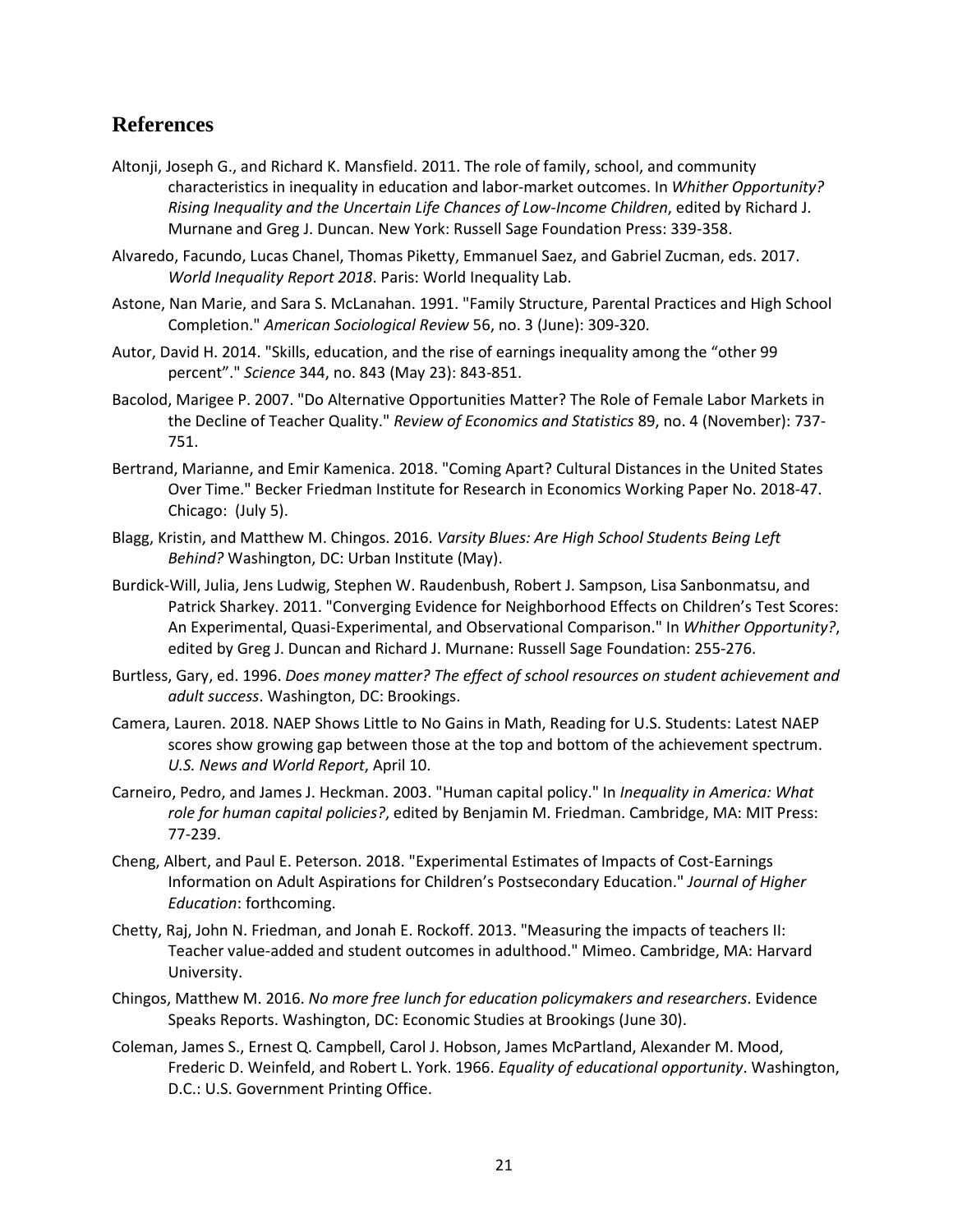- Corcoran, Sean P., William N. Evans, and Robert M. Schwab. 2004a. "Changing labor-market opportunities for women and the quality of teachers, 1957-2000." *American Economic Review* 94, no. 2 (May): 230-235.
- Corcoran, Sean P., William N. Evans, and Robert M. Schwab. 2004b. "Women, the labor market, and the declining relative quality of teachers." *Journal of Policy Analysis and Management* 23, no. 3 (Summer): 449-470.
- Cross, Christopher T. 2014. *Political education: Setting the course for state and federal policy*. Second ed. New York, NY: Teachers College, Columbia University.
- Dahl, Gordon B., and Lance Lochner. 2012. "The Impact of Family Income on Child Achievement: Evidence from the Earned Income Tax Credit." *American Economic Review* 102, no. 5 (August): 1927-1956.
- Duncan, Greg J., Ariel Kalil, and Kathleen M. Ziol-Guest. 2017. "Increasing Inequality in Parent Incomes and Children's Schooling." *Demography* 54: 1603-1626.
- Duncan, Greg J., Pamela A. Morris, and Chris Rodrigues. 2011. "Does money really matter? Estimating impacts of family income on young children's achievement with data from random-assignment experiments." *Developmental Psychology* 47, no. 5 (September): 1263-1279.
- Duncan, Greg J., and Richard J. Murnane. 2014. *Restoring opportunity: The crisis of inequality and the challenge for American education*. Cambridge, MA: Harvard Education Press.
- Duncan, Greg J., and Richard J. Murnane, eds. 2011. *Whither opportunity? Rising inequality, schools, and children's life chances*. New York: Russell Sage Foundation.
- Edsell, Thomas. 2012. "The Reproduction of Privilege." *New York Times*: March 12.
- Egalite, Ann J. 2016. "How Family Background Influences Student Achievement." *Education Next* 16, no. 2 (Spring): 70-78.
- Eide, Eric, Dan Goldhaber, and Dominic Brewer. 2004. "The teacher labour market and teacher quality." *Oxford Review of Economic Policy* 20, no. 2: 230-244.
- Fetters, Williamn B., Peter S. Stowe, and Jeffrey A. Owings. 1984. *Quality of Responses of High School Students to Questionnaire Items*. High School and Beyond: a national longitudinal study for the 1980's. Washington, DC: National Center for Education Statistics (September).
- Figlio, David, and Susanna Loeb. 2011. "School accountability." In *Handbook of the Economics of Education, Vol. 3*, edited by Eric A. Hanushek, Stephen Machin, and Ludger Woessmann. Amsterdam: North Holland: 383-421.
- Friedman-Krauss, Allison H., W. Steven Barnett, G.G. Weisenfeld, Richard Kasmin, Nicole DiCrecchio, and Michelle Horowit. 2018. *The state of preschool 2017: State preschool yearbook*: Rutgers University.
- Friedman, Benjamin M., ed. 2003. *Inequality in America: What role for human capital policies?* Cambridge, MA: MIT Press.
- Ganzeboom, Harry B. G., and Donald J. Treiman. 2003. "Three internationally standardised measures for comparative research on occupational status." In *Advances in Cross-National Comparison, A European Working Book for Demographic and Socio-Economic Variables*, edited by J.H.P. Hoffmeyer-Zlotnik and C. Wolf. New York: Kluwer Academic Press: 159-193.
- Gould, Eric, Avi Simhon, and Bruce A. Weinberg. 2019. "Does Parental Quality Matter? Evidence on the Transmission of Human Capital Using Variation in Parental Influence from Death, Divorce, and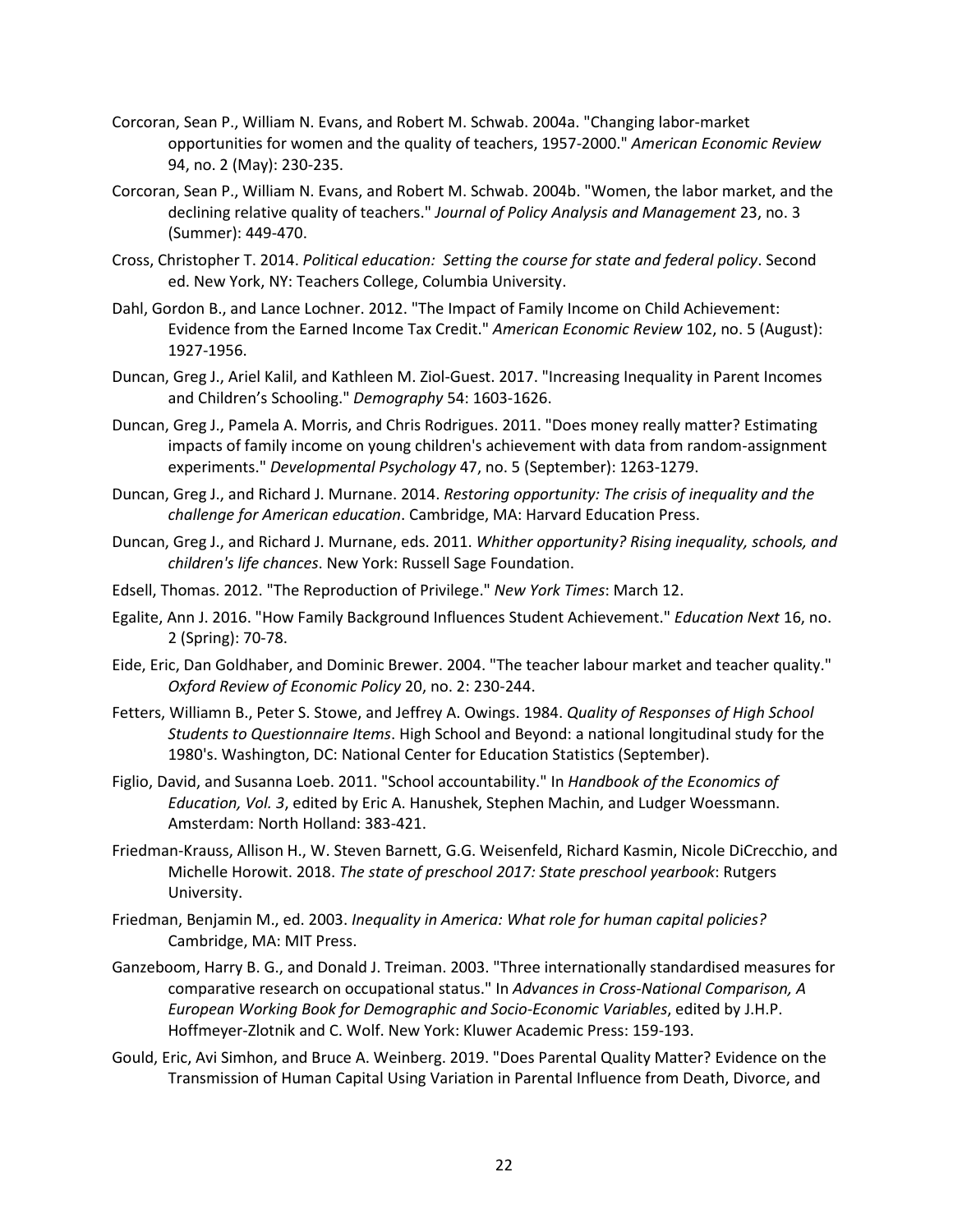Family Size." NBER Working Paper No. 25495. Cambridge, MA: National Bureau of Economic Research (January).

- Goyette, Kimberly A. 2008. "College for some to college for all: Social background, occupational expectations, and educational expectations over time." *Social Science Research* 37, no. 2 (June): 461-484.
- Greenberg, Erica. 2018. *New Measures of Student Poverty: Replacing Free and Reduced-Price Lunch Status Based on Household Forms with Direct Certification* Wasnington, DC: Urban Institute (November).
- Grissmer, David, Ann Flanagan, and Stephanie Williamson. 1998. "Why did the Black-white score gap narrow in the 1970s and 1980s?" In *The Black-white test score gap*, edited by Christopher Jencks and Meredith Phillips. Washington, DC: Brookings Institution Press: 181-226.
- Grissmer, David W., Sheila Nataraj Kirby, Mark Berends, and Stephanie Williamson. 1994. *Student achievement and the changing American family*. Santa Monica, CA: Rand Corporation.
- Guryan, Jonathan, Erik Hurst, and Melissa Kearney. 2008. "Symposia: Investment in Children: Parental Education and Parental Time with Children." *Journal of Economic Perspectives* 22, no. 3 (Summer): 23-46.
- Hanushek, Eric A. 1998. "Conclusions and controversies about the effectiveness of school resources." *FRBNY Economic Policy Review* 4(March): 11-28.
- Hanushek, Eric A. 2016a. "School human capital and teacher salary policies." *Journal of Professional Capital and Community* 1, no. 1: 23-40.
- Hanushek, Eric A. 2016b. "What Matters for Achievement: Updating Coleman on the Influence of Families and Schools." *Education Next* 16, no. 2 (Spring): 22-30.
- Hanushek, Eric A., John F. Kain, and Steve G. Rivkin. 2004. "Why public schools lose teachers." *Journal of Human Resources* 39, no. 2 (Spring): 326-354.
- Hanushek, Eric A., John F. Kain, and Steve G. Rivkin. 2009. "New evidence about *Brown v. Board of Education*: The complex effects of school racial composition on achievement." *Journal of Labor Economics* 27, no. 3 (July): 349-383.
- Hanushek, Eric A., and Alfred A. Lindseth. 2009. *Schoolhouses, courthouses, and statehouses: Solving the funding-achievement puzzle in America's public schools*. Princeton, NJ: Princeton University Press.
- Hanushek, Eric A., Paul E. Peterson, and Ludger Woessmann. 2012. *Achievement growth: International and U.S. state trends in student achievement*. Cambridge, MA: Program on Education Policy and Governance, Harvard Kennedy School.
- Hanushek, Eric A., Marc Piopiunik, and Simon Wiederhold. forthcoming. "The value of smarter teachers: International evidence on teacher cognitive skills and student performance." *Journal of Human Resources*.
- Hanushek, Eric A., and Margaret E. Raymond. 2005. "Does school accountability lead to improved student performance?" *Journal of Policy Analysis and Management* 24, no. 2: 297-327.
- Hanushek, Eric A., and Steven G. Rivkin. 1997. "Understanding the twentieth-century growth in U.S. school spending." *Journal of Human Resources* 32, no. 1 (Winter): 35-68.
- Hanushek, Eric A., and Steven G. Rivkin. 2006. "Teacher quality." In *Handbook of the Economics of Education, Vol. 2*, edited by Eric A. Hanushek and Finis Welch. Amsterdam: North Holland: 1051- 1078.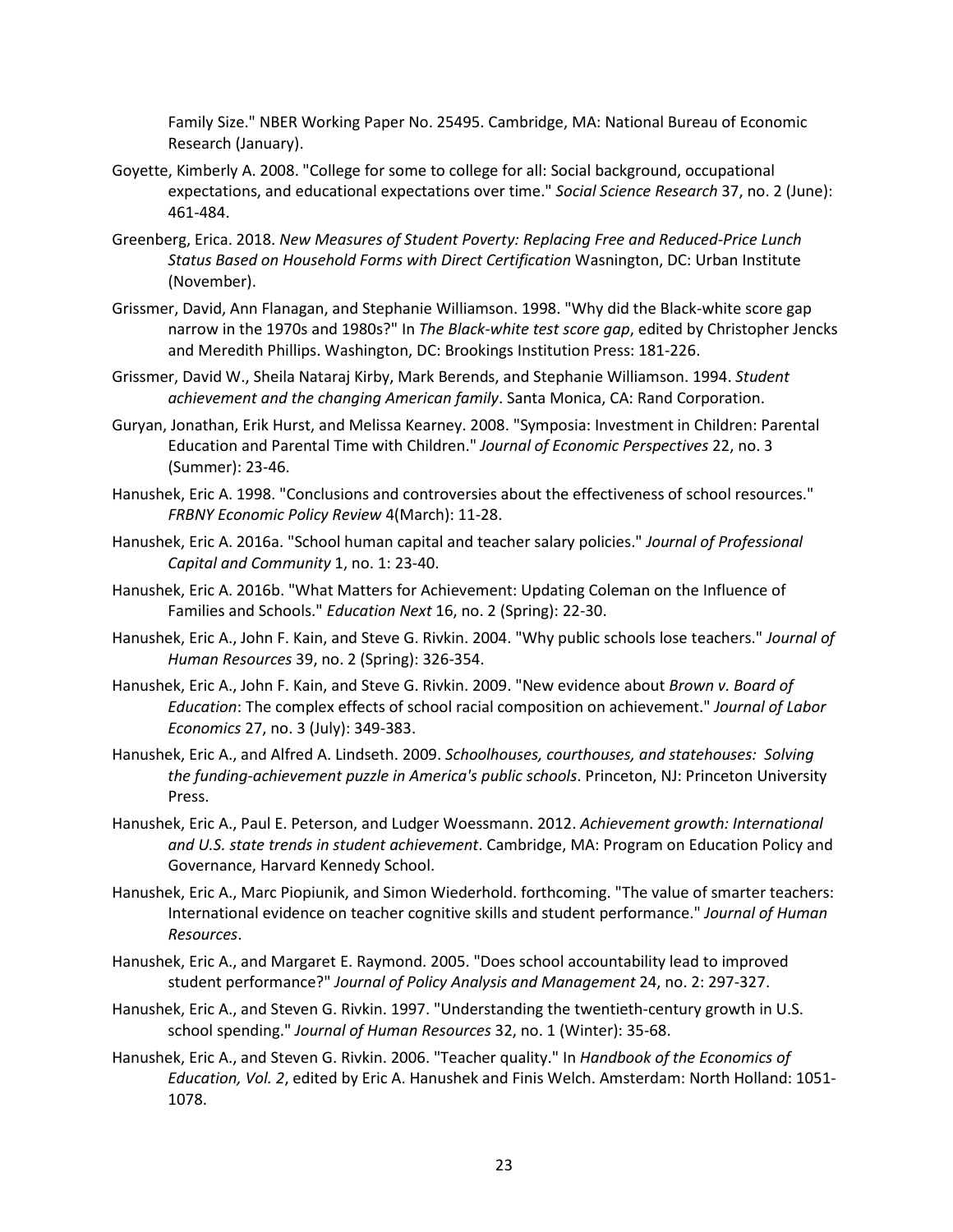- Hanushek, Eric A., and Steven G. Rivkin. 2010. "Generalizations about using value-added measures of teacher quality." *American Economic Review* 100, no. 2 (May): 267-271.
- Hanushek, Eric A., Guido Schwerdt, Simon Wiederhold, and Ludger Woessmann. 2015. "Returns to skills around the world: Evidence from PIAAC." *European Economic Review* 73: 103-130.
- Hanushek, Eric A., Guido Schwerdt, Simon Wiederhold, and Ludger Woessmann. 2017. "Coping with change: International differences in the returns to skills." *Economic Letters* 153(April): 15-19.
- Hanushek, Eric A., and Ludger Woessmann. 2011. "The economics of international differences in educational achievement." In *Handbook of the Economics of Education, Vol. 3*, edited by Eric A. Hanushek, Stephen Machin, and Ludger Woessmann. Amsterdam: North Holland: 89-200.
- Hart, Betty, and Todd R. Risley. 1995. *Meaningful Differences in the Everyday Experience of Young American Children* Baltimore, MD: Paul H. Brookes Publishing Co.
- Hart, Betty, and Todd R. Risley. 2003. "The early catastrophe: The 20 million word gap by age 3." *American Educator*(Spring).
- Hedges, Larry V., and Amy Nowell. 1998. "Black-white test score convergence since 1965." In *The Blackwhite test score gap*, edited by Christopher Jencks and Meredith Phillips. Washington, DC: Brookings Institution Presss: 149-181.
- Hoff, Erika. 2003. "The Specificity of Environmental Influence: Socioeconomic Status Affects Early Vocabulary Development via Maternal Speech." *Child Development* 74, no. 5 (Sepember-October): 1368-1378.
- Hoxby, Caroline M. 2003. "School choice and school competition: Evidence from the United States." *Swedish Economic Policy Review* 10, no. 3: 9-65.
- Hoxby, Caroline M., and Andrew Leigh. 2004. "Pulled away or pushed out? Explaining the decline of teacher aptitude in the United States." *American Economic Review* 94, no. 2 (May): 236-240.
- Jackson, C. Kirabo, Rucker C. Johnson, and Claudia Persico. 2016. "The Effects of School Spending on Educational and Economic Outcomes: Evidence from School Finance Reforms." *Quarterly Journal of Economics* 131, no. 1 (February): 157-218.
- Jacob, Brian A., and Tamara Wilder Linkow. 2011. "Educational Expectations and Attainment." In *Whither Opportunity?*, edited by Greg J. Duncan and Richard J. Murnane: Russell Sage Foundation: 133-162.
- Jencks, Christopher, and Meredith Phillips, eds. 1998. *The black-white test score gap*. Washington, D.C.: The Brookings Institution.
- Kalogrides, Demetra, Susanna Loeb, and Tara Béteille. 2013. "Systematic Sorting: Teacher Characteristics and Class Assignments." *Sociology of Education* 86, no. 2 (April): 103-123.
- Kao, Grace, and Marta Tienda. 1998. "Educational Aspirations of Minority Youth." *American Journal of Education* 106, no. 3 (June): 349-384.
- Kaufman, Philip, and Kenneth A. Rasinski. 1991. *Quality of the Responses of Eighth-Grade Students in NELS:88*. National Education Longitudinal Study of 1988. Washington, DC: National Center for Education Statistics (September).
- Kayser, Brian D., and Gene F. Summers. 1973. "The Adequacy of Student Reports of Parental Ses Characteristics." *Sociological Methods & Research* 1, no. 3: 303-315.
- Krueger, Alan B. 1998. "Reassessing the view that American schools are broken." *FRBNY Economic Policy Review* 4, no. 1 (March): 29-43.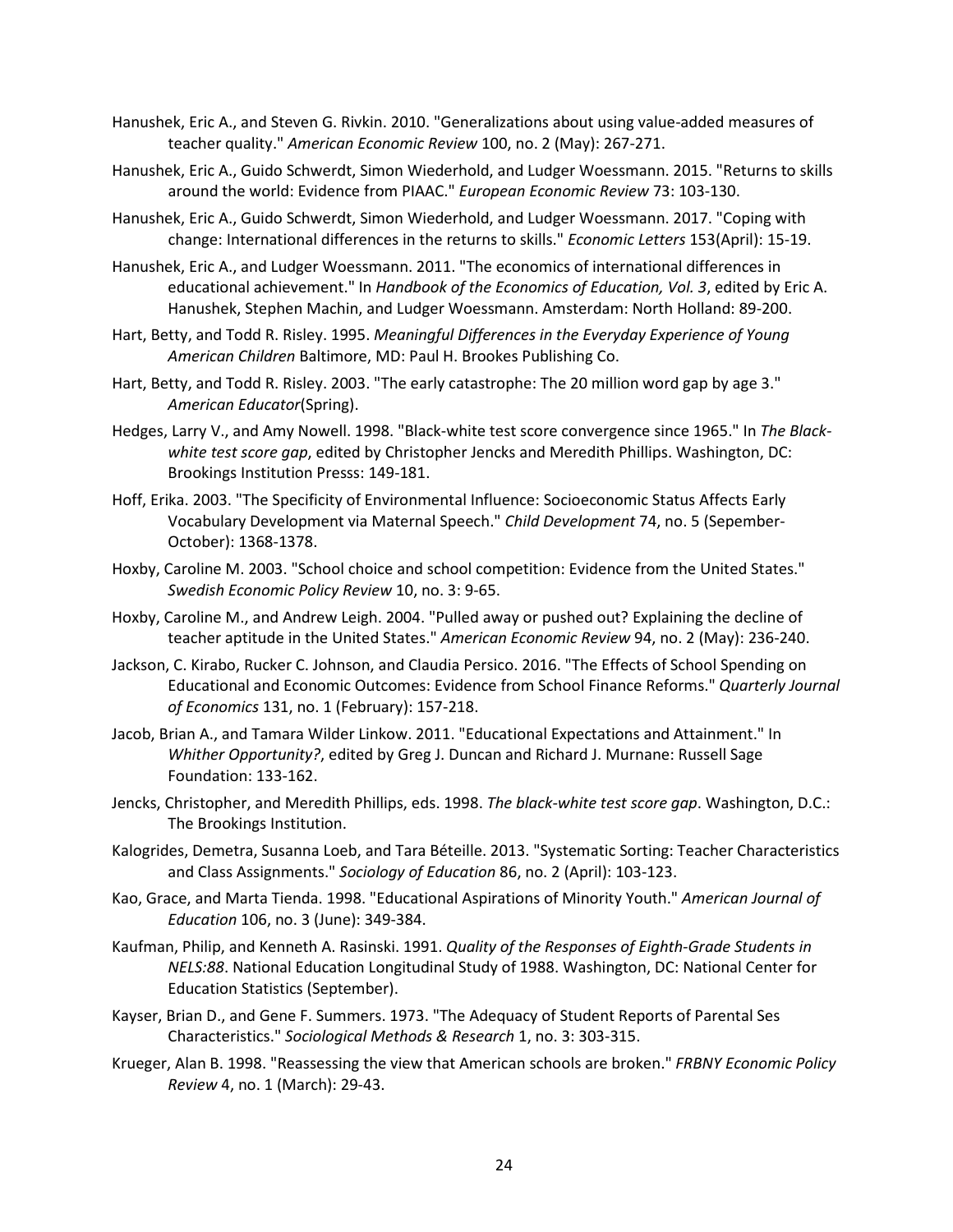- Krueger, Alan B. 2003. "Inequality, too much of a good thing." In *Inequality in America: What role for human capital policies?*, edited by Benjamin M. Friedman. Cambridge, MA: MIT Press: 1-75.
- Ladd, Helen F., ed. 1996. *Holding Schools Accountable: Performance-Based Reform in Education*. Washington, D.C.: The Brookings Institution.
- Lafortune, Julien, Jesse Rothstein, and Diane Whitmore Schanzenbach. 2018. "School Finance Reform and the Distribution of Student Achievement." *American Economic Journal: Applied Economics* 10, no. 2: 1-26.
- Loeb, Susanna, Demetra Kalogrides, and Tara Béteille. 2012. "Effective Schools: Teacher Hiring, Assignment, Development, and Retention." *Education Finance and Policy* 7, no. 3 (Summer): 269–304.
- Magnuson, Katherine, and Jane Waldfogel, eds. 2008. *Steady gains and stalled progress: Inequality and the black-white test score gap*. New York: Russell Sage Foundation.
- Maxie, Tre. 2012. "Education Challenge for the Next 50 Years is the Achievement Gap." *Seattle Times*: September 28.
- Mayer, Susan E. 1997. *What money can't buy: Family income and children's life chances*. Cambridge, MA: Harvard University Press.
- Morgan, Paul L., George Farkas, Marianne M. Hillemeier, and Steve Maczuga. 2017. "Replicated Evidence of Racial and Ethnic Disparities in Disability Identification in U.S. Schools." *Educational Researcher* 46, no. 6 (August/September): 305-322.
- Murray, Charles. 2012. *Coming apart: The state of white America, 1960-2010*. New York: Crown Forum.
- National Center for Education Statistics. 2012. *Improving the Measurement of Socioeconomic Status for the National Assessment of Educational Progress: A Theoretical Foundation*. Washington, D.C.
- National Center for Education Statistics. 2013. *The Nation's Report Card: Trends in Academic Progress 2012*. Washington, DC: Institute of Education Sciences.
- Neff, Walter S. 1938. "Socioeconomic status and intelligence: A critical survey." *Psychological Bulletin* 35, no. 10 (December): 727-757.
- Nelson, Charles A., and Margaret A. Sheridan. 2011. "Lessons from Neuroscience Research for Understanding Causal Links Between Family and Neighborhood Characteristics and Educational Outcomes." In *Whither Opportunity?*, edited by Greg J. Duncan and Richard J. Murnane: Russell Sage Foundation: 27-46.
- Nielsen, Eric R. 2015. "The Income-Achievement Gap and Adult Outcome Inequality." Finance and Economics Discussion Series 2015-041. Washington, DC: Federal Reserve Board.
- OECD. 2017a. *PISA 2015 results (volume III): Students' well-being*. Paris: Organisation for Economic Cooperation and Development.
- OECD. 2017b. *PISA 2015 Technical Report*. Paris: Organisation for Economic Co-operation and Development.
- Perna, Laura W. 2006. "Studying College Access and Choice: A Proposed Conceptual Model." In *Higher Education: Handbook of Theory and Research*, edited by John C. Smart. Dordrecht: Springer Netherlands: 99-157.
- Peterson, Paul E. 2010. *Saving schools: From Horace Mann to virtual learning*. Cambridge, MA: Belknap Press of Harvard University Press.
- Peterson, Paul E., and Martin R. West, eds. 2007. *School money trials*. Washington: Brookings.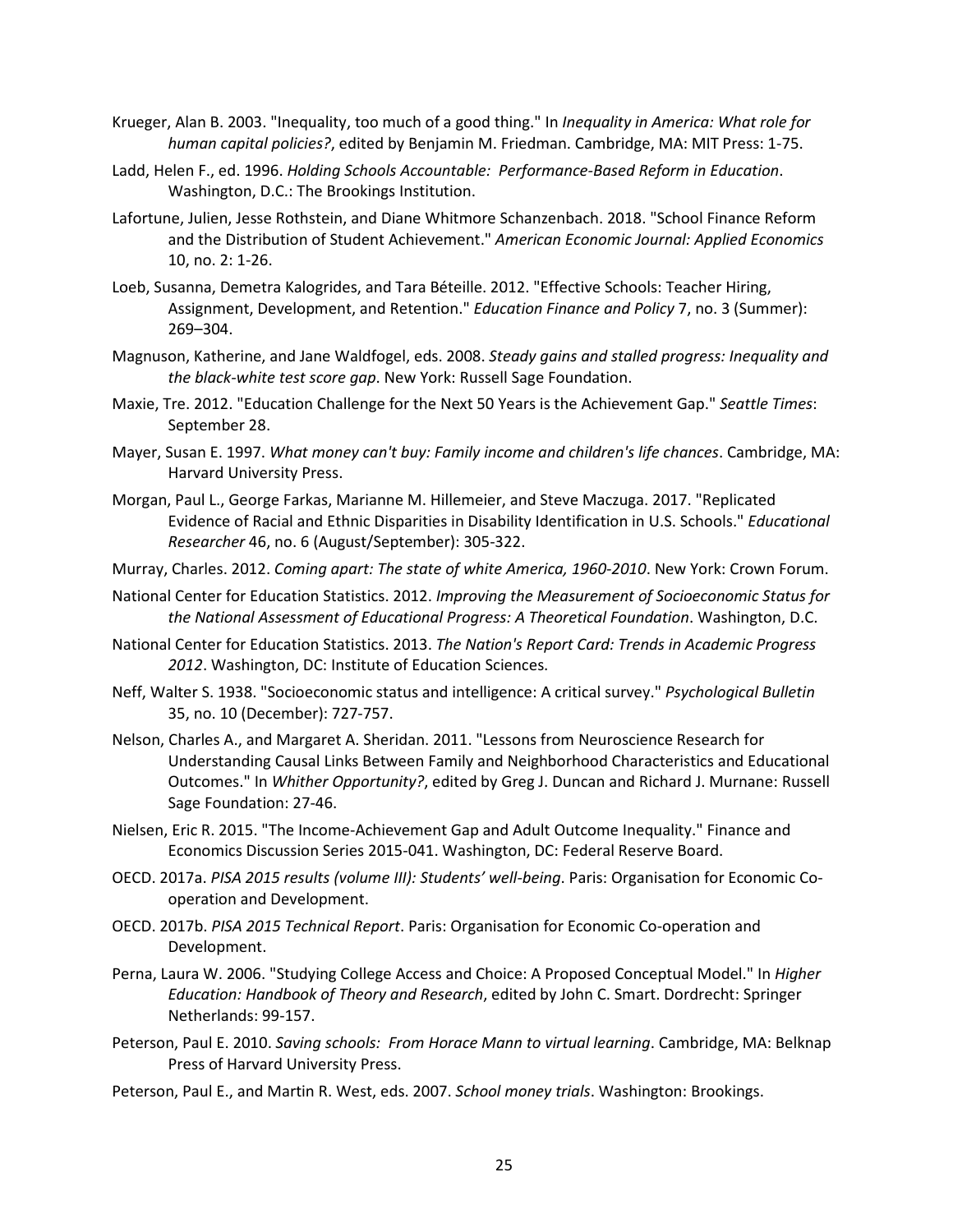Putnam, Robert D. 2015. *Our kids: The American dream in crisis*. New York: Simon & Schuster.

- Reardon, Sean F. 2011. The widening academic achievement gap between the rich and the poor: New evidence and possible explanations. In *Whither Opportunity? Rising Inequality and the Uncertain Life Chances of Low-Income Children*, edited by Richard J. Murnane and Greg J. Duncan. New York: Russell Sage Foundation Press: 91-116.
- Rivkin, Steve G. 2016. "Desegregation since the Coleman Report: Racial composition of schools and student learning." *Education Next* 16, no. 2 (Spring): 29-37.
- Rivkin, Steven G., and Finis Welch. 2006. "Has school desegregation improved academic and economic outcomes for blacks?" In *Handbook of the Economics of Education*, edited by Eric A. Hanushek and Finis Welch. Amsterdam: North Holland: 1019-1049.
- Rothstein, Richard. 2004. *Class and schools: Using social, economic, and educational reform to close the black-white achievement gap*. Washington, DC: Economic Policy Institute.
- Saez, Emmanuel, and Gabriel Zucman. 2016. "wealth inequality in the United States since 1913: Evidence from capitalized income tax data." *Quarterly Journal of Economics* 131, no. 2 (May): 519-578.
- Schofield, Janet Ward. 1995. "Review of research on school desegregation's impact on elementary and secondary school students." In *Handbook of research on multicultural education*, edited by James A. Banks and Cherry A. McGee Banks. New York: Macmillan Publishing: 597-616.
- Slesnick, Daniel T. 1993. "Gaining Ground: Poverty in the Postwar United States." *Journal of Political Economy* 101, no. 1 (February): 1-38.
- Smith, Marshall. 1972. "Equality of educational opportunity: the basic findings reconsidered." In *On equality of educational opportunity*, edited by Frederick Mosteller and Daniel P. Moynihan. New York: Random House: 230-342.
- Taverise, Sabrina. 2012. "Education Gap Grows Between Rich and Poor, Studies Say." *New York Times*: February 9.
- U.S. Department of Education. 2013. *Digest of Education Statistics, 2012*. Washington, DC: National Center for Education Statistics.
- Weissmann, Jordan. 2012. "Occupy Kindergarten." *Atlantic*: Feb. 11.
- Welch, Finis, and Audrey Light. 1987. *New evidence on school desegregation*. Washington, D.C.: U. S. Commission on Civil Rights.
- Wilson, William Julius. 1987. *The truly disadvantaged: The innercity, the underclass, and public policy*. Chicago: University of Chicago Press.
- Wilson, William Julius. 2011. ""The Declining Significance of Race": Revisited & Revised." *Daedalus* 140, no. 2 (Spring): 55-69.
- Wilson, William Julius. 2012. *The declining significance of race: Blacks and changing American institutions*. 3rd ed. Chicago: University of Chicago Press.
- Zernicke, Kate. 2016. "Test Scores Show a Decline in Math Among High School Seniors." *New York Times*: April 27.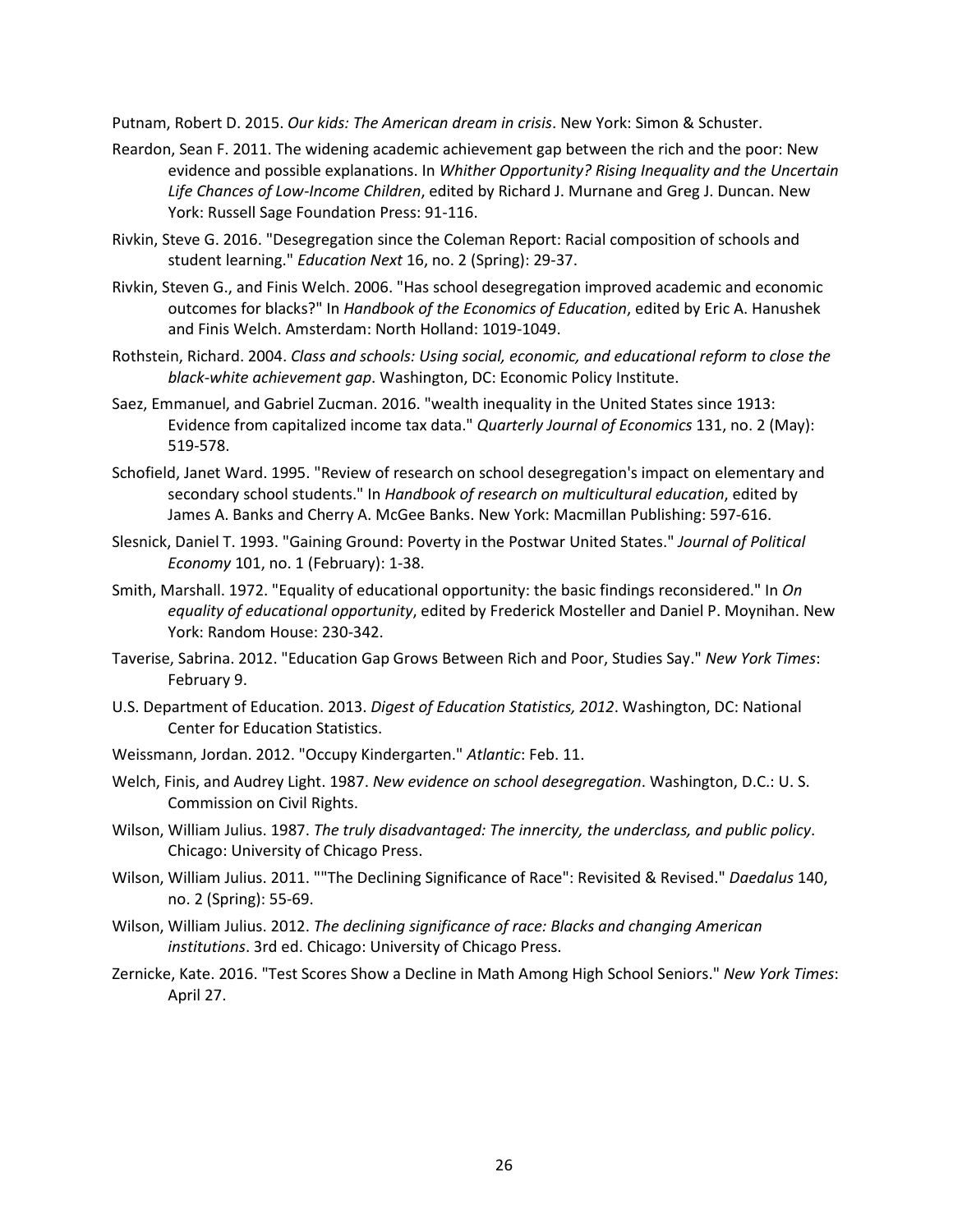# **Appendix A: Data Sources for Educational Achievement**

We use four surveys to investigate achievement gaps over time: two assessments of the National Assessment of Educational Progress (NAEP), the Trends in International Mathematics and Science Study (TIMSS), and the Programme for International Student Assessment (PISA). All four are widely used in studying long-term trends in student achievement. Appendix Table A.1 indicates the specific years in which the different surveys were administered. Appendix Table A.2 provides the data used in our trend analyses.

Each dataset is comprised of microdata at the student level, which we aggregate by demographic groups. PISA and TIMSS national microdata are available to the public on the website of the National Center for Education Statistics (NCES), but to use NAEP microdata the user must gain access to restricted-use data files.

All four exams include student questionnaires that include questions about students' background, attitudes, and experiences in school. Questionnaire responses are linked to students' test scores for each subject. We combine these data to study achievement trends by groups of students.

# **LTT-NAEP**

We use two datasets provided by NAEP and treat them separately. The Long-Term Trend (LTT) assessment dates back to 1969 and assesses students aged 9, 13, and 17 years. LTT-NAEP data are available for math in select years from 1978-2008 and for reading from 1971-2008. We create a panel of math and reading scores for  $8<sup>th</sup>$  and  $12<sup>th</sup>$  graders.

## **Main-NAEP**

Main-NAEP assesses students in grades 4, 8, and 12. Main-NAEP trend data are available for select years in 1990-2013; we create a panel of math and reading scores for 8<sup>th</sup> graders. All NAEP data come from the National Center for Education Statistics (NCES) and were analyzed in a restricted-use data room.

## **TIMSS**

TIMSS assesses  $4<sup>th</sup>$  and  $8<sup>th</sup>$  graders in math and science, and there are data available every four years from 1995-2015. We create a panel of  $8<sup>th</sup>$  grade microdata using national data files from 2003, 2007, and 2011, and international data files from 1995, 1999, and 2015. The only apparent difference between our national and international data years is that the international data do not contain an indicator of race or ethnicity. For this reason, our estimates of the achievement gap by race for TIMSS are only available for 2003, 2007, and 2011.

## **PISA**

Rather than testing children at certain grade levels, PISA assesses math and reading in children at age 15. By testing children who are nearing the end of their compulsory schooling in most countries, it attempts to measure the "yield" of a country's education system. We use national PISA data, available every three years from 2000-2015.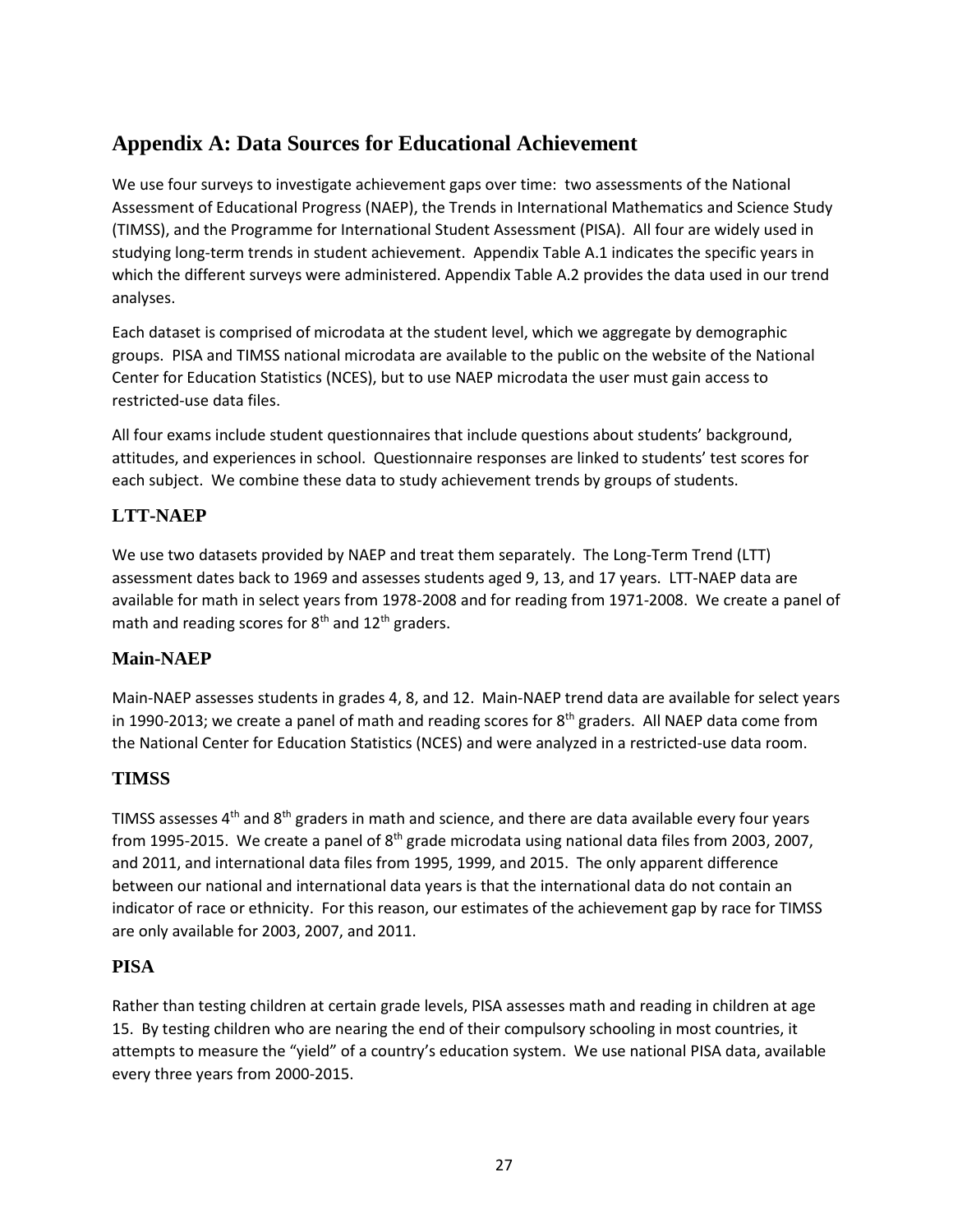# **Appendix B: Measuring Socio-economic Status**

To be able to observe percentiles of the SES distribution in each survey and year, we construct a continuous measure of SES. A single composite measure of SES allows us to identify the inter-quartile range of the SES distribution and identify the 90-10 SES-achievement gap, which provides a clearer picture of the impact of SES on student achievement than the use of ever-changing categorical groups. None of the intertemporally linked surveys include indicators of earned income or other household receipts other than the free and reduced lunch indicators in NAEP surveys, and only the PISA survey contains information on parental occupation. Thus, we measure SES by use of an index that includes levels of parental educational attainment and the amount and variety of durable and educational goods available within the household. In a separate survey with parent-reported income data, the index is highly correlated with an estimate of permanent income.

## **B.1 The PISA Index of Economic, Social, and Cultural Status (ESCS)**

Across the different PISA waves, the OECD provides a measure of socio-economic status called the PISA Index of Economic, Social, and Cultural Status (ESCS). The ESCS, according to the PISA 2015 Technical Report, is "a composite score built by the indicators parental education (*pared*), prestige of the occupation of the parent with the highest occupational ranking (*hisei*), and home possessions (*homepos*) including books in the home via principal component analysis (PCA)…. The rationale for using these three components was that socio-economic status has usually been seen as based on education, occupational status and income. As no direct income measure has been available from the PISA data, the existence of household items has been used as a proxy for family wealth" (OECD (2017b)).

To compute the ESCS index, PISA uses a combination of highest parental education (in years), parental occupation (transformed into an International Socio-Economic Index of Occupational Status (ISEI), see Ganzeboom and Treiman (2003)), and home possessions (derived from 10-15 yes/no questions such as "do you have a computer in your home?" and 3-5 questions such as "how many cars does your family own?"). PISA standardizes the three variables, performs Principal Components Analysis (PCA), and defines ESCS as the component score for the first principal component. Materials in the home included in PISA 2000 included the following: dishwasher, own bedroom, educational software, a link to the Internet, a dictionary, a quiet place to study, a desk, textbooks, classic literature, books of poetry, and works of art. In PISA 2015, the items included the number of personal computers and cell phones in the home.

The benefit of using this method to investigate trends by socio-economic status, rather than simply using one or a combination of categorical variables like eligibility for national school lunch programs, parent education, or books in home, is that it can account for changes in the share of students within these categories over time. In any of these categorical variables, shifts in culture and technology can alter the distribution of students between categories over time, reducing the validity of their use as proxies for SES. For example, the proportion of students having no books in their home versus over 200 books in their home has changed dramatically during the past fifteen years (Appendix Figure B.1, Panel A). Meanwhile, the proportion of children with internet access has increased to almost 100 percent, rendering the variable useless if used on its own (Appendix Figure B.1, Panel B).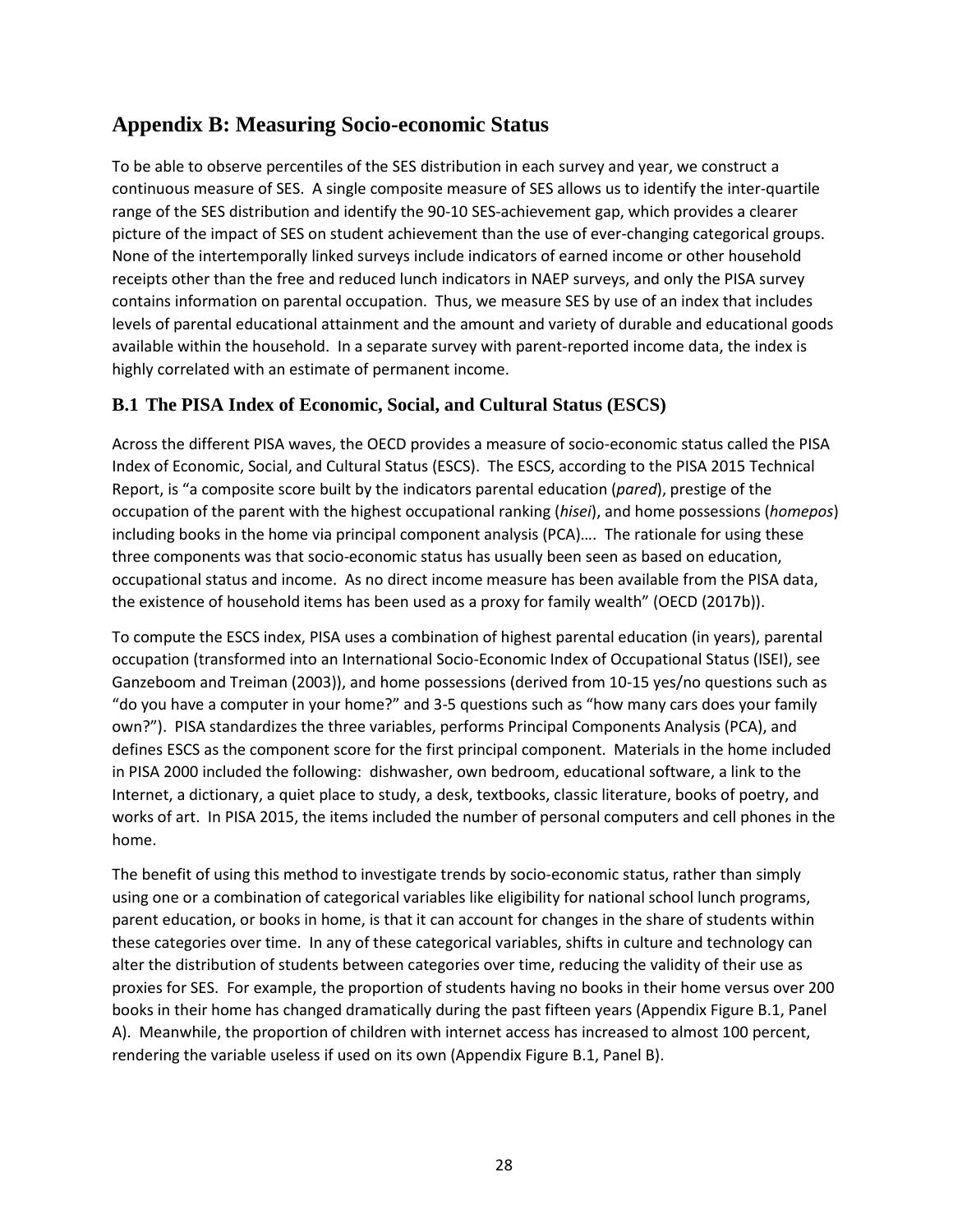#### **B.2 Our SES Index**

In the construction of our SES index, we follow closely the spirit of PISA's ESCS index, making appropriate adjustments to enable implementation in all our four surveys. Neither NAEP nor TIMSS provide a similar index, although NAEP is considering adding a similar measure to their series (see National Center for Education Statistics (2012)). Therefore, we construct a comparable SES index for the four underlying surveys ourselves. While we have to make adjustments because the other surveys in our analysis do not include all the information available to PISA, using the PISA data we show that our SES index is highly correlated with PISA's ESCS index.

Our SES index differs from the PISA ESCS index in the following ways.

*Parental education.* Instead of using the highest parental education in years (*pared*), we use the categorical variable of highest parental education (*hisced*) to construct our index. *Hisced* and *pared* have the exact same distribution, but instead of being measured in years of education, *hisced* is measured categorically on the International Standard Classification of Education (ISCED). We choose to use *hisced* instead of *pared* for consistency with the other two assessments, which both measure highest parental education on the ISCED scale, so that we do not have to rely on a potentially errorprone transformation into years of education.

*Parental occupation.* Unlike PISA, the student questionnaires in NAEP and TIMSS do not include measures of the parents' occupations that would allow for estimating occupational prestige (*hisei*). We therefore exclude measures of parents' occupations from our index. Though it is unfortunate to lose this element in our measure of socio-economic status, the category is largely redundant of the education and income items that remain in the index, as the prestige of an occupation is estimated from the education and income of the average member of the occupation. Estimations of the SESachievement gap in the PISA data set closely resemble estimates obtained when PISA's ESCS index is employed (see below).

*Home possessions.* To create ESCS, the OECD uses an index of home possessions (*homepos*) which is "a summary index of all household and possessions items" (OECD (2017b)). NAEP and TIMSS include similar questions about students' home possessions, but they do not provide a summary index.<sup>[23](#page-30-0)</sup> For all estimations of SES, we therefore use a simple sum of the home possessions variables as our indicator of home possessions (*homepos*). That is, we simply add up each of the home possessions students reported owning and used this number as our *homepos* variable in the specific survey and year. [24](#page-30-1)

*Construction of the index.* Using *homepos* and *hisced*, we simply follow the ESCS construction process of performing PCA and assigning each student a composite score.

<span id="page-30-0"></span><sup>&</sup>lt;sup>23</sup> NAEP surveys also ask different questions about home possessions across years. Generally speaking, they ask ten to fifteen yes/no questions such as "do you have a computer in your home?" and three to five questions where answers can vary across a continuum, such as "how many cars does your family own?"

<span id="page-30-1"></span> $24$  Because some home possessions variables are missing for some students, we also considered computing *homepos* as a ratio of owned items to known items. In this case, *homepos* would be the sum of items possessed divided by the number of non-missing items. We did not make this adjustment, as it had a slightly lower correlation with the ESCS index.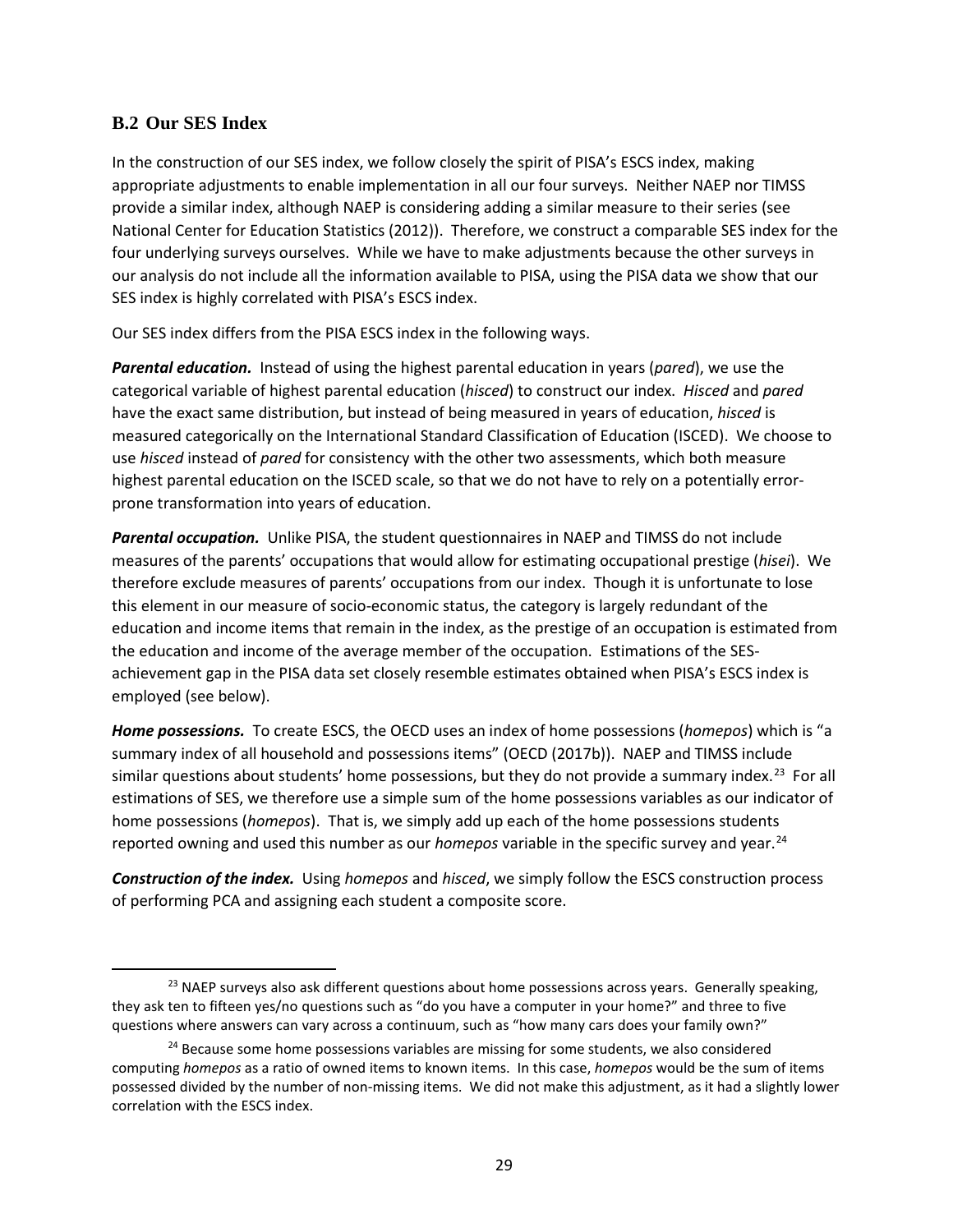In the construction, we differ slightly from the ESCS process in the treatment of missing variables. The OECD treats missing variables in the following way: "For students with missing data on one out of the three components, the missing variable was imputed. Regression on the other two variables was used to predict the third (missing) variable, and a random component was added to the predicted value. If there were missing data on more than one component, ESCS was not computed and a missing value was assigned for ESCS" (OECD (2017b)). As this method requires the assumption of a positive, linear relationship among the variables and in any case only applied to 2% of the observations, instead of imputing missing variables we choose to discard them from the analysis.

*Comparing our SES index to the PISA ESCS index.* The joint impact of these alterations is the construction of an index that remains highly correlated with the PISA ESCS index. When we calculate both our SES index and PISA's ESCS index within the same PISA data set, the overall correlation between the two is 0.876. It ranges from 0.87 to 0.91 when broken down by years.

Because we are interested in examining trends for students at the extremes of the distribution, we compared trends in the 90-10 gap in PISA using both the ESCS and our SES index. No qualitatively significant differences between the trends estimated by the two indices are observed (see Appendix Figure B.2).

# **B.3 SES Index and Earned Income**

To estimate the relationship between our index and family income, we use data from the 1988 and 2002 Education Longitudinal Study (ELS), which contain home possessions variables (quite similar to those in PISA), parent education, and income. Annual income, obtained from parent questionnaires, is defined as "total family income from all sources [for the previous calendar year]", reported in thirteen categories ranging from "None" to "\$200,001 or more." In the 1988 ELS, family income is available on the base year survey (1987 income) and on the second follow-up survey (1991 income). We built the SES index in the same way as in our main analysis (using home possessions and parent education).

The correlation between the SES index and reported family income is displayed in Appendix Table B.1. The two variables are strongly but not perfectly correlated. Interestingly enough, at 0.66 the SES index is more highly correlated with the average of the annual earnings estimates obtained in 1987 and 1991 than with either of the annual estimates, suggesting that the average is a better measure of permanent income, a concept similar to socio-economic status.[25](#page-31-0)

<span id="page-31-0"></span><sup>&</sup>lt;sup>25</sup> Using 2002 ELS data, where family income is available only on the base year survey (2001 income), the correlation between the SES index and reported income is 0.503.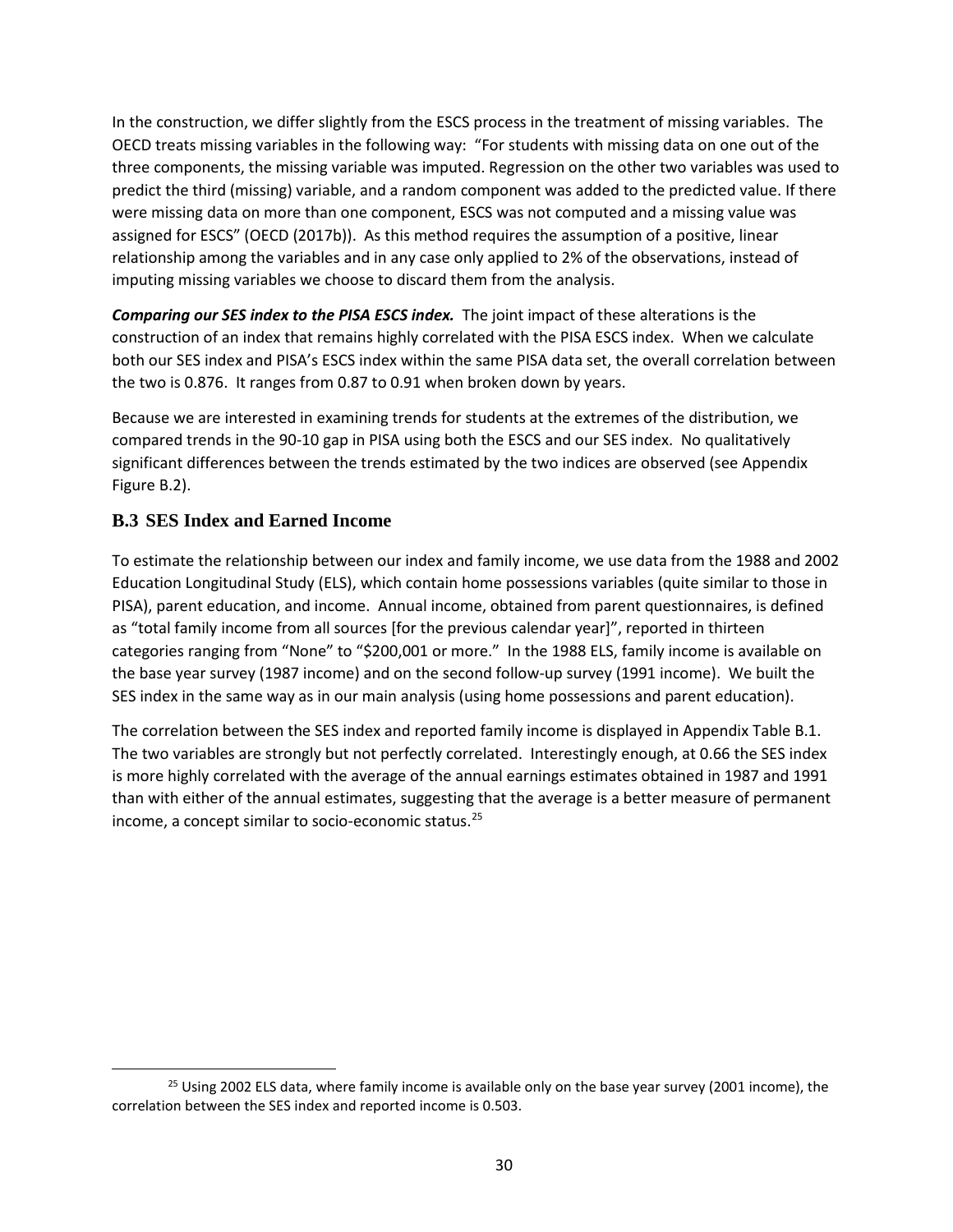|      | LTT-NAEP           |                    |                    |                    |                    | PISA<br>Main-NAEP  |                    |                    | <b>TIMSS</b>       |                    |                    |
|------|--------------------|--------------------|--------------------|--------------------|--------------------|--------------------|--------------------|--------------------|--------------------|--------------------|--------------------|
|      | 13-year-olds       |                    | 17-year-olds       |                    | 8th graders        |                    | 15-year-olds       |                    |                    | 8th graders        |                    |
|      | Math               | Reading            | Math               | Reading            | Math               | Reading            | Math               | Reading            | Science            | Math               | Science            |
| 1971 |                    | $\mathsf X$        |                    | $\mathsf X$        |                    |                    |                    |                    |                    |                    |                    |
| 1973 | $\pmb{\mathsf{X}}$ |                    | $\pmb{\mathsf{X}}$ |                    |                    |                    |                    |                    |                    |                    |                    |
| 1975 |                    | $\pmb{\mathsf{X}}$ |                    | $\pmb{\mathsf{X}}$ |                    |                    |                    |                    |                    |                    |                    |
| 1978 | $\mathsf X$        |                    | $\pmb{\mathsf{X}}$ |                    |                    |                    |                    |                    |                    |                    |                    |
| 1980 |                    | $\pmb{\mathsf{X}}$ |                    | $\pmb{\mathsf{X}}$ |                    |                    |                    |                    |                    |                    |                    |
| 1982 | X                  |                    | $\pmb{\mathsf{X}}$ |                    |                    |                    |                    |                    |                    |                    |                    |
| 1986 | X                  |                    | $\pmb{\mathsf{X}}$ |                    |                    |                    |                    |                    |                    |                    |                    |
| 1988 |                    | $\pmb{\mathsf{X}}$ |                    | $\pmb{\mathsf{X}}$ |                    |                    |                    |                    |                    |                    |                    |
| 1990 | $\pmb{\mathsf{X}}$ | $\pmb{\mathsf{X}}$ | $\pmb{\mathsf{X}}$ | $\pmb{\mathsf{X}}$ | $\pmb{\mathsf{X}}$ | $\pmb{\mathsf{X}}$ |                    |                    |                    |                    |                    |
| 1991 |                    |                    |                    |                    |                    |                    |                    |                    |                    |                    |                    |
| 1992 | $\mathsf X$        | $\pmb{\mathsf{X}}$ | $\pmb{\mathsf{X}}$ | $\pmb{\mathsf{X}}$ | $\pmb{\mathsf{X}}$ | $\pmb{\mathsf{X}}$ |                    |                    |                    |                    |                    |
| 1993 |                    |                    |                    |                    |                    |                    |                    |                    |                    |                    |                    |
| 1994 | $\pmb{\mathsf{X}}$ | $\pmb{\mathsf{X}}$ | $\pmb{\mathsf{X}}$ | $\pmb{\mathsf{X}}$ |                    | $\pmb{\mathsf{X}}$ |                    |                    |                    |                    |                    |
| 1995 |                    |                    |                    |                    |                    |                    |                    |                    |                    | $\mathsf X$        | $\pmb{\mathsf{X}}$ |
| 1996 | $\mathsf X$        | $\pmb{\mathsf{X}}$ | $\pmb{\mathsf{X}}$ | $\pmb{\mathsf{X}}$ | $\pmb{\mathsf{X}}$ |                    |                    |                    |                    |                    |                    |
| 1997 |                    |                    |                    |                    |                    |                    |                    |                    |                    |                    |                    |
| 1998 |                    |                    |                    |                    |                    | $\pmb{\mathsf{X}}$ |                    |                    |                    |                    |                    |
| 1999 | $\pmb{\mathsf{X}}$ | $\pmb{\mathsf{X}}$ | $\pmb{\mathsf{X}}$ | $\pmb{\mathsf{X}}$ |                    |                    |                    |                    |                    | $\pmb{\mathsf{X}}$ | $\mathsf X$        |
| 2000 |                    |                    |                    |                    | $\pmb{\mathsf{X}}$ |                    | $\pmb{\mathsf{X}}$ | $\pmb{\mathsf{X}}$ | $\mathsf X$        |                    |                    |
| 2001 |                    |                    |                    |                    |                    |                    |                    |                    |                    |                    |                    |
| 2002 |                    |                    |                    |                    |                    | $\pmb{\mathsf{X}}$ |                    |                    |                    |                    |                    |
| 2003 |                    |                    |                    |                    |                    |                    | $\pmb{\mathsf{X}}$ | $\pmb{\mathsf{X}}$ | $\mathsf X$        | X                  | X                  |
| 2004 | $\mathsf X$        | $\pmb{\mathsf{X}}$ | $\pmb{\mathsf{X}}$ | $\pmb{\mathsf{X}}$ |                    |                    |                    |                    |                    |                    |                    |
| 2005 |                    |                    |                    |                    | $\mathsf X$        | $\pmb{\mathsf{X}}$ |                    |                    |                    |                    |                    |
| 2006 |                    |                    |                    |                    |                    |                    | $\pmb{\mathsf{X}}$ |                    | $\mathsf X$        |                    |                    |
| 2007 |                    |                    |                    |                    | X                  | $\pmb{\mathsf{X}}$ |                    |                    |                    | $\pmb{\mathsf{X}}$ | $\pmb{\mathsf{X}}$ |
| 2008 | $\mathsf X$        | $\mathsf X$        | $\mathsf X$        | $\mathsf X$        |                    |                    |                    |                    |                    |                    |                    |
| 2009 |                    |                    |                    |                    | $\pmb{\mathsf{X}}$ | $\pmb{\mathsf{X}}$ | $\pmb{\mathsf{X}}$ | $\mathsf X$        | $\mathsf X$        |                    |                    |
| 2010 |                    |                    |                    |                    |                    |                    |                    |                    |                    |                    |                    |
| 2011 |                    |                    |                    |                    | $\mathsf X$        | $\pmb{\mathsf{X}}$ |                    |                    |                    | $\pmb{\mathsf{X}}$ | $\pmb{\mathsf{X}}$ |
| 2012 | X                  | $\pmb{\mathsf{X}}$ | $\pmb{\mathsf{X}}$ | $\mathsf{X}^-$     |                    |                    | $\pmb{\mathsf{X}}$ | $\pmb{\mathsf{X}}$ | $\mathsf X$        |                    |                    |
| 2013 |                    |                    |                    |                    | $\mathsf X$        | $\mathsf X$        |                    |                    |                    |                    |                    |
| 2014 |                    |                    |                    |                    |                    |                    |                    |                    |                    |                    |                    |
| 2015 |                    |                    |                    |                    | $\pmb{\mathsf{X}}$ | $\pmb{\mathsf{X}}$ | $\pmb{\mathsf{X}}$ | $\pmb{\mathsf{X}}$ | $\pmb{\mathsf{X}}$ | X                  | $\pmb{\mathsf{X}}$ |

**Table A.1: Survey and Subject by Test Date, 1971-2015**

Note: LTT-NAEP math data for 1973 are available for levels but not gaps.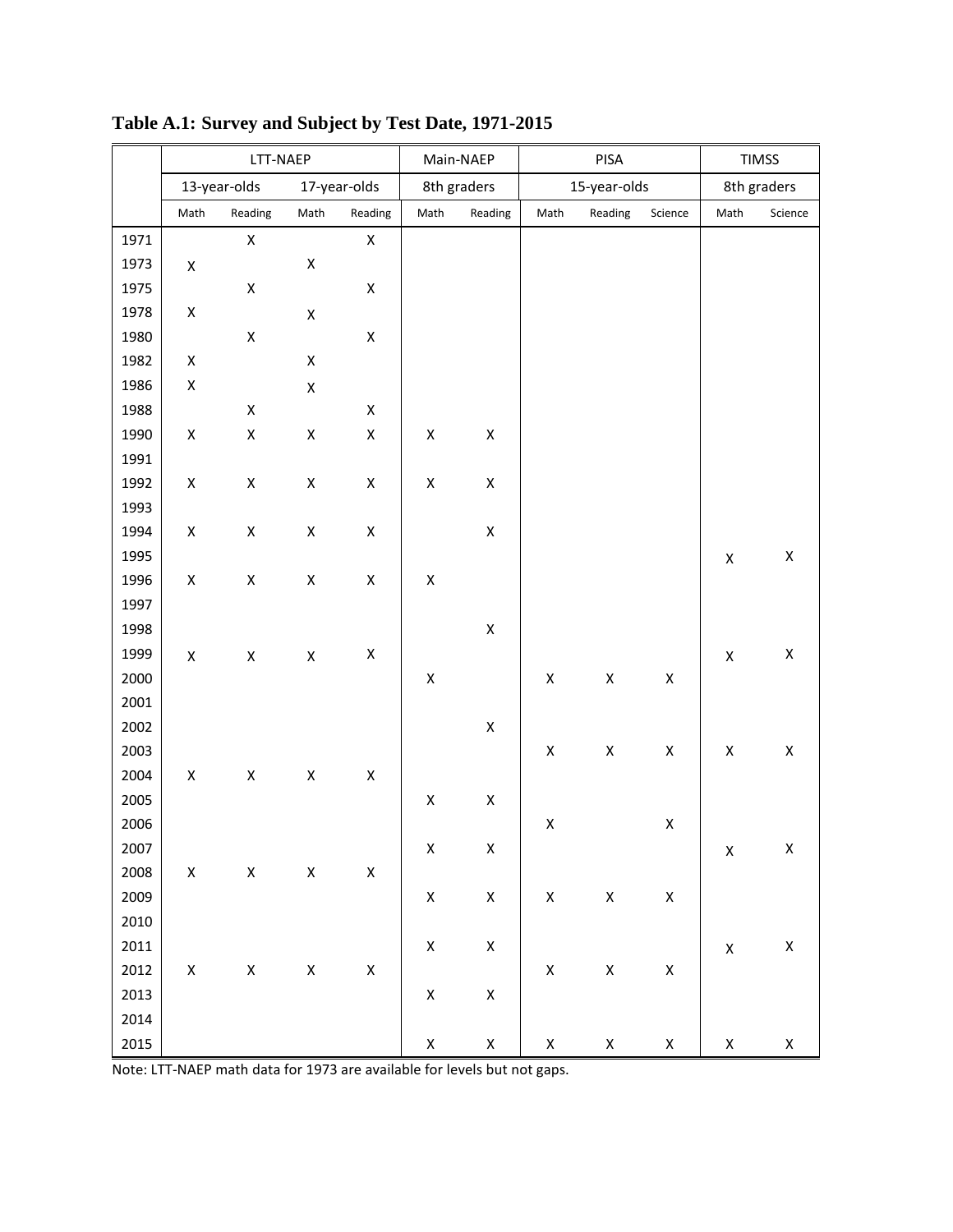|             |                  |        |                |      | <b>Unconditional gaps</b> |       | <b>SES gaps</b> |       |
|-------------|------------------|--------|----------------|------|---------------------------|-------|-----------------|-------|
| <b>Test</b> | <b>Test year</b> | Age    | <b>Subject</b> | Mean | 90-10                     | 75-25 | 90-10           | 75-25 |
| pisa        | 2000             | 15     | math           | 493  | 2.622                     | 1.364 | 1.572           | 1.273 |
| pisa        | 2003             | 15     | math           | 482  | 2.564                     | 1.329 | 1.325           | 1.050 |
| pisa        | 2006             | 15     | math           | 474  | 2.394                     | 1.293 | 1.249           | 0.946 |
| pisa        | 2009             | 15     | math           | 488  | 2.429                     | 1.302 | 1.185           | 0.936 |
| pisa        | 2012             | 15     | math           | 481  | 2.371                     | 1.285 | 1.140           | 0.885 |
| pisa        | 2015             | 15     | math           | 470  | 2.386                     | 1.262 | 0.999           | 0.802 |
| pisa        | 2000             | 15     | reading        | 504  | 2.632                     | 1.372 | 1.469           | 1.133 |
| pisa        | 2003             | 15     | reading        | 494  | 2.495                     | 1.332 | 1.287           | 1.012 |
| pisa        | 2009             | 15     | reading        | 500  | 2.423                     | 1.304 | 1.188           | 0.932 |
| pisa        | 2012             | 15     | reading        | 497  | 2.237                     | 1.214 | 1.016           | 0.793 |
| pisa        | 2015             | 15     | reading        | 498  | 2.497                     | 1.347 | 0.806           | 0.649 |
| pisa        | 2000             | 15     | science        | 499  | 2.525                     | 1.409 | 1.487           | 1.153 |
| pisa        | 2003             | 15     | science        | 490  | 2.560                     | 1.410 | 1.308           | 1.041 |
| pisa        | 2006             | 15     | science        | 489  | 2.733                     | 1.522 | 1.374           | 1.058 |
| pisa        | 2009             | 15     | science        | 502  | 2.487                     | 1.355 | 1.255           | 0.955 |
| pisa        | 2012             | 15     | science        | 497  | 2.349                     | 1.298 | 1.154           | 0.868 |
| pisa        | 2015             | 15     | science        | 496  | 2.502                     | 1.384 | 0.923           | 0.753 |
| timss       | 1995             | 14     | math           | 487  | 2.577                     | 1.413 | 0.741           | 0.653 |
| timss       | 1999             | 14     | math           | 502  | 2.463                     | 1.327 | 0.847           | 0.685 |
| timss       | 2003             | 14     | math           | 504  | 2.314                     | 1.222 | 0.915           | 0.677 |
| timss       | 2007             | 14     | math           | 509  | 2.213                     | 1.190 | 0.901           | 0.616 |
| timss       | 2011             | 14     | math           | 509  | 2.199                     | 1.154 | 0.897           | 0.620 |
| timss       | 2015             | 14     | math           | 518  | 2.406                     | 1.286 | 0.945           | 0.718 |
| timss       | 1995             | 14     | science        | 521  | 2.588                     | 1.365 | 0.642           | 0.563 |
| timss       | 1999             | 14     | science        | 515  | 2.379                     | 1.257 | 0.916           | 0.684 |
| timss       | 2003             | 14     | science        | 527  | 1.991                     | 1.048 | 0.844           | 0.620 |
| timss       | 2007             | 14     | science        | 520  | 2.002                     | 1.074 | 0.939           | 0.608 |
| timss       | 2011             | 14     | science        | 524  | 1.982                     | 1.053 | 0.914           | 0.589 |
| timss       | 2015             | 14     | science        | 529  | 2.007                     | 1.059 | 0.818           | 0.616 |
| naep        | 1990             | 14     | math           | 259  | 2.589                     | 1.427 | 1.198           | 1.045 |
| naep        | 1992             | 14     | math           | 262  | 2.940                     | 1.590 | 1.255           | 1.056 |
| naep        | 1996             | 14     | math           | 271  | 2.785                     | 1.487 | 1.126           | 0.943 |
| naep        | 2000             | 14     | math           | 276  | 2.817                     | 1.475 | 1.201           | 1.018 |
| naep        | 2005             | 14     | math           | 279  | 2.774                     | 1.454 | 1.450           | 1.105 |
| naep        | 2007             | 14     | math           | 281  | 2.742                     | 1.443 | 1.455           | 1.092 |
| naep        | 2009             | 14     | math           | 283  | 2.776                     | 1.456 | 1.315           | 1.163 |
| naep        | 2011             | 14     | math           | 284  | 2.767                     | 1.458 | 1.458           | 1.121 |
| naep        | 2013             | 14     | math           | 285  | 2.771                     | 1.460 | 1.436           | 1.037 |
| naep        | 2015             | 14     | math           | 282  | 2.832                     | 1.496 | 1.467           | 1.077 |
| naep        | 1990             | 14     | reading        | 255  | 2.554                     | 1.345 | 0.955           | 0.825 |
| naep        | 1992             | 14     | reading        | 254  | 2.542                     | 1.337 | 1.050           | 0.852 |
| naep        | 1994             | 14     | reading        | 254  | 2.554                     | 1.355 | 1.085           | 0.888 |
| naep        | 1998             | 14     | reading        | 263  | 2.320                     | 1.199 | 1.067           | 0.842 |
| naep        | 2002             | 14     | reading        | 264  | 2.228                     | 1.156 | 1.137           | 0.843 |
| naep        | 2005             | 14     | reading        | 262  | 2.351                     | 1.219 | 1.202           | 0.907 |
| naep        | 2007             | 14     | reading        | 263  | 2.303                     | 1.177 | 1.212           | 0.892 |
| naep        | 2009             | 14     | reading        | 264  | 2.267                     | 1.160 | 1.079           | 0.923 |
| naep        | 2011             | 14     | reading        | 265  | 2.269                     | 1.172 | 1.235           | 0.919 |
| naep        | 2013             | $14\,$ | reading        | 268  | 2.280                     | 1.180 | 1.230           | 0.842 |

**Table A.2: Data for Trend Analyses by Survey, Test Year, Age, and Subject**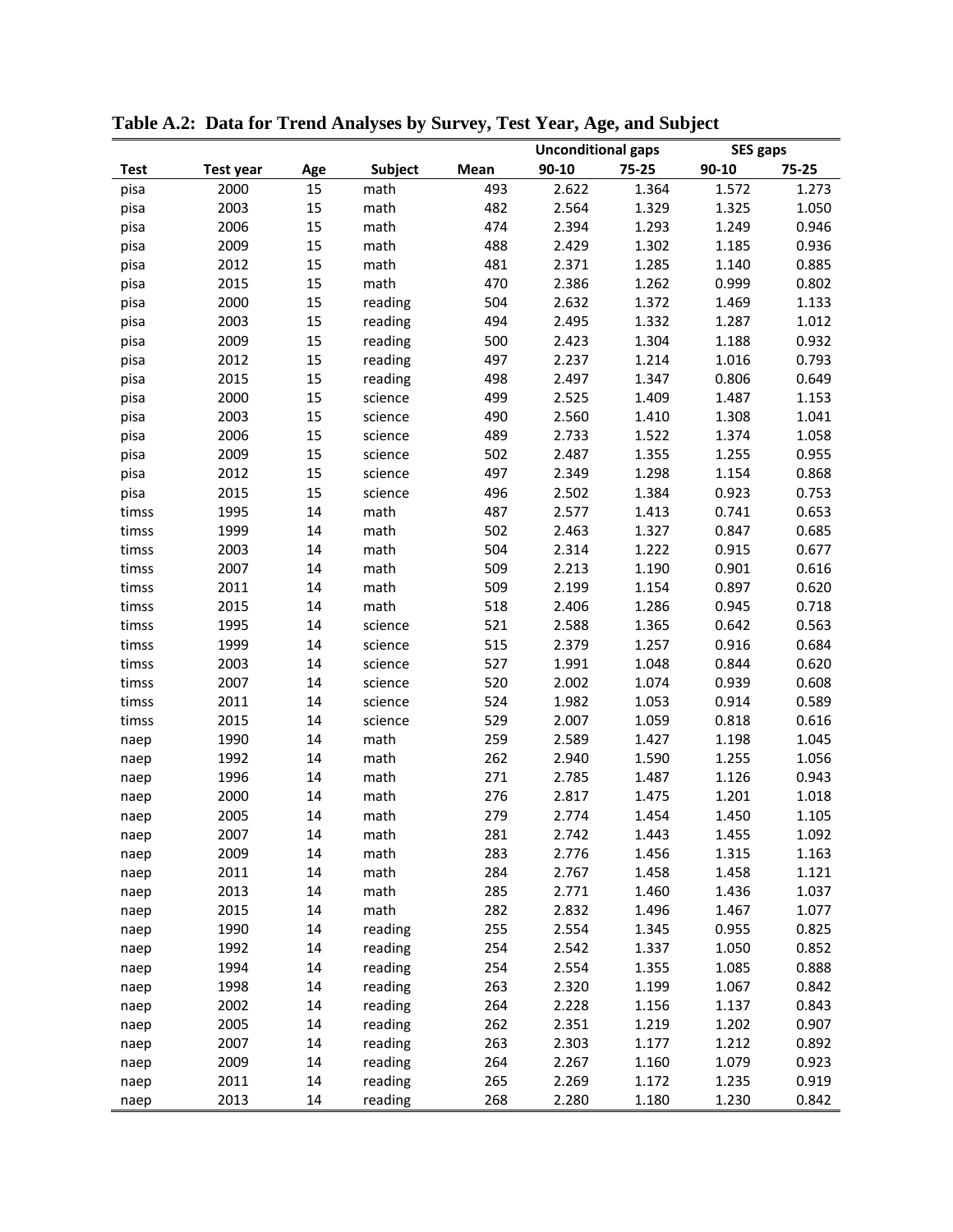|             |                  |        |         |      | <b>Unconditional gaps</b> |       | <b>SES gaps</b> |       |
|-------------|------------------|--------|---------|------|---------------------------|-------|-----------------|-------|
| <b>Test</b> | <b>Test year</b> | Age    | Subject | Mean | 90-10                     | 75-25 | 90-10           | 75-25 |
| naep        | 2015             | 14     | reading | 265  | 2.321                     | 1.188 | 1.201           | 0.847 |
| naepltt     | 1978             | 13     | math    | 264  | 2.846                     | 1.532 | 1.372           | 0.999 |
| naepltt     | 1982             | 13     | math    | 268  | 2.442                     | 1.298 | 1.040           | 0.729 |
| naepltt     | 1986             | 13     | math    | 269  | 2.276                     | 1.183 | 0.966           | 0.819 |
| naepltt     | 1990             | 13     | math    | 270  | 2.314                     | 1.208 | 0.933           | 0.805 |
| naepltt     | 1992             | 13     | math    | 273  | 2.273                     | 1.202 | 1.038           | 0.830 |
| naepltt     | 1994             | 13     | math    | 275  | 2.372                     | 1.236 | 1.065           | 0.880 |
| naepltt     | 1996             | 13     | math    | 275  | 2.334                     | 1.209 | 1.039           | 0.847 |
| naepltt     | 1999             | 13     | math    | 275  | 2.415                     | 1.256 | 1.082           | 0.923 |
| naepltt     | 2004             | 13     | math    | 281  | 2.399                     | 1.247 | 1.127           | 0.872 |
| naepltt     | 2008             | 13     | math    | 281  | 2.470                     | 1.253 | 1.061           | 0.847 |
| naepltt     | 2012             | 13     | math    | 285  | 2.535                     | 1.318 | 1.125           | 0.934 |
| naepltt     | 1971             | 13     | reading | 255  | 2.025                     | 1.053 | 0.959           | 0.740 |
| naepltt     | 1975             | 13     | reading | 256  | 2.026                     | 1.027 | 0.955           | 0.719 |
| naepltt     | 1980             | 13     | reading | 258  | 1.944                     | 1.041 | 0.843           | 0.685 |
| naepltt     | 1988             | 13     | reading | 258  | 1.907                     | 1.025 | 0.610           | 0.479 |
| naepltt     | 1990             | 13     | reading | 257  | 2.029                     | 1.050 | 0.774           | 0.614 |
| naepltt     | 1992             | 13     | reading | 260  | 2.218                     | 1.162 | 0.889           | 0.744 |
| naepltt     | 1994             | 13     | reading | 258  | 2.224                     | 1.141 | 0.903           | 0.682 |
| naepltt     | 1996             | 13     | reading | 258  | 2.228                     | 1.135 | 0.891           | 0.737 |
| naepltt     | 1999             | 13     | reading | 259  | 2.156                     | 1.146 | 0.888           | 0.705 |
| naepltt     | 2004             | 13     | reading | 259  | 2.054                     | 1.070 | 0.843           | 0.563 |
| naepltt     | 2008             | 13     | reading | 260  | 2.072                     | 1.045 | 0.990           | 0.683 |
| naepltt     | 2012             | 13     | reading | 263  | 2.067                     | 1.062 | 0.868           | 0.721 |
| naepltt     | 1973             | 14     | math    | 266  |                           |       |                 |       |
| naepltt     | 1973             | 17     | math    | 304  |                           |       |                 |       |
| naepltt     | 1978             | 17     | math    | 300  | 2.580                     | 1.408 | 1.251           | 0.993 |
| naepltt     | 1982             | 17     | math    | 298  | 2.425                     | 1.305 | 1.050           | 0.808 |
| naepltt     | 1986             | 17     | math    | 302  | 2.305                     | 1.251 | 1.100           | 0.921 |
| naepltt     | 1990             | 17     | math    | 305  | 2.314                     | 1.287 | 1.010           | 0.891 |
| naepltt     | 1992             | 17     | math    | 307  | 2.215                     | 1.196 | 0.937           | 0.746 |
| naepltt     | 1994             | 17     | math    | 306  | 2.278                     | 1.178 | 1.018           | 0.815 |
| naepltt     | 1996             | 17     | math    | 307  | 2.264                     | 1.203 | 0.943           | 0.690 |
| naepltt     | 1999             | 17     | math    | 308  | 2.328                     | 1.246 | 0.875           | 0.717 |
| naepltt     | 2004             | 17     | math    | 307  | 2.172                     | 1.152 | 0.964           | 0.852 |
| naepltt     | 2008             | $17\,$ | math    | 306  | 2.174                     | 1.164 | 0.952           | 0.752 |
| naepltt     | 2012             | 17     | math    | 306  | 2.246                     | 1.169 | 1.027           | 0.840 |
| naepltt     | 1971             | 17     | reading | 286  | 2.536                     | 1.327 | 1.220           | 0.901 |
| naepltt     | 1975             | 17     | reading | 285  | 2.447                     | 1.278 | 1.146           | 0.864 |
| naepltt     | 1980             | 17     | reading | 285  | 2.335                     | 1.232 | 1.146           | 0.863 |
| naepltt     | 1988             | 17     | reading | 290  | 2.110                     | 1.115 | 0.802           | 0.633 |
| naepltt     | 1990             | 17     | reading | 290  | 2.298                     | 1.202 | 0.900           | 0.743 |
| naepltt     | 1992             | 17     | reading | 290  | 2.429                     | 1.232 | 0.975           | 0.799 |
| naepltt     | 1994             | 17     | reading | 288  | 2.466                     | 1.290 | 0.983           | 0.797 |
| naepltt     | 1996             | 17     | reading | 287  | 2.339                     | 1.220 | 0.901           | 0.750 |
| naepltt     | 1999             | 17     | reading | 288  | 2.349                     | 1.215 | 0.985           | 0.791 |
| naepltt     | 2004             | 17     | reading | 285  | 2.445                     | 1.234 | 1.096           | 0.816 |
| naepltt     | 2008             | 17     | reading | 286  | 2.484                     | 1.268 | 1.084           | 0.773 |
| naepltt     | 2012             | 17     | reading | 287  | 2.372                     | 1.229 | 1.058           | 0.844 |

**Table A.2 (continued)**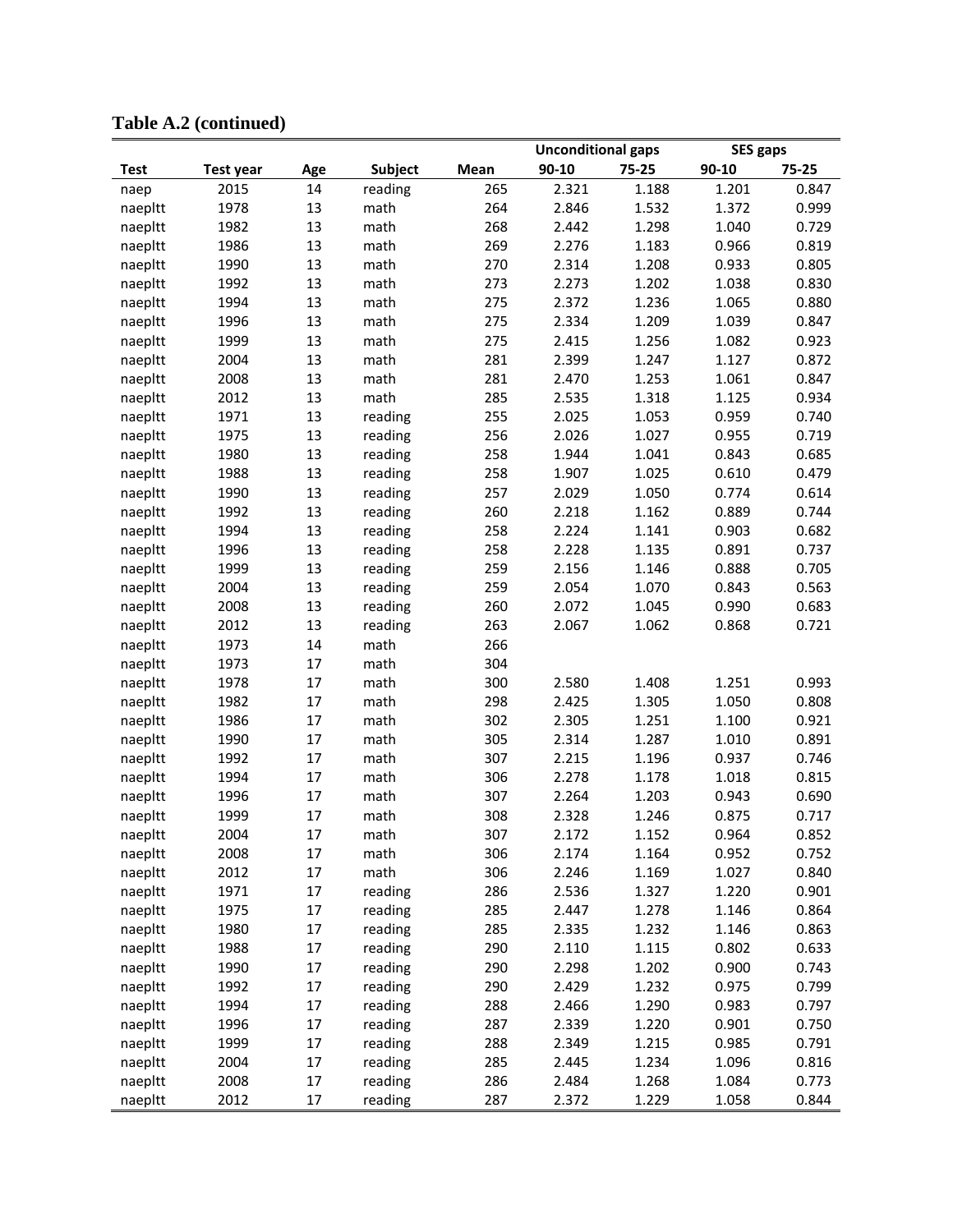|                  | SES index | 1987 income | 1991 income | Permanent income |
|------------------|-----------|-------------|-------------|------------------|
| SES index        |           | 0.51        | 0.59        | 0.66             |
| 1987 income      | 0.51      | 1           | 0.75        | 0.94             |
| 1991 income      | 0.59      | 0.75        | 1           | 0.94             |
| Permanent income | 0.66      | 0.94        | 0.94        |                  |

**Table B.1: Correlation between SES Index and Family Income in the ELS**

Note: Data source: 1988 Education Longitudinal Study (ELS).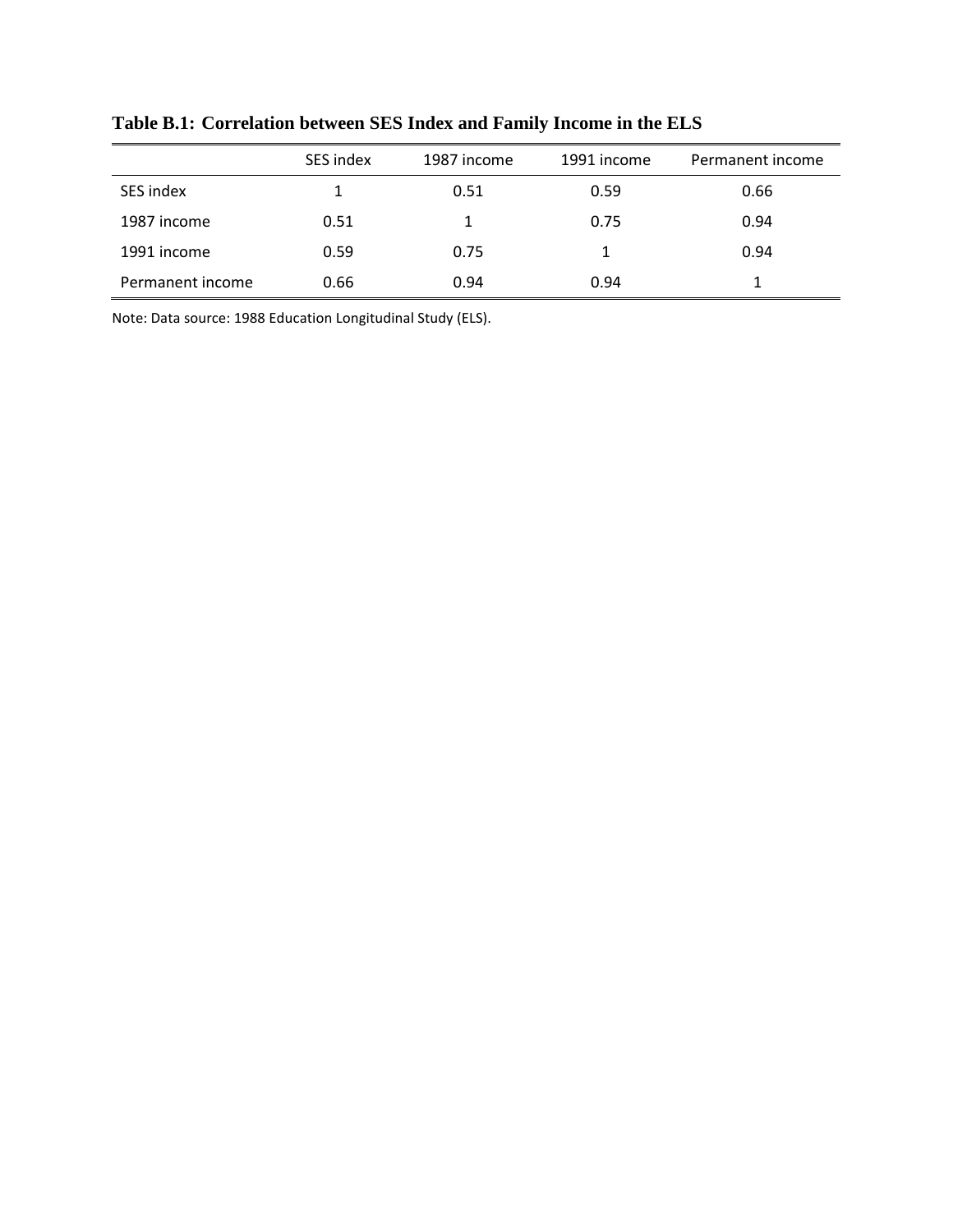# **Figure B.1: Changing Proportion of Students with Books and Internet in their Homes, Birth Cohorts 1985-2000**



*Panel A: Students Falling into Top and Bottom Categories of Books in Home*

*Panel B: Students with Internet in their Homes*



Note: U.S. student population in PISA.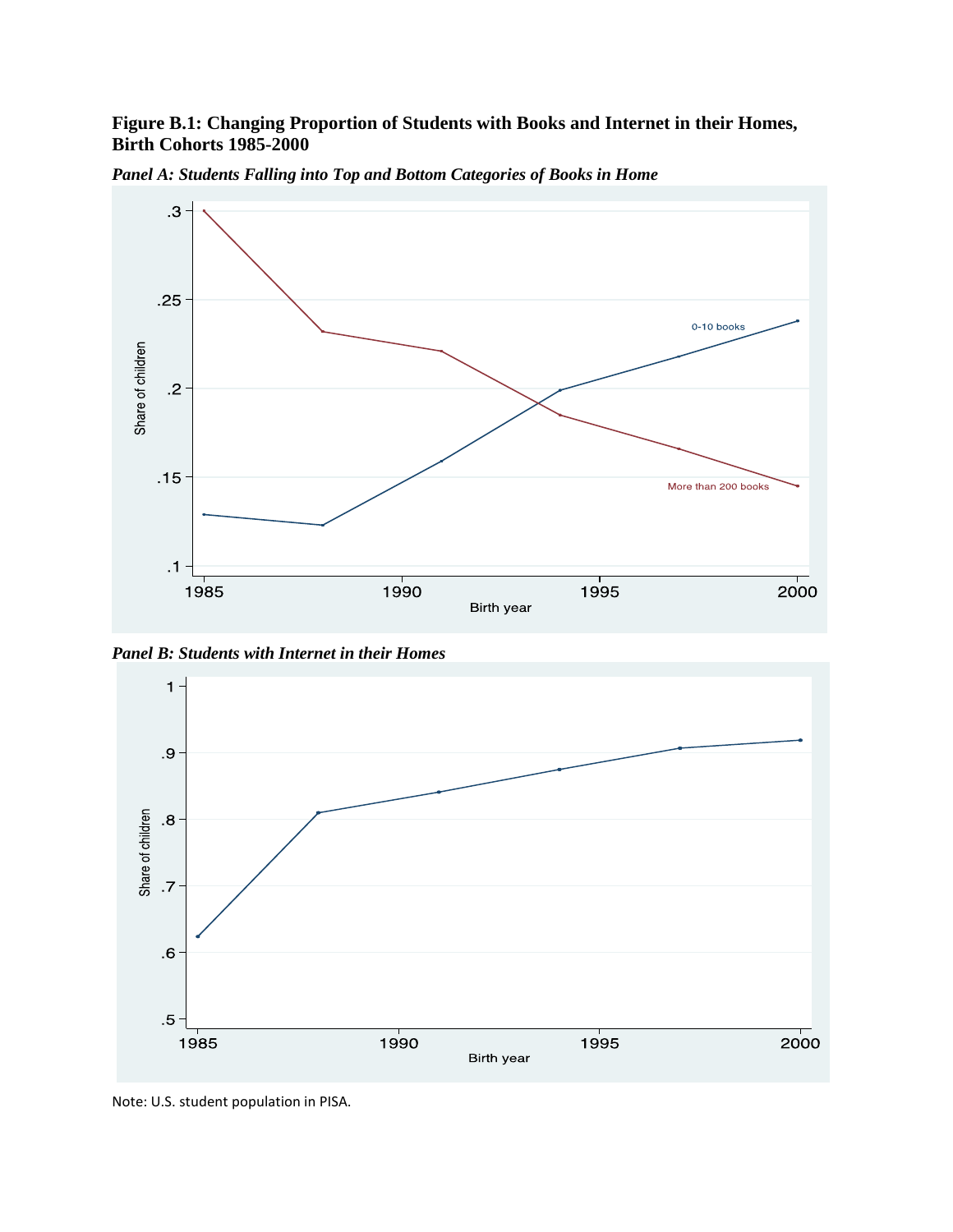

**Figure B.2: Achievement Trends of the Top and Bottom Quartile in PISA based on PISA's ESCS Index and our SES Index by Test Year**

Note: U.S. student population in PISA. Each point represents roughly 400-700 students. Mean scores for the top and bottom quartiles in each index were averaged across math, reading, and science.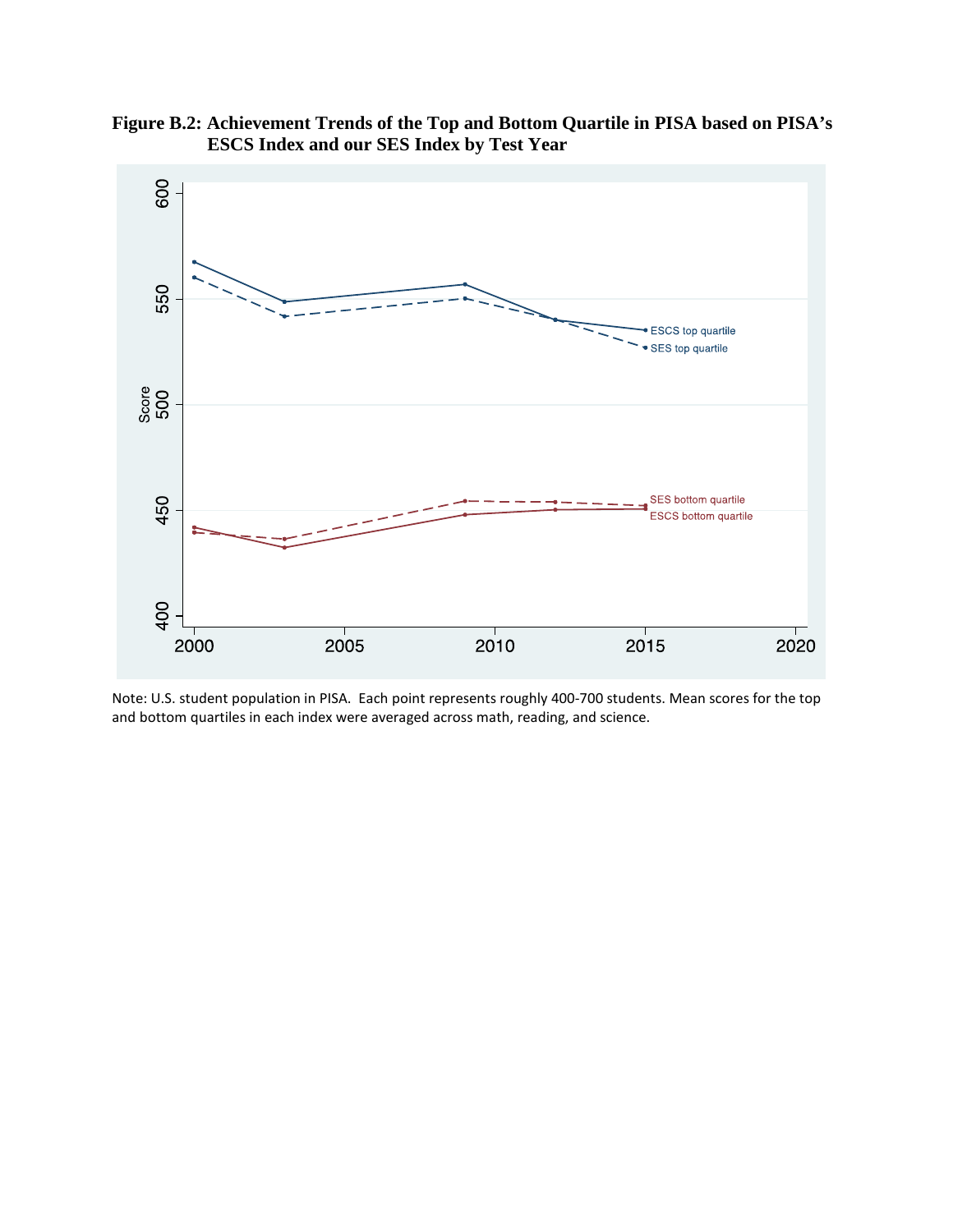# **Appendix C: Achievement Gaps in Individual Tests**

Figures C.1-C.4 plot achievement gaps in each individual test—Main-NAEP, LTT-NAEP, TIMSS, and PISA by birth year.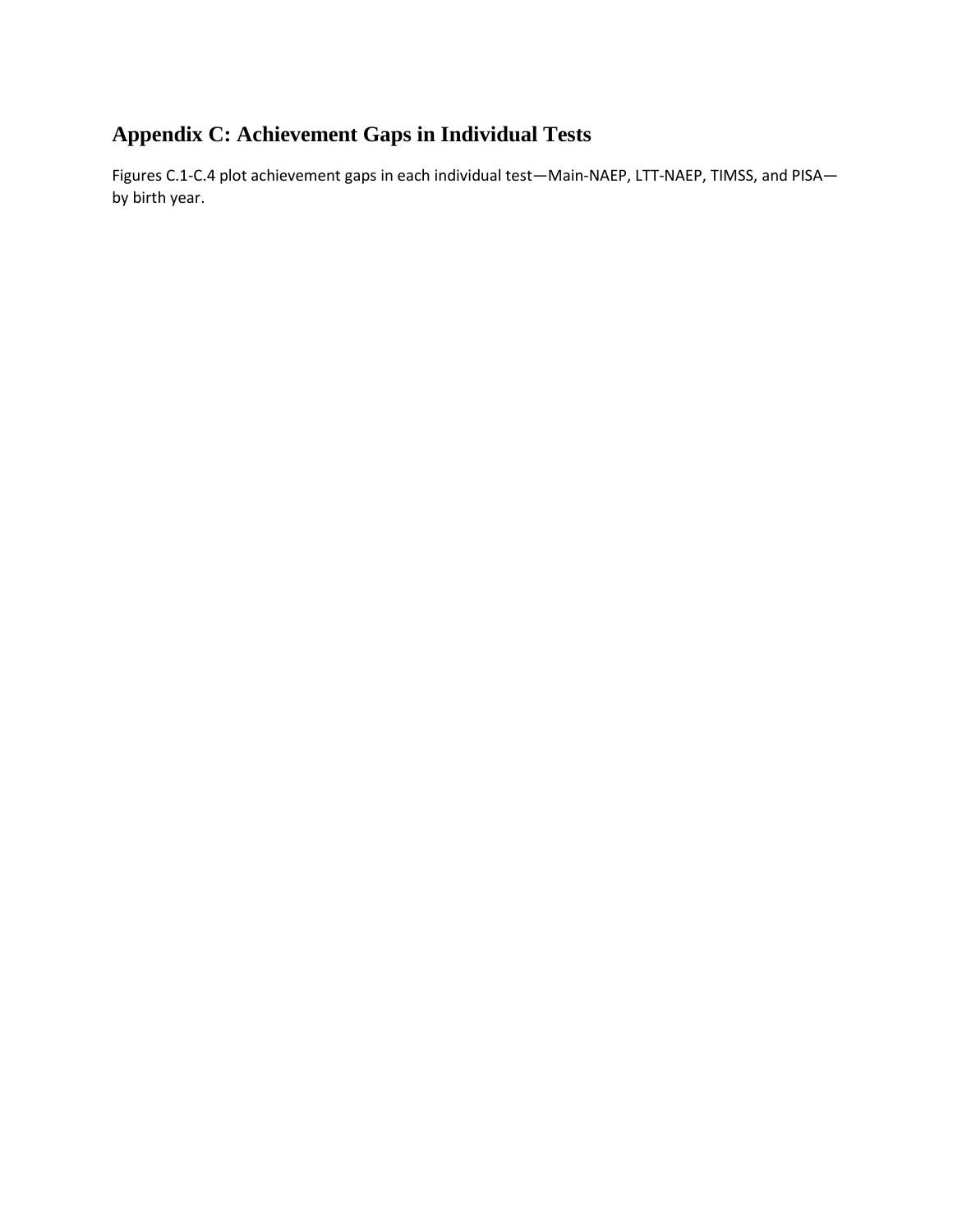# **Figure C.1: Unconditional and SES Achievement Gaps in LTT-NAEP, Birth Cohorts 1954- 1999**



*Panel A: 13-year-old Math*

*Panel B: 13-year-old Reading*

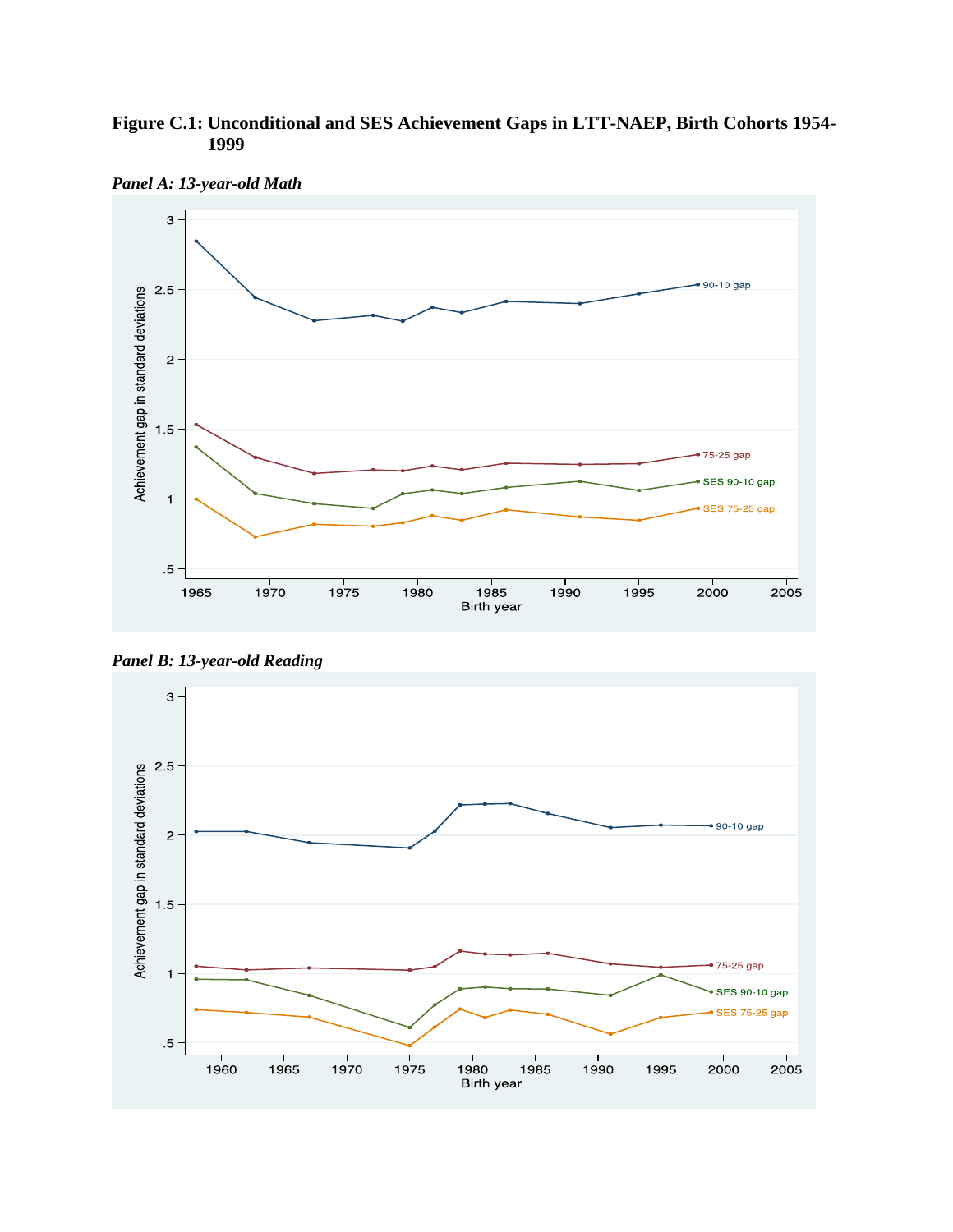





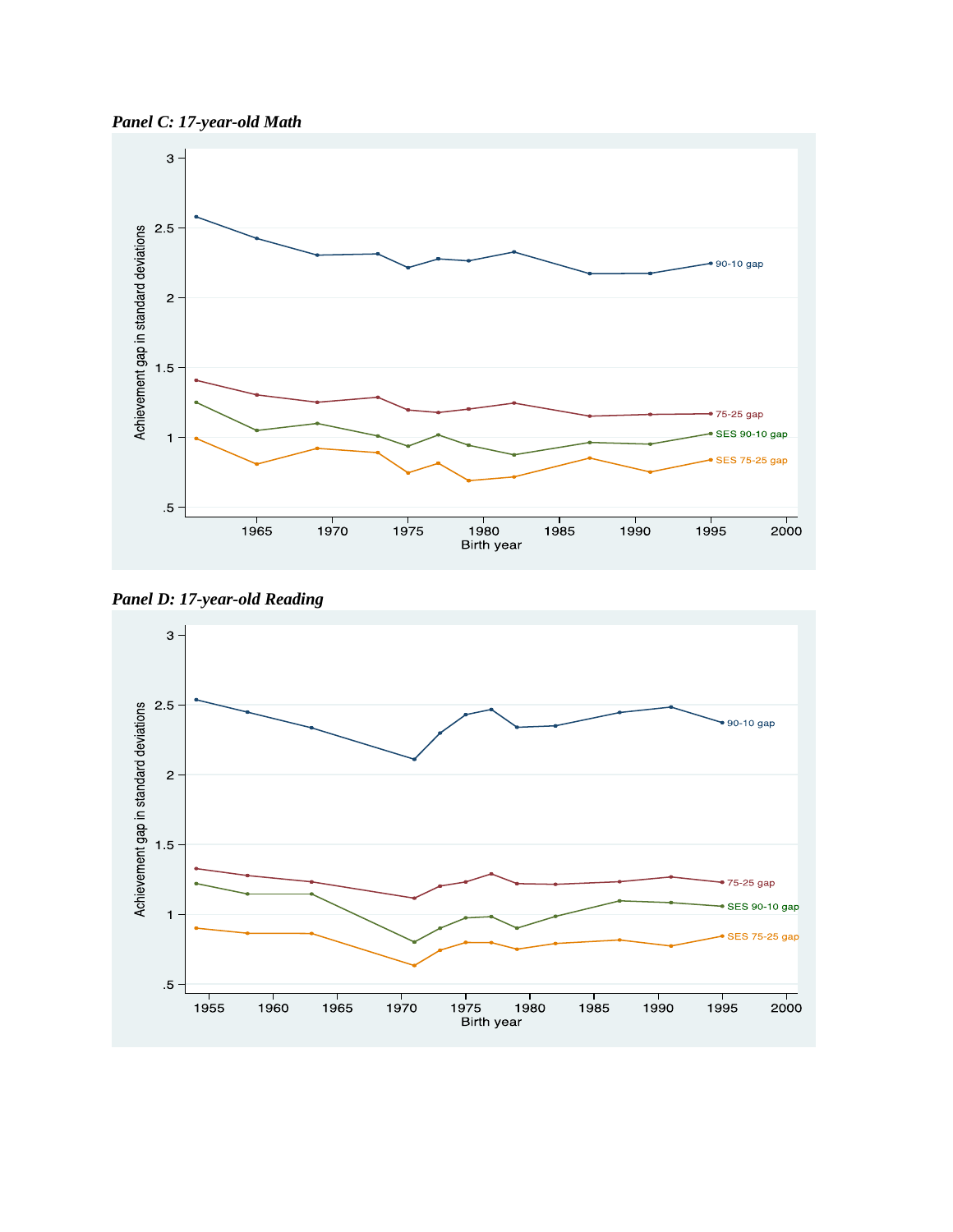# **Figure C.2: Unconditional and SES Achievement Gaps in Main-NAEP, Birth Cohorts 1977-2001**



*Panel A: 8th Grade Math*

*Panel B: 8th Grade Reading*

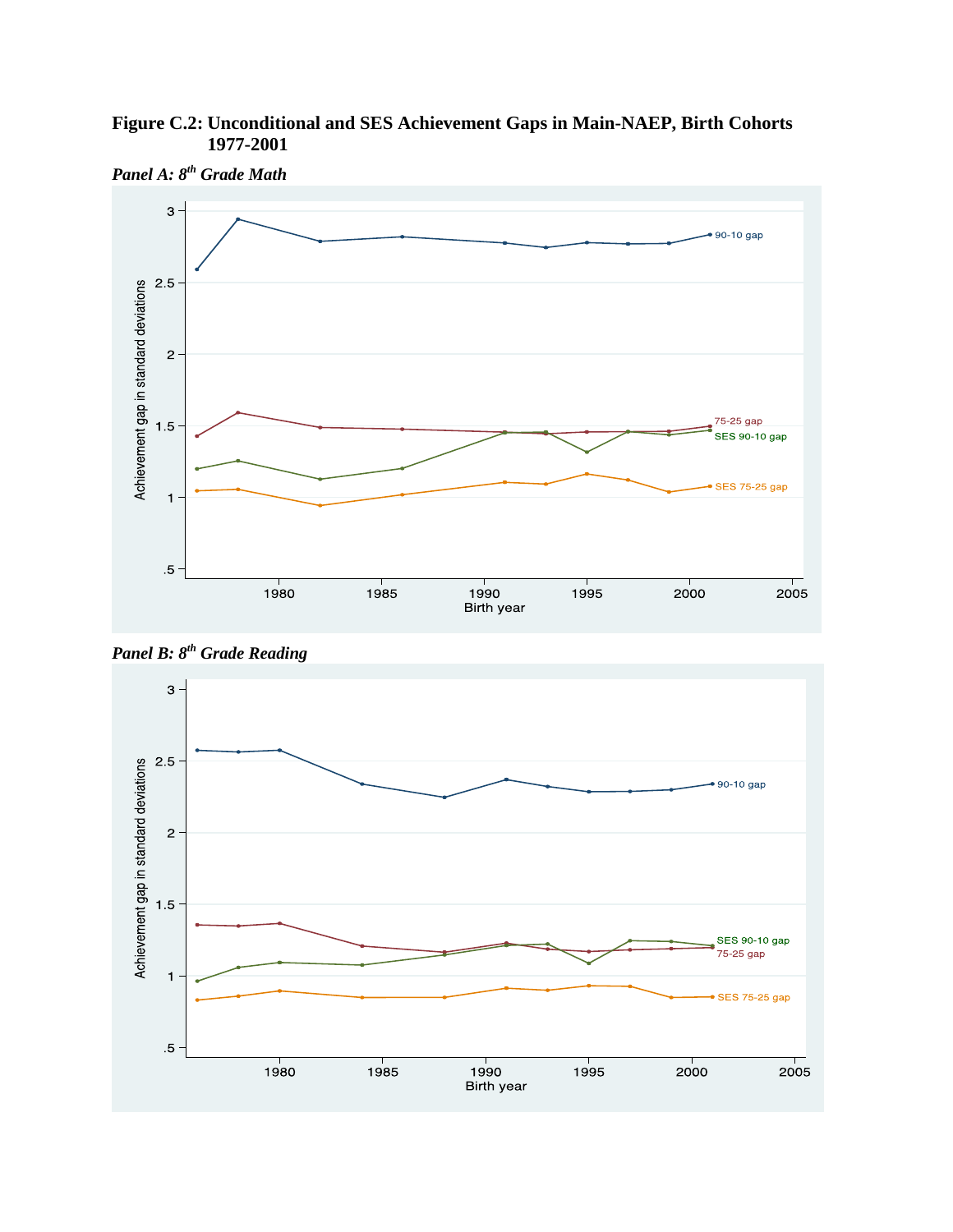

**Figure C.3: Unconditional and SES Achievement Gaps in TIMSS, Birth Cohorts 1981-2001**



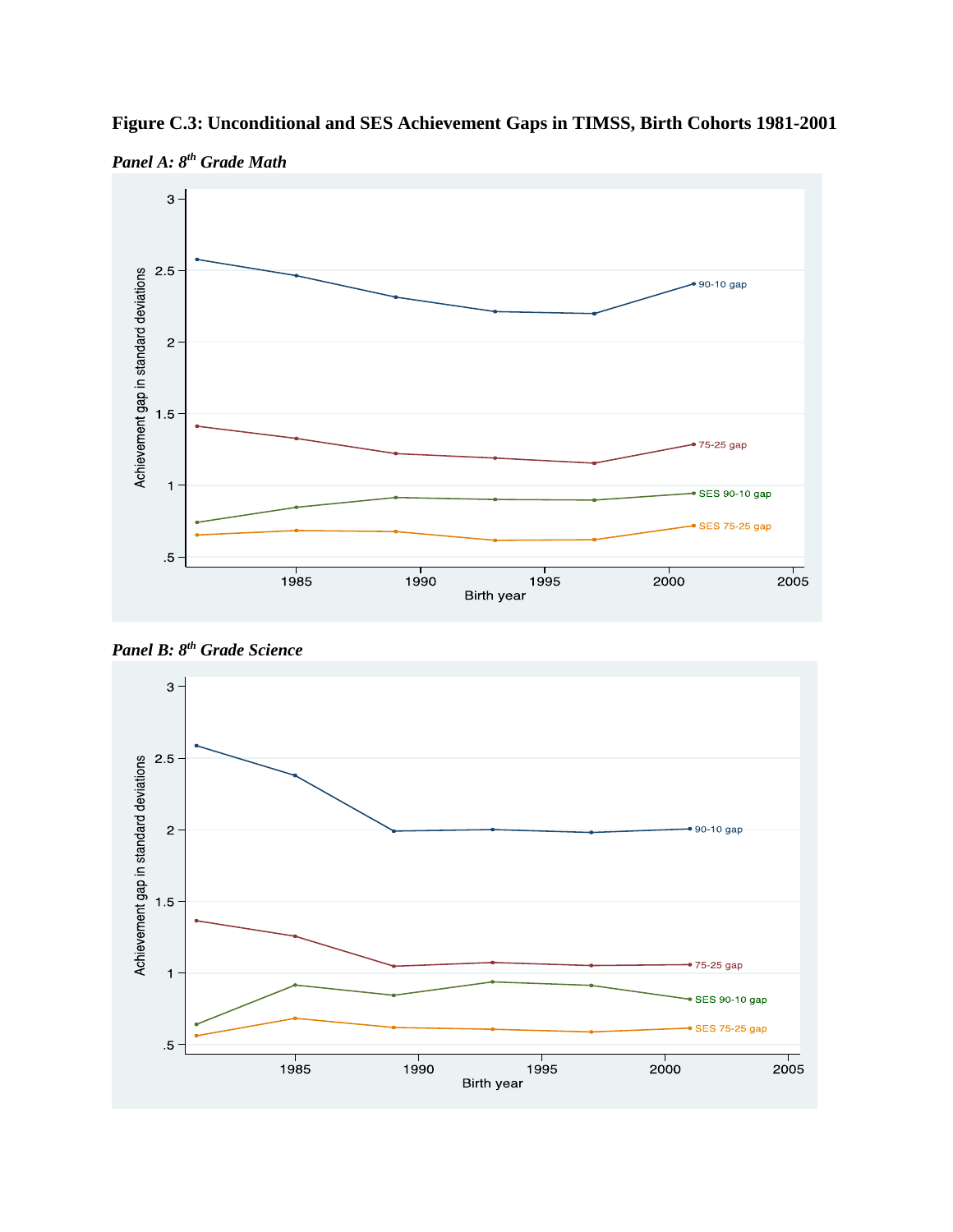

**Figure C.4: Unconditional and SES Achievement Gaps in PISA, Birth Cohorts 1985-2000**

*Panel A: 15-year-old Math*

*Panel B: 15-year-old Reading*

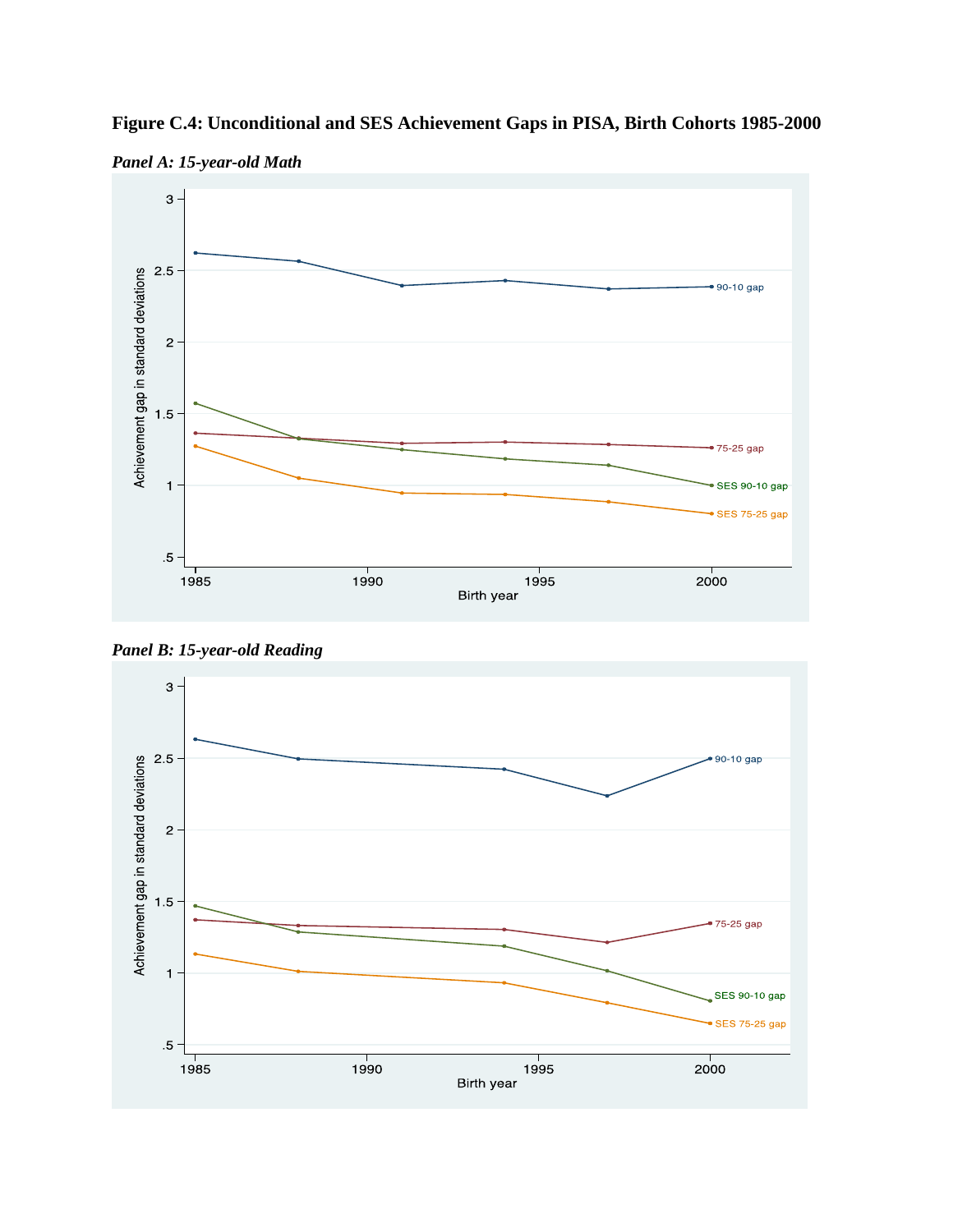*Panel C: 15-year-old Science*

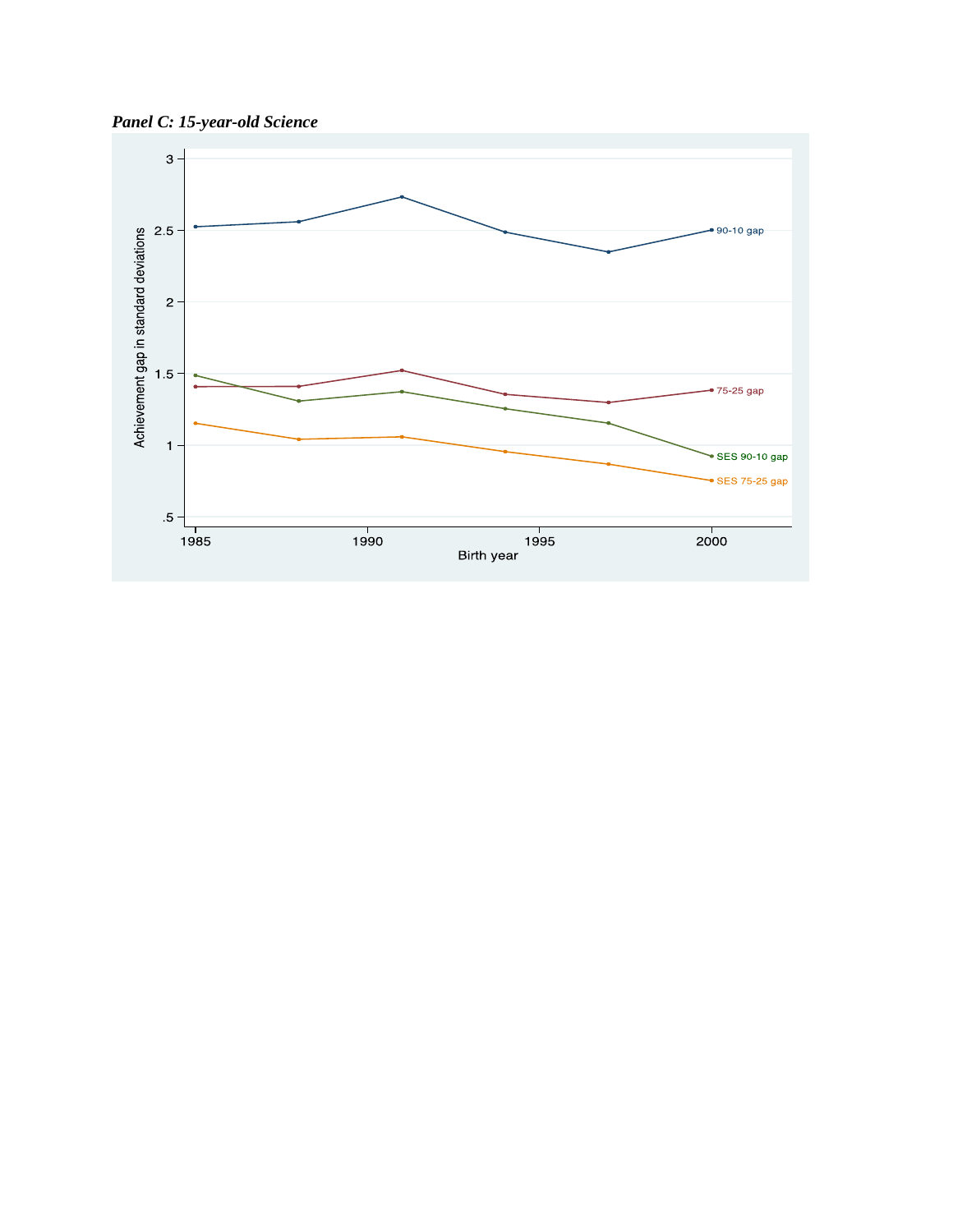

**Figure D.1: Unconditional and SES Achievement Gaps Excluding PISA, Birth Cohorts 1954-2001**

Note: See Figure 1 for data and methods. This figure is identical to Figure 1 except that it excludes PISA data.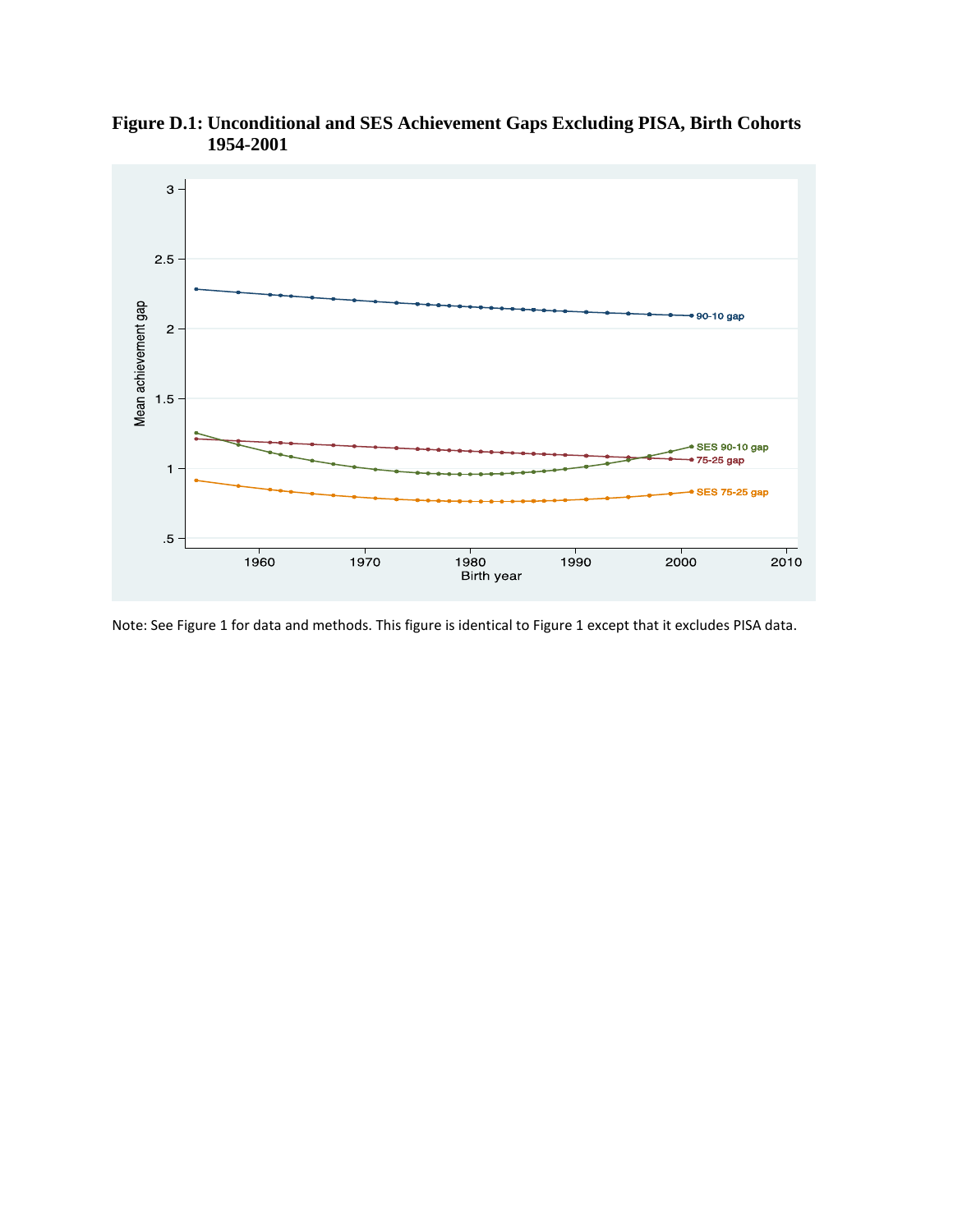|              | Age/    | <b>Birth</b> |           | Observations by Test and Subject |           |         |           |  |
|--------------|---------|--------------|-----------|----------------------------------|-----------|---------|-----------|--|
| Test         | grade   | cohorts      |           | Math                             | Reading   | Science | Total     |  |
| LTT-NAEP     | age 13  | 1958-1999    | Waves:    | 12                               | 12        |         | 24        |  |
|              |         |              | Students: | 99,450                           | 115,780   |         | 215,230   |  |
| LTT-NAEP     | age 17  | 1954-1995    | Waves:    | 12                               | 12        |         | 24        |  |
|              |         |              | Students: | 88,740                           | 108,450   |         | 197,190   |  |
| Main-NAEP    | grade 8 | 1976-2001    | Waves:    | 10                               | 11        |         | 21        |  |
|              |         |              | Students: | 1,004,650                        | 1,122,980 |         | 2,127,630 |  |
| <b>TIMSS</b> | grade 8 | 1981-2001    | Waves:    | 6                                |           | 6       | 12        |  |
|              |         |              | Students: | 57,032                           |           | 57,032  | 114,064   |  |
| <b>PISA</b>  | age 15  | 1985-2000    | Waves:    | 6                                | 5         | 6       | 17        |  |
|              |         |              | Students: | 29,125                           | 25,225    | 29,119  | 83,469    |  |
| Total        |         |              | Waves:    | 46                               | 40        | 12      | 98        |  |
|              |         |              | Students: | 1,278,997                        | 1,372,435 | 86,151  | 2,737,583 |  |

# **Table 1: Description of Achievement Data**

Note: LTT-NAEP math is first tested in 1973, as opposed to reading which starts in 1971. For the 1973 math, data are only available for achievement levels and not for achievement gaps. Sample sizes for NAEP data are rounded to the nearest 10.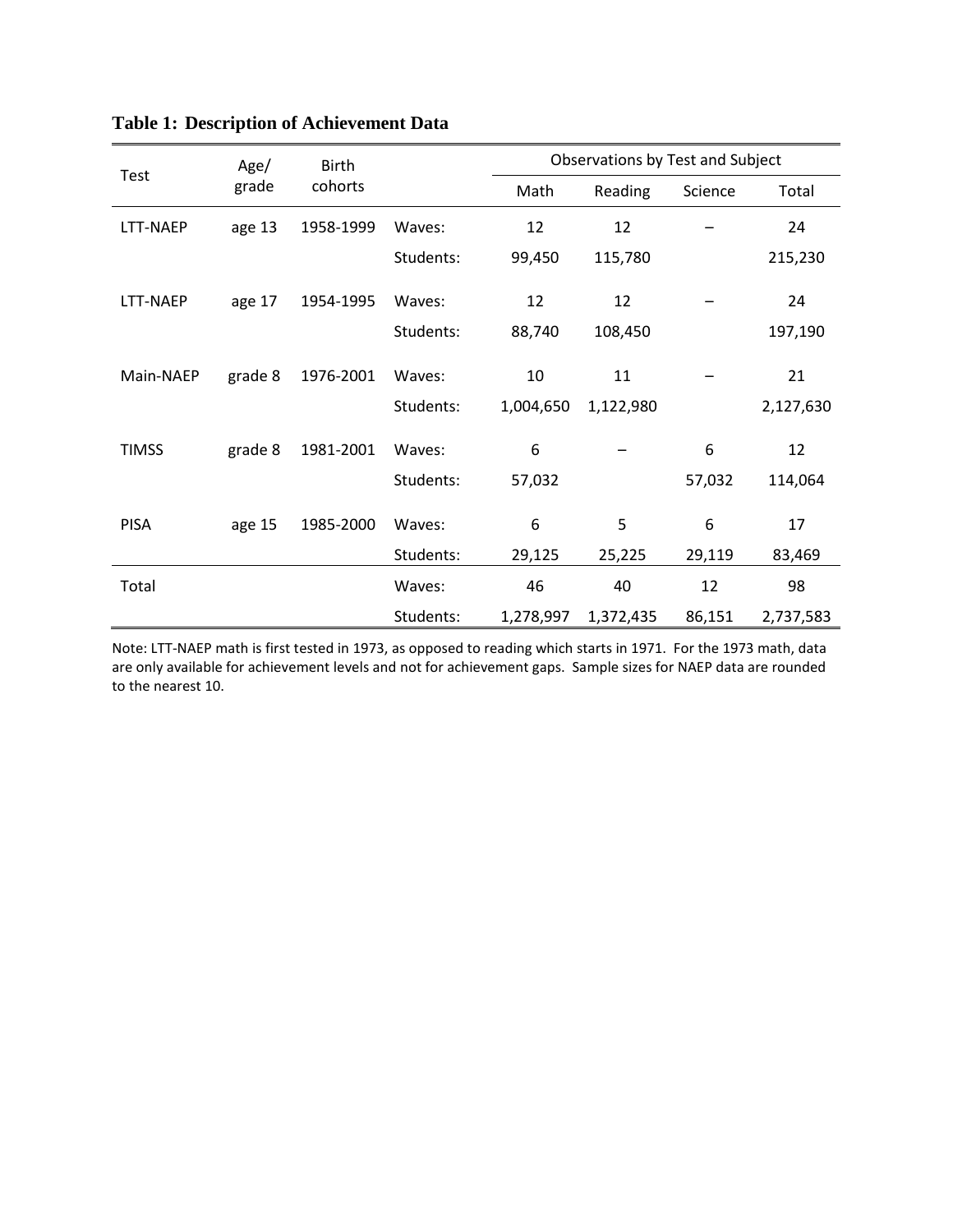

**Figure 1: Unconditional and SES Achievement Gaps of U.S. Students, Birth Cohorts 1954- 2001**

Note: All tests administered by LTT-NAEP, Main-NAEP, PISA, and TIMSS. 1954-2001 birth cohorts, all subjects, all students. 90-10 (75-25) gap: unconditional achievement difference between the students at the 90<sup>th</sup> and 10<sup>th</sup> percentiles (75<sup>th</sup> and 25<sup>th</sup> percentiles) of the achievement distribution. SES 90-10 (75-25) gap: achievement difference between the students in the top and bottom deciles (quartiles) of the SES distribution. Normalized achievement is measured in standard deviations. The s.d. presented is the difference between the year the test was administered and 2000 (or the closest year to that date available for a specific test series). Each marker indicates years where there are one or more underlying observations.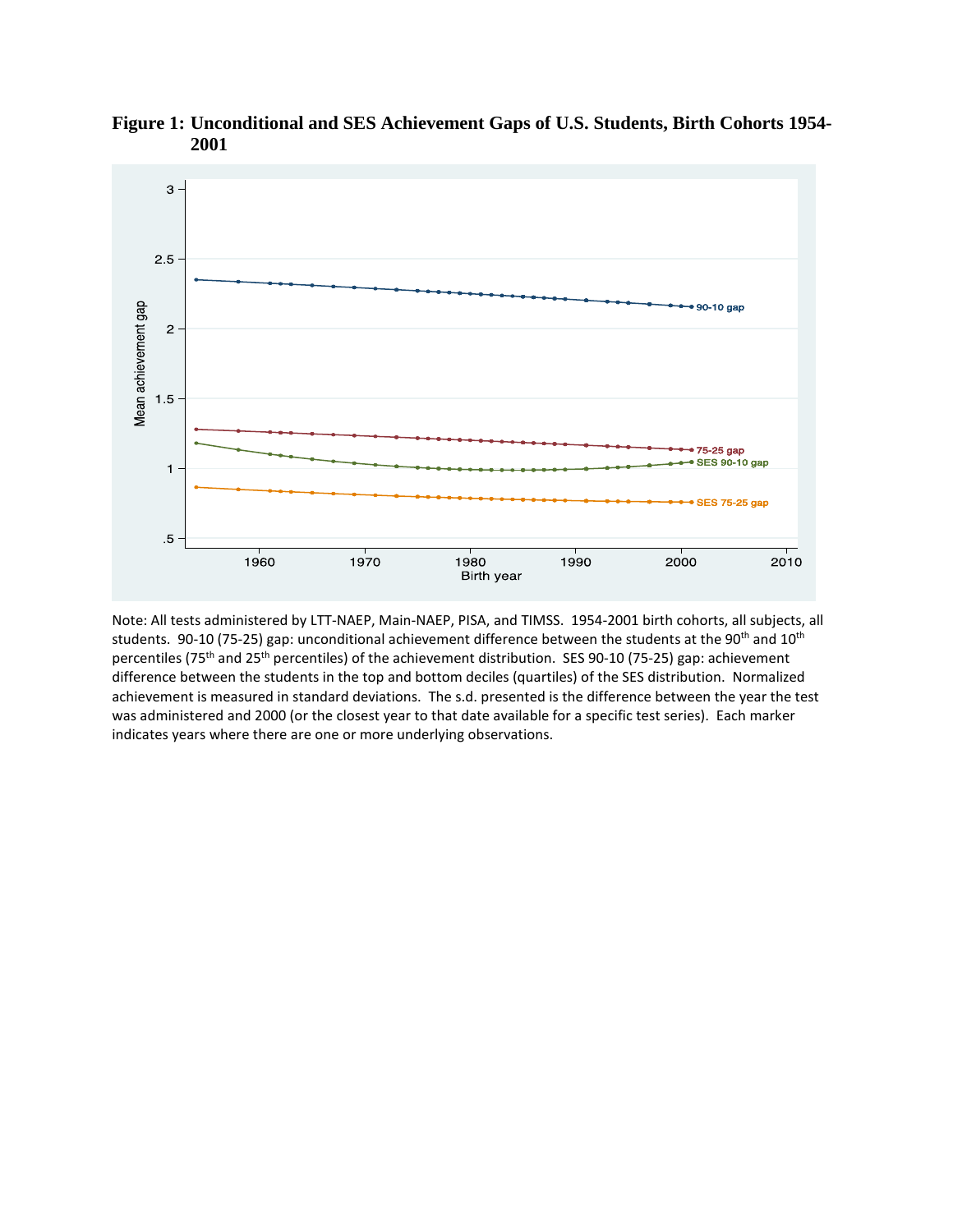







Note: See Figure 1 for data and methods.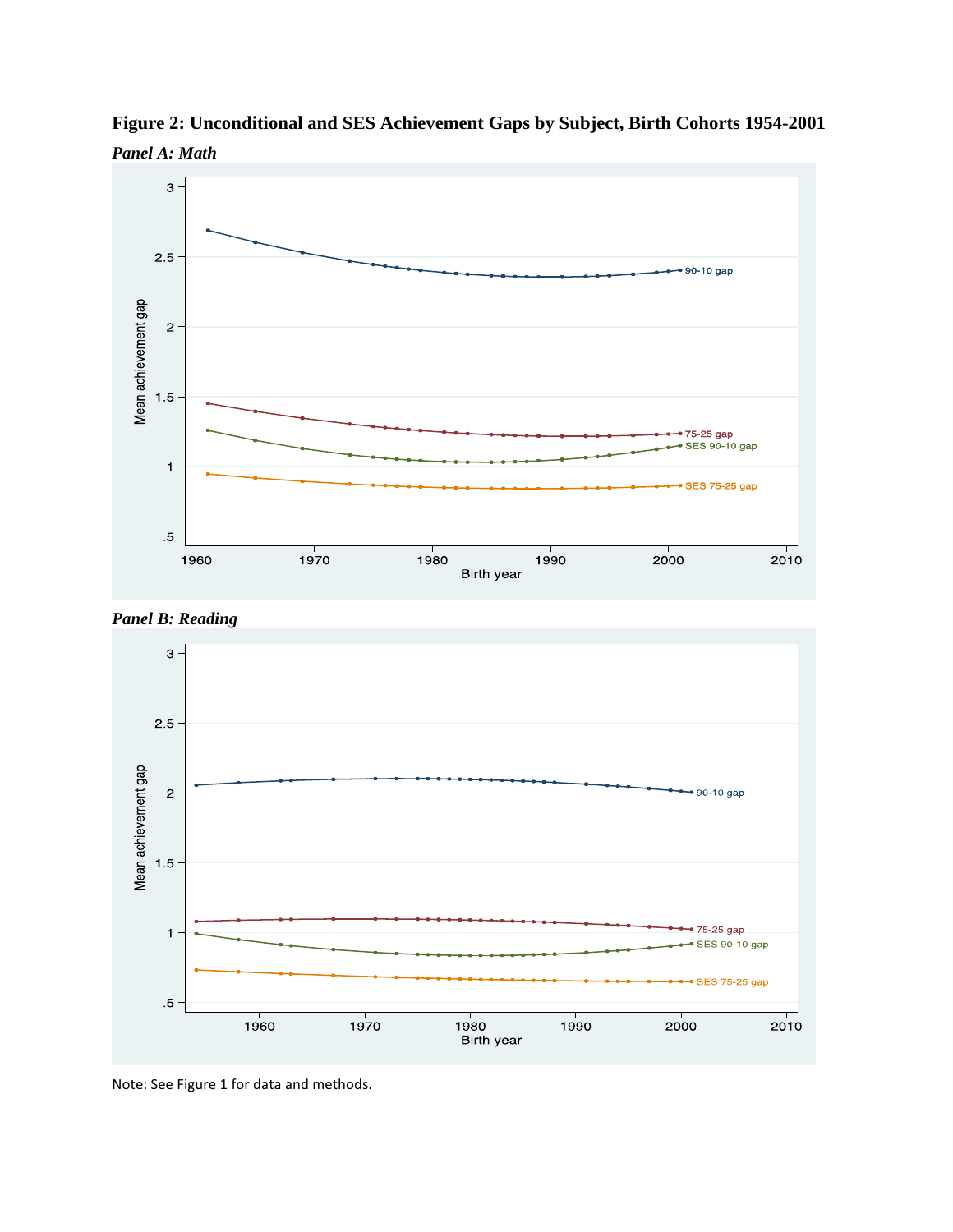

## **Figure 3: Achievement Gaps for Eligibility for Free and Reduced-Price Lunch and for Race, Birth Cohorts 1954-2001**

Note: Samples: For free and reduced price lunch, 1982-2001 birth cohorts, Main-NAEP surveys, math and reading, all students; for White-Black gap, 1954-2001 birth cohorts, LTT-NAEP and Main-NAEP surveys, math and reading, black and white students. See Figure 1 for data and methods. Data on free and reduced-price lunch eligibility are only available for Main-NAEP tests, starting with the 1982 birth cohort.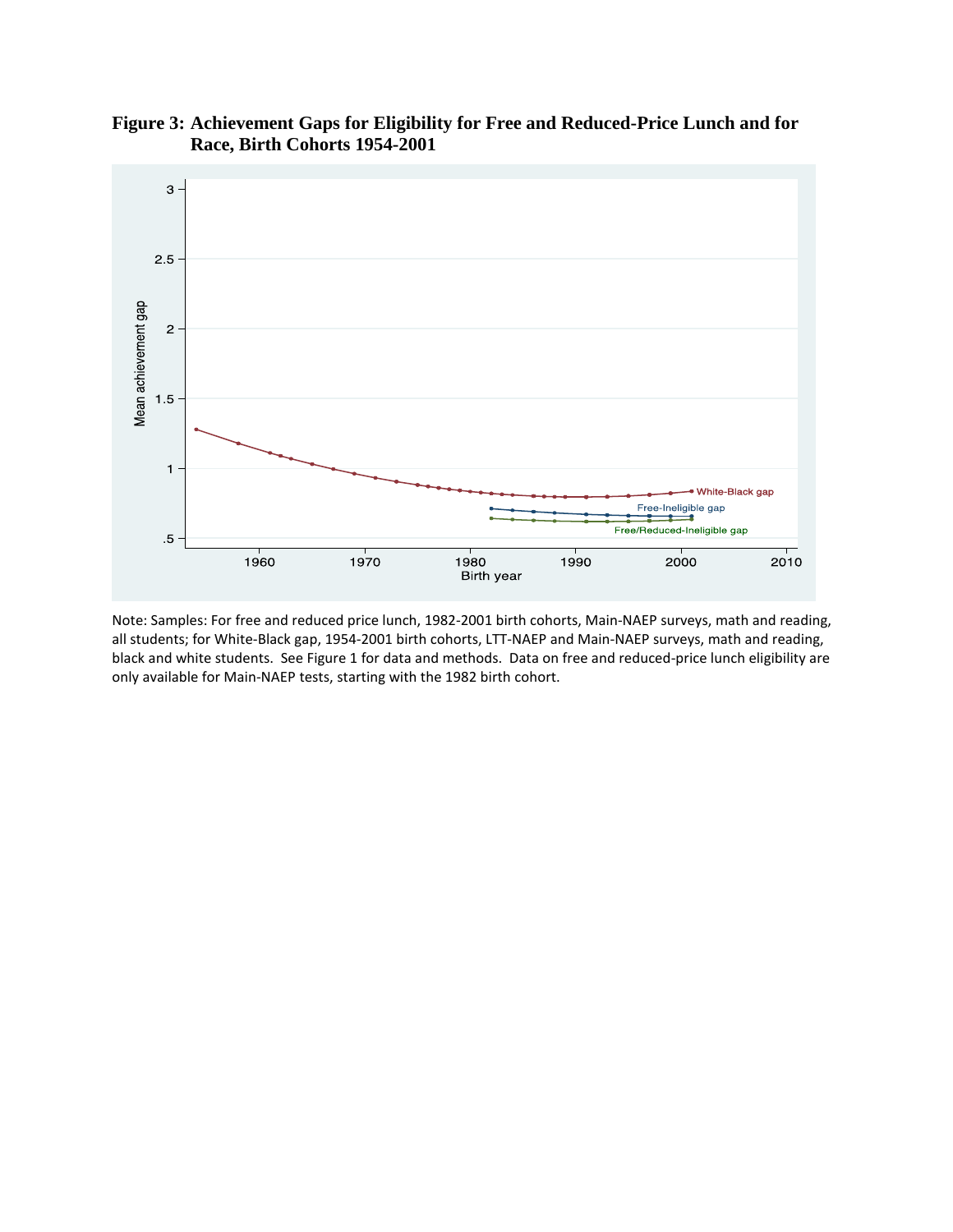

**Figure 4: Unconditional and SES Achievement Gaps among White Students, Birth Cohorts 1954-2001**

Note: Sample: 1954-2001 birth cohorts, LTT-NAEP and Main-NAEP surveys, math and reading, white students. See Figure 1 for data and methods.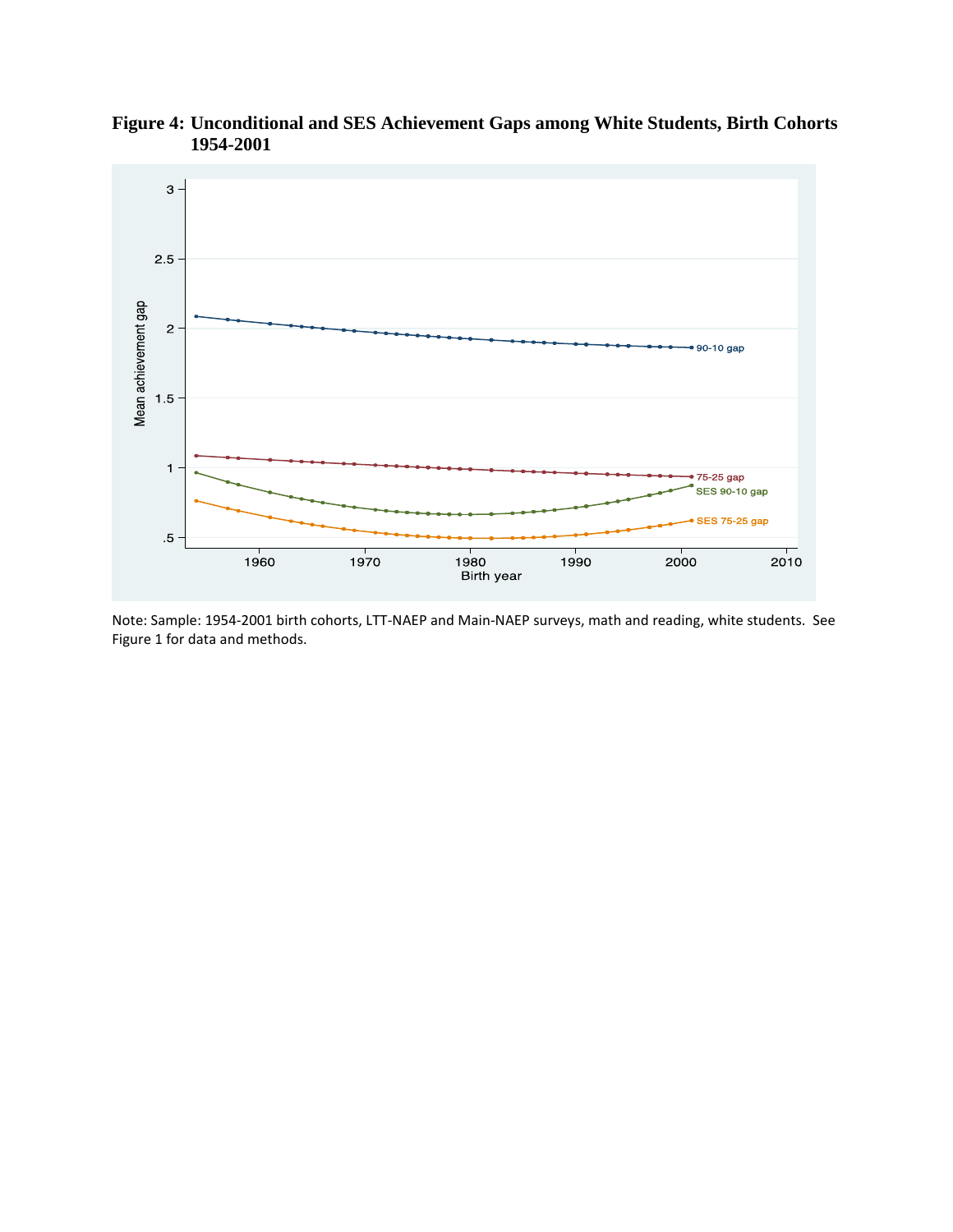

**Figure 5: Achievement Levels of Younger and Older Students, Birth Cohorts 1954-2001**

Note: Sample: 1954-2001 birth cohorts, all surveys, all subjects, all students. Younger students are those between ages 13 and 15 or in 8<sup>th</sup> grade, depending on the test. For expositional purposes, younger students are referred to as 14-year-olds. Older students are those aged 17 or in 12<sup>th</sup> grade, depending on the test. See Figure 1 for data and methods.